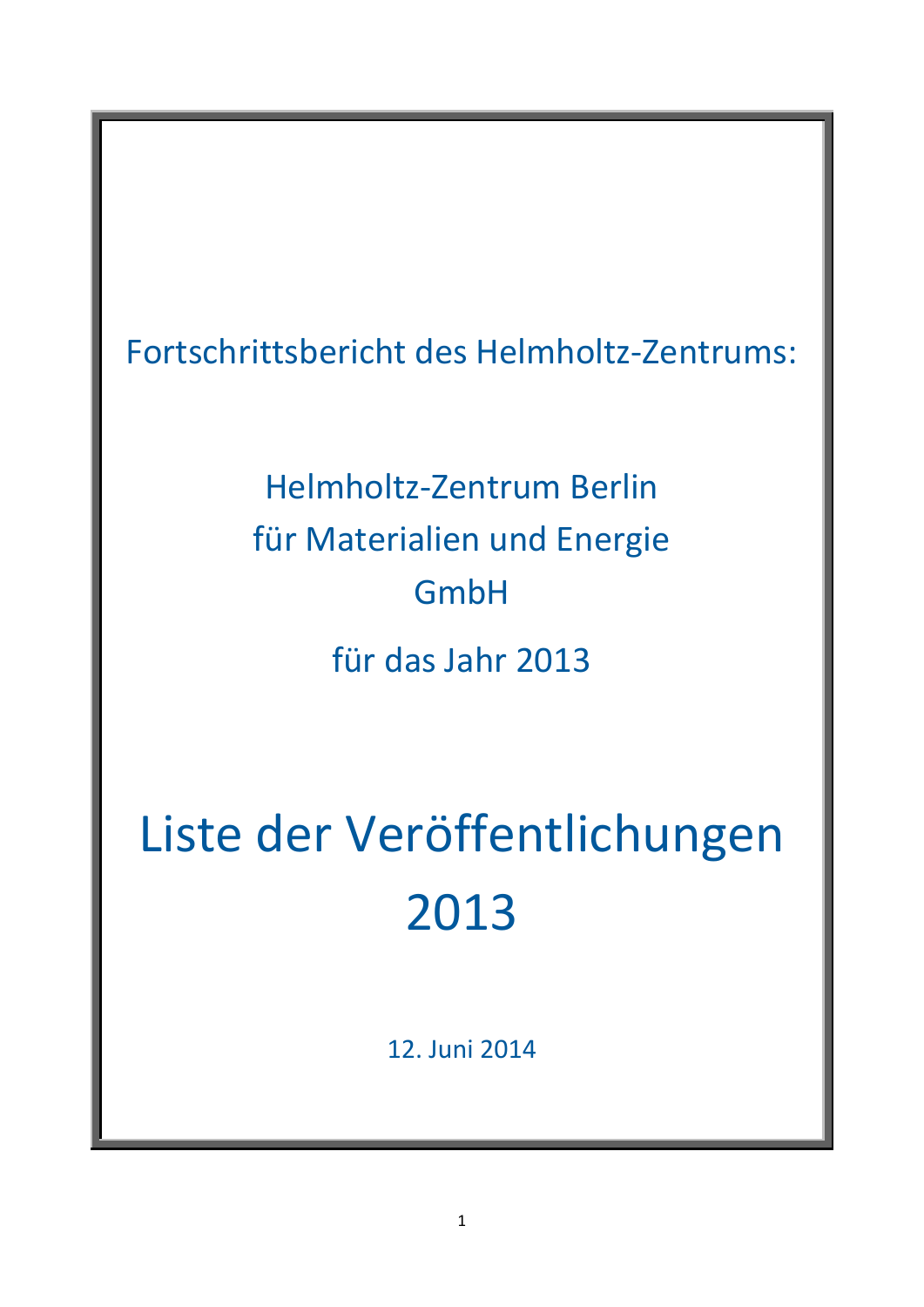# Inhalt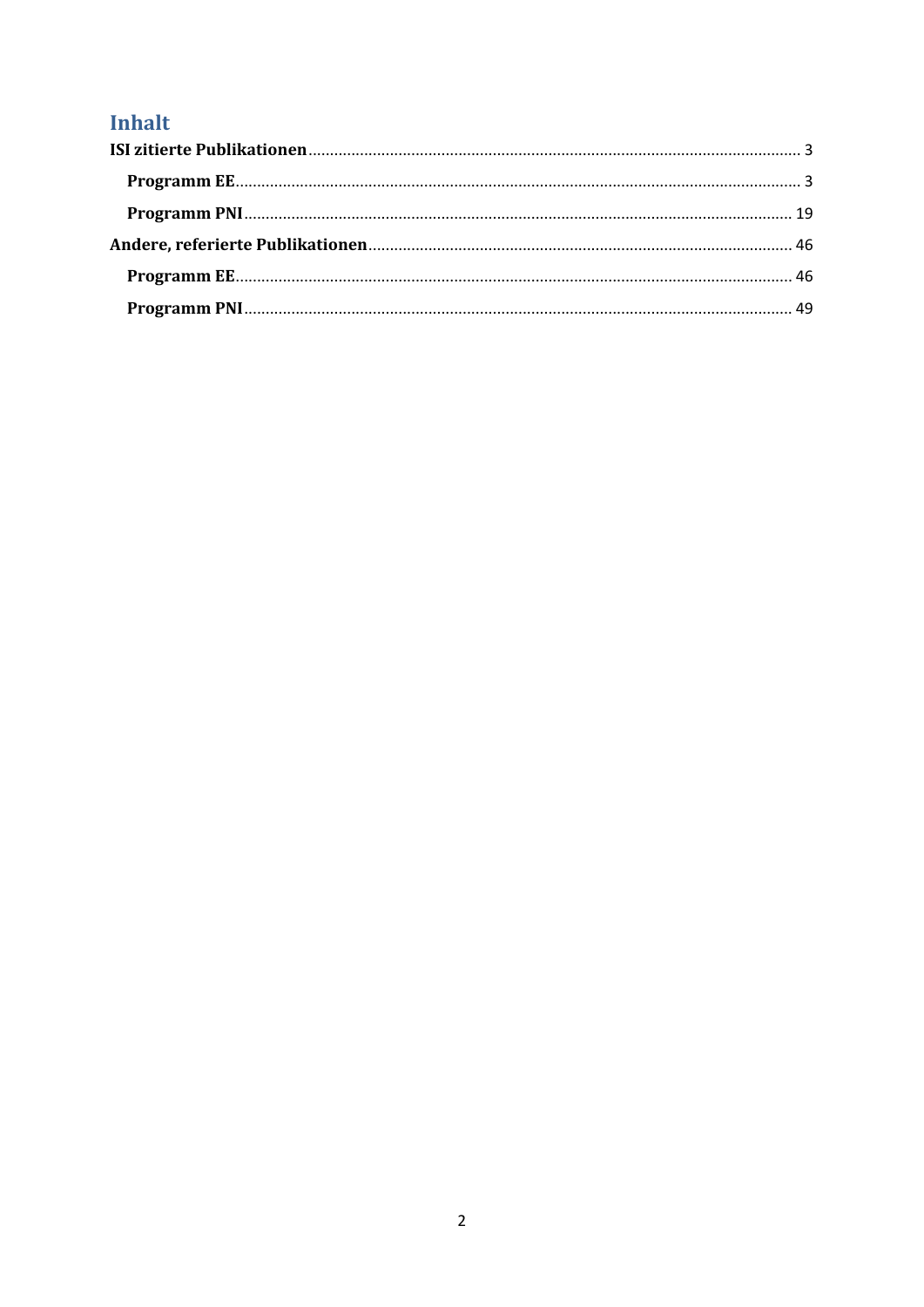# <span id="page-2-0"></span>**ISI zitierte Publikationen**

### <span id="page-2-1"></span>**Programm EE**

de Respinis, M.; De Temmerman, G.; Tanyeli, I.; van de Sanden, M.C.M.; Doerner, R.P.; Baldwin, M.J.; van de Krol, R., *Efficient Plasma Route to Nanostructure Materials: Case Study on the Use of m-WO3 for Solar Water Splitting*,ACS Appl. Mater. Interfaces **5**, 7621-7625, (2013), 10.1021/am401936q

Emin, S.; Fanetti, M.; Abdi, F.F.; Lisjak, D.; Valant, M.; van de Krol, R.; Dam, B., *Photoelectrochemical Properties of Cadmium Chalcogenide-Sensitized Textured Porous Zinc Oxide Plate Electrodes*,ACS Appl. Mater. Interfaces **5**, 1113-1121, (2013), 10.1021/am3027986

Zhang, X.; Tretjakov, A.; Hovestaedt, M.; Sun, G.; Syritski, V.; Reut, J.; Volkmer, R.; Hinrichs, K.; Rappich, J., *Electrochemical functionalization of gold and silicon surfaces by a maleimide group as a biosensor for immunological application*,ACTA BIOMATER **9**, 5838-5844, (2013), 10.1016/j.actbio.2012.10.022

Gabdulkhakov, A.G.; Fufina, T.Y.; Vasilieva, L.G.; Mueller, U.; Shuvalov, V.A., *Expression, purification, crystallization and preliminary X-ray structure analysis of wild-type and L(M196)H-mutant Rhodobacter sphaeroides reaction centres*,Acta Crystallogr. F **69**, 506-509, (2013), 10.1107/S1744309113006398

Rodriguez-Alvarez, H.; Barreau, N.; Kaufmann, C.A.; Weber, A.; Klaus, M.; Painchaud, T.; Schock, H.- W.; Mainz, R., *Recrystallization of Cu(In,Ga)Se2 thin films studied by X-ray diffraction*,Acta Mater. **61**, 4347-4353, (2013), 10.1016/j.actamat.2013.04.006

Rodriguez-Alvarez, H.; Weber, A.; Lauche, J.; Kaufmann, Ch.A.; Rissom, T.; Greiner, D.; Klaus, M.; Unold, Th.; Genzel, C.; Schock, H.-W.; Mainz, R., *Formation of CuInSe2 and CuGaSe2 thin films deposited by three-stage thermal co-evaporation: a real-time x-ray diffraction and fluorescence study*,Adv. Energy Mater. **3**, 1381-1387, (2013), 10.1002/aenm.201300339

Bär, M.; Klaer, J.; Weinhardt, L.; Wilks, R.G.; Krause, S.; Blum, M.; Yang, W.; Heske, C.; Schock, H.-W., *Cu2-xS Surface Phases and Their Impact on the Electronic Structure of CuInS2 Thin Films - A Hidden Parameter in Solar Cell Optimization*,Adv. Eng. Mater. **3**, 777-781, (2013), 10.1002/aenm.201200946

Chiang, M.-L.; Chen, H.-Y.; Lai, L.-J.; Guttmann, P.; Hsieh, C.-C., *Three-dimensional ultrastructural analysis of mast cell degranulation*,Allergy **0**, 7, (2013),

Joya, K.S.; Joya, Y.F.; Ocakoglu, K.; van de Krol, R., *Katalytische Wasserspaltung und Solarbrennstoffzellen: künstliche Blätter auf dem Vormarsch*,Angew. Chem. **52**, 42036, (2013), 10.1002/ange.201300136

Singh, Ajay; Singh, Shalini; Levcenko, Sergiu; Unold, Thomas; Laffir, Fathima; Ryan, Kevin M., *Compositionally Tunable Photoluminescence Emission in Cu2ZnSn(S1-xSex)4 Nanocrystals*,Angew. Chem. Int. Ed. **52**, 9120-9124, (2013), 10.1002/anie.201302867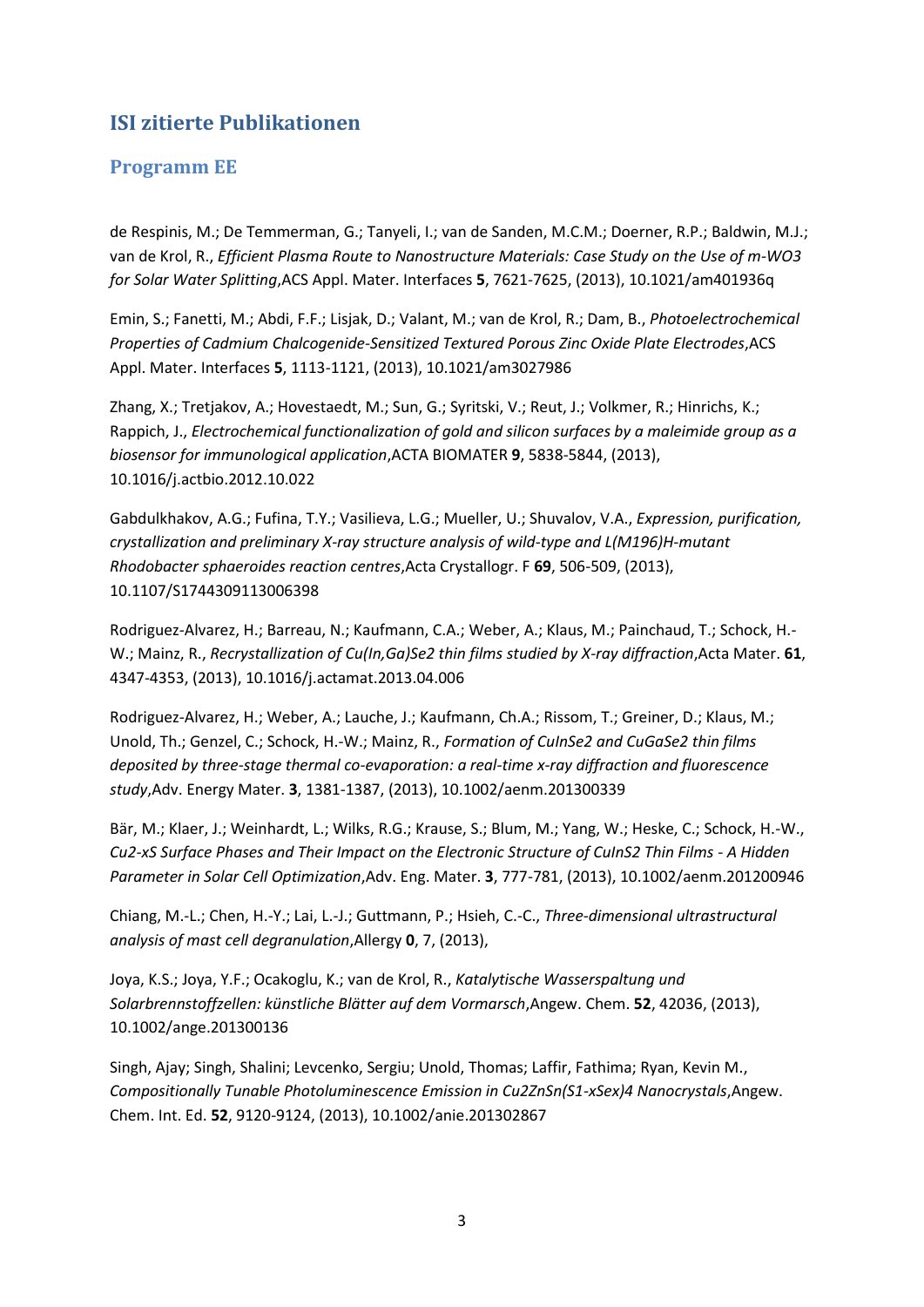Joya, K.S.; Joya, Y.F.; Ocakoglu, K.; van de Krol, R., *Water-Splitting Catalysis and Solar Fuel Devices: Artificial Leaves on the Move*,Angew. Chem. Int. Ed. **52**, 10426-10437, (2013), 10.1002/anie.201300136

Mendez, H.; Heimel, G.; Opitz, A.; Sauer, K.; Barkowski, P.; Oehzelt, M.; Soeda, J.; Okamoto, T.; Takeya, J.; Arlin, J.-B.; Balandier, J.-Y.; Geerts, Y.; Koch, N.; Salzmann, I., *Doping of Organic Semiconductors: Impact of Dopant Strength and Electronic Coupling*,Angew. Chem. Int. Ed. **52**, 7751- 7755, (2013), 10.1002/anie.201302396

Schönau, S.; Ruske, F.; Neubert, S.; Rech, B., *Analysis of Urbach-like absorption tails in thermally treated ZnOAl thin films*,Appl. Phys. Lett. **103**, 192108/1-4, (2013), 10.1063/1.4829999

Eckner, S.; Kämmer, H.; Steinbach, T.; Gnauck, M.; Johannes, A.; Stephan, C.; Schorr, S.; Schnohr, C.S., *Atomic-scale structure, cation distribution, and bandgap bowing in Cu(In,Ga)S2 and Cu(In,Ga)Se2*,Appl. Phys. Lett. **103**, 081905/1-4, (2013), 10.1063/1.4819225

Witte, W.; Abou-Ras, D.; Hariskos, D., *Chemical bath deposition of Zn(O,S) and CdS buffers: Influence of Cu(In,Ga)Se2 grain orientation*,Appl. Phys. Lett. **102**, 51607, (2013), 10.1063/1.4788717

Brammertz, G.; Poortmans, J.; Buffière, M.; Mevel, Y.; Ren, Y.; Zaghi, A.E.; Lenaers, N.; Mols, Y.; Koeble, C.; Vleugels, J.; Meuris, M., *Correlation between physical, electrical, and optical properties of Cu2ZnSnSe4 solar cells*,Appl. Phys. Lett. **102**, 013902/1-3, (2013), 10.1063/1.4775366

Lin, X.Z.; Dittrich, Th.; Fengler, S.; Lux-Steiner, M.Ch.; Ennaoui, A., *Correlation between processing conditions of Cu2ZnSn(SxSe1-x)4 and modulated surface photovoltage,Appl. Phys. Lett.* 102, 143903/1-4, (2013), 10.1063/1.4801463

Welzel, T.; Kellermeier, M.; Harbauer, K.; Ellmer, K., *Development of a compact combined plasma sensor for plasma surface engineering processes*,Appl. Phys. Lett. **102**, 211605/1-4, (2013), 10.1063/1.4807892

Gluba, M.A.; Amkreutz, D.; Troppenz, G.V.; Rappich, J.; Nickel, N.H., *Embedded graphene for largearea silicon-based devices*,Appl. Phys. Lett. **103**, 073102/1-5, (2013), 10.1063/1.4818461

Streeck, C.; Brunken, S.; Gerlach, M.; Herzog, C.; Hönicke, P.; Kaufmann, C.A.; Lubeck, J.; Pollakowski, B.; Unterumsberger, R.; Weber, A.; Beckhoff, B.; Kanngießer, B.; Schock, H.-W.; Mainz, R., *Grazingincidence x-ray fluorescence analysis for non-destructive determination of In and Ga depth profiles in \$Cu(In,Ga)Se\_2\$ absorber films*,Appl. Phys. Lett. **103**, 113904/1-5, (2013), 10.1063/1.4821267

Mews, M.; Schulze, T.F.; Mingirulli, N.; Korte, L., *Hydrogen plasma treatments for passivation of amorphous-crystalline silicon-heterojunctions on surfaces promoting epitaxy*,Appl. Phys. Lett. **102**, 122106/1-4, (2013), 10.1063/1.4798292

Barrigon, E.; Brückner, S.; Supplie, O.; Kleinschmidt, P.; Rey-Stolle, I.; Hannappel, T., *Optical in situ monitoring of hydrogen desorption from Ge(100) surfaces*,Appl. Phys. Lett. **102**, 111608/1-4, (2013), 10.1063/1.4798248

Käbisch, S.; Gluba, M.A.; Klimm, C.; Krause, S.; Koch, N.; Nickel, N.H., *Polarity driven morphology of zinc oxide nanostructures*,Appl. Phys. Lett. **103**, 103106/1-4, (2013), 10.1063/1.4820410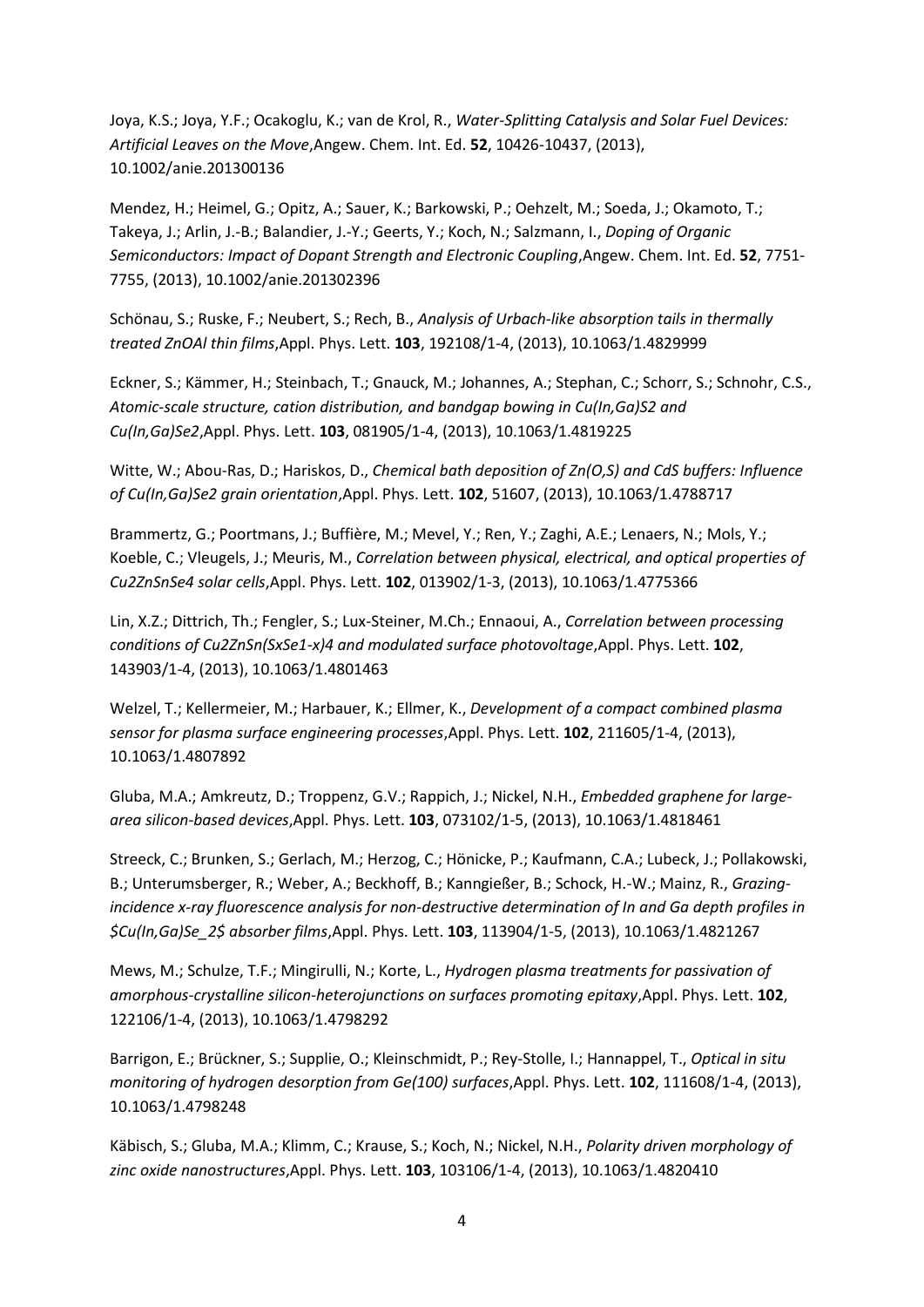Merdes, S.; Dittrich, T.; Osterloh, F.; Sáez-Araoz, R.; Klaer, J.; Klenk, R., *Surface photovoltage analyses of Cu(In,Ga)S2/CdS and Cu(In,Ga)S2/In2S3 photovoltaic junctions*,Appl. Phys. Lett. **102**, 213902/1-3, (2013), 10.1063/1.4807889

Kirner, S.; Gabriel, O.; Stannowski, B.; Rech, B.; Schlatmann, R., *The growth of microcrystalline silicon oxide thin films studied by in situ plasma diagnostics*,Appl. Phys. Lett. **102**, 051906/1-4, (2013), 10.1063/1.4790279

Bikowski, A.; Welzel, T.; Ellmer, K., *The impact of negative oxygen ion bombardment on electronic and structural properties of magnetron sputtered ZnO:Al films*,Appl. Phys. Lett. **102**, 242106/1-4, (2013), 10.1063/1.4811647

Gerlach, D.; Wilks, R.G.; Wippler, D.; Wimmer, M.; Lozac'h, M.; Félix, R.; Mück, A.; Meier, M.; Ueda, S.; Yoshikawa, H.; Gorgoi, M.; Lips, K.; Rech, B.; Sumiya, M.; Hüpkes, J.; Kobayashi, K.; Bär, M., *The silicon/zinc oxide interface in amorphous silicon-based thin-film solar cells: Understanding an empirically optimized contact*,Appl. Phys. Lett. **103**, 023903/1-5, (2013), 10.1063/1.4813448

Heinrich, G.; Wollgarten, M.; Bähr, M.; Lawerenz, A., *Ultra-short pulsed laser ablation of silicon nitride layers: Investigation near threshold fluence*,Appl. Surf. Sci. **278**, 265-267, (2013), 10.1016/j.apsusc.2012.10.122

Singh, A.; Hocking, R.K.; Chang, S.L.-Y.; George, B.M.; Fehr, M.; Lips, K.; Schnegg, A.; Spiccia, L., *Water Oxidation Catalysis by Nanoparticulate MnOx Thin Films: Probing the Effect of the Manganese Precursors*,Chem. Mater. **25**, 1098-1108, (2013), 10.1021/cm3041345

Tsapatsaris, N.; Landsgesell, S.; Koza, M.M.; Frick, B.; Boldyreva, E.V.; Bordallo, H.N., *Polymorphic drugs examined with neutron spectroscopy: Is making more stable forms really that simple?*,Chem. Phys. **427**, 124-128, (2013), 10.1016/j.chemphys.2013.04.016

Beye, M.; Foehlisch, A., *Soft X-ray probes of ultrafast dynamics for heterogeneous catalysis*,Chem. Phys. **414**, 130-138, (2013), 10.1016/j.chemphys.2012.03.023

Ramirez, A.; Friedrich, D.; Kunst, M.; Fiechter, S., *Charge carrier kinetics in MnOx, Mn2O3 and Mn3O4 films for water oxidation*,Chem. Phys. Lett **568**, 157-160, (2013), 10.1016/j.cplett.2013.03.054

Moser, A.; Salzmann, I.; Oehzelt, M.; Neuhold, A.; Flesch, H.-G.; Ivanco, J.; Pop, S.; Toader, T.; Zahn, D.R.T.; Smilgies, D.-M.; Resel, R., *A disordered layered phase in thin films of sexithiophene*,Chem. Phys. Lett **574**, 51-55, (2013), 10.1016/j.cplett.2013.04.053

van de Krol, R.; Liang, Y., *An n-Si/n-Fe2O3 Heterojunction Tandem Photoanode for Solar Water Splitting*,Chimia **67**, 168-171, (2013), 10.2533/chimia.2013.168

Vogtt, K.; Goerigk, G.; Ballauff, M.; Gläser, R.; Dingenouts, N., *Anomalous small-angle x-ray scattering from mesoporous noble metal catalysts*,Colloid Polym. Sci. **291**, 2163-2171, (2013), 10.1007/s00396- 013-2951-8

Wu, S.; Schell, A.W.; Lublow, M.; Kaiser, J.; Aichele, T.; Schietinger, S.; Polzer, F.; Kühn, S.; Guo, X.; Benson, O.; Ballauff, M.; Yan, L., *Silica-coated Au/Ag nanorods with tunable surface plasmon bands for nanoplasmonics with single particles*,Colloid Polym. Sci. **291**, 585-594, (2013), 10.1007/s00396- 012-2760-5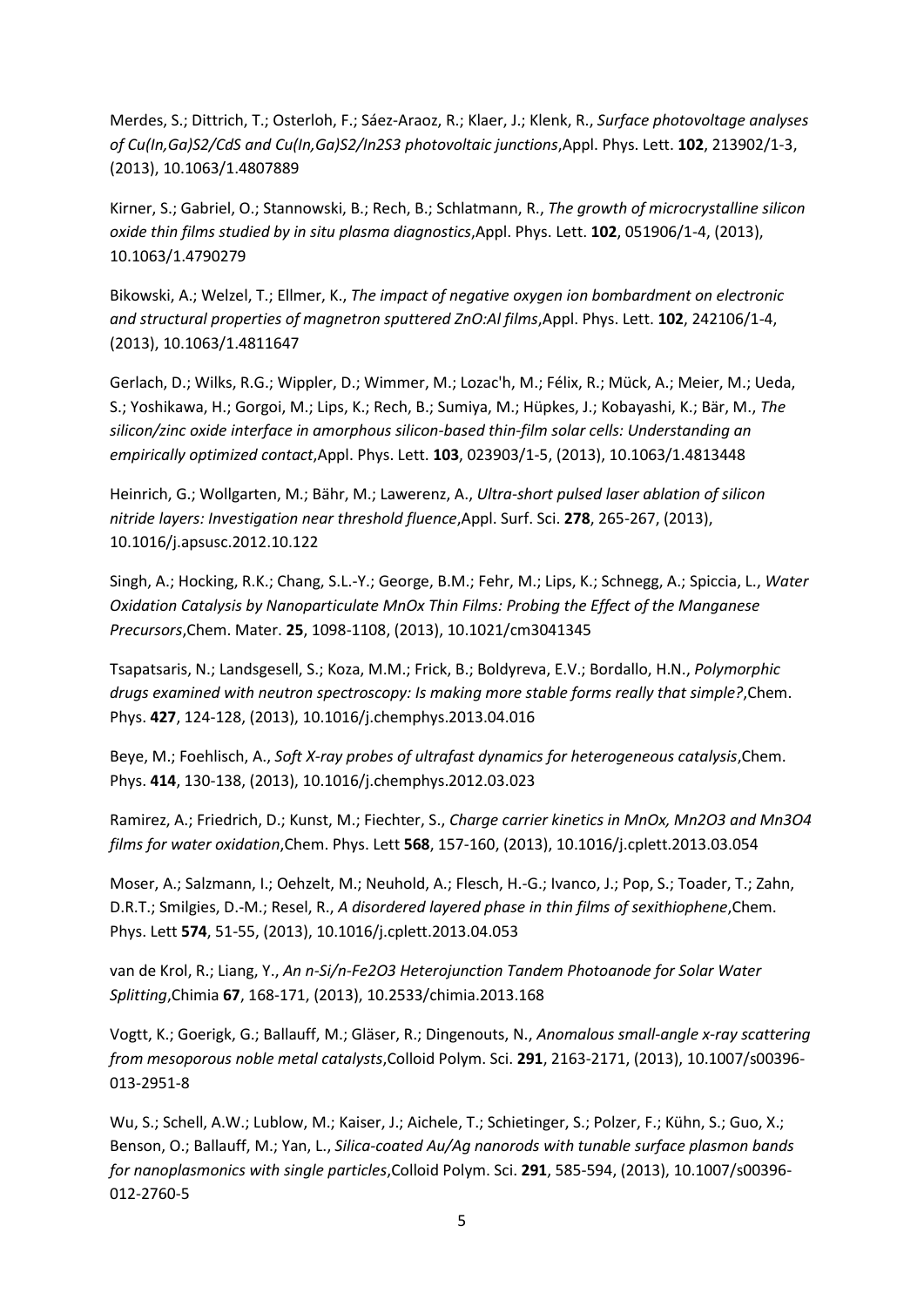Werzer, O.; Kunert, B.; Roblegg, E.; Zimmer, A.; Oehzelt, M.; Resel, R., *Surface Induced Order of Solution Processed Caffeine Needles on Silica and Muscovite Mica*,CRYST GROWTH DES **13**, 1322- 1328, (2013), 10.1021/cg301812m

Klossek, A.; Krause, C.; Arguirov, T.; Krause, H.-M.; Seifert, W.; Friedrich, F.; Calnan, S.; Gabriel, O.; Stannowski, B.; Kittler, M., *Characterization of thin-film a-Si:H/µc-Si:H tandem solar cells on glass substrates*,Cryst Res Tech. **48**, 279-286, (2013), doi10.1002/crat.201200489

Korzun, B.V.; Gavrilenko, A.N.; Fadzeyeva, A.A.; Ignatenko, O.V.; Maroz, I.I.; Sobol, V.R.; Rusu, M.; Klenk, R.; Merschjann, C.; Schedel-Niedrig, Th.; Lux-Steiner, M.Ch., *T(x) phase diagram of the CuSbS2- CuInS2 system and solubility limit of Sb in CuInS2*,Cryst Res Tech. **48**, 641-648, (2013), 10.1002/crat.201300229

Szilagyi, P.A.; Lutz, M.; Gascon, J.; Juan-Alcaniz, J.; van Esch, J.; Kapteijn, F.; Geerlings, H.; Dam, B.; van de Krol, R., *MOF@MOF core-shell vs. Janus particles and the effect of strain: potential for guest sorption, separation and sequestration*,CRYSTENGCOMM **15**, 6003-6008, (2013), 10.1039/c3ce40653a

Martinez Moreno, E.; Friedrich, D.; Klein, D.; Kunst, M., *Microwave conductance and electrochemical characterization of Si/a-SiNx:H heterojunctions in contact to aqueous electrolyte*,ELECTROCHIM ACTA **98**, 157-166, (2013), 10.1016/j.electacta.2013.02.135

Crevenna, Alvaro H.; Naredi-Rainer, Nikolaus; Schoenichen, Andre; Dzubiella, Joachim; Barber, Diane L.; Lamb, Don C.; Wedlich-Soeldner, Roland, *Electrostatics Control Actin Filament Nucleation and Elongation Kinetics*,J BIOL CHEM **288**, 12102-12113, (2013), 10.1074/jbc.M113.456327

Meier, C.; Behrends, J.; Teutloff, C.; Astakhov, O.; Schnegg, A.; Lips, K.; Bittl, R., *Multi-frequency EDMR applied to microcrystalline thin-film silicon solar cells*,J MAGN RESON **234**, 1-9, (2013), 10.1016/j.jmr.2013.06.002

Fu, Yanpeng; Sáez Araoz, R.; Koehler, Tristan; Krueger, Martin; Abou-Ras, Daniel; Steigert, A; Lauermann, Iver; Bloeck, Ulrike; Lux-Steiner, Martha C.; Fischer, Christian-Herbert, *Self-Assembled, Stabilizer-Free ZnS Nanodot Films using Spray-based Approaches*,J PHYS CHEM C **117**, 24632–24639, (2013), 10.1021/jp409054a

Welzel, T.; Ellmer, K., *Comparison of ion energies and fluxes at the substrate during magnetron sputtering of ZnO:Al for dc and rf discharges*,J PHYS D APPL PHYS **46**, 315202/1-9, (2013), 10.1088/0022-3727/46/31/315202

Lisunov, K.G.; Guc, M.; Levcenko, S.; Dumcenco, D; Huang, Y.S.; Gurieva, G.; Schorr, S.; Arushanov, E., *Energy spectrum of near-edge holes and conduction mechanisms in Cu2ZnSiSe4 single crystals*,J. Alloy. Compd. **580**, 481-486, (2013), 10.1016/j.jallcom.2013.06.156

Karpinsky, D.V.; Troyanchuk, I.O.; Tovar, M.; Sikolenko, V.; Efimov, V.; Kholkin, A.L., *Evolution of crystal structure and ferroic properties of La-doped BiFeO3 ceramics near the rhombohedralorthorhombic phase boundary*,J. Alloy. Compd. **555**, 101-107, (2013), 10.1016/j.jallcom.2012.12.055

Kamimura, Jumpei; Bogdanoff, Peter; Lahnemann, Jonas; Hauswald, Christian; Geelhaar, Lutz; Fiechter, Sebastian; Richert, Henning, *Photoelectrochemical Properties of (In,Ga)N Nanowires for*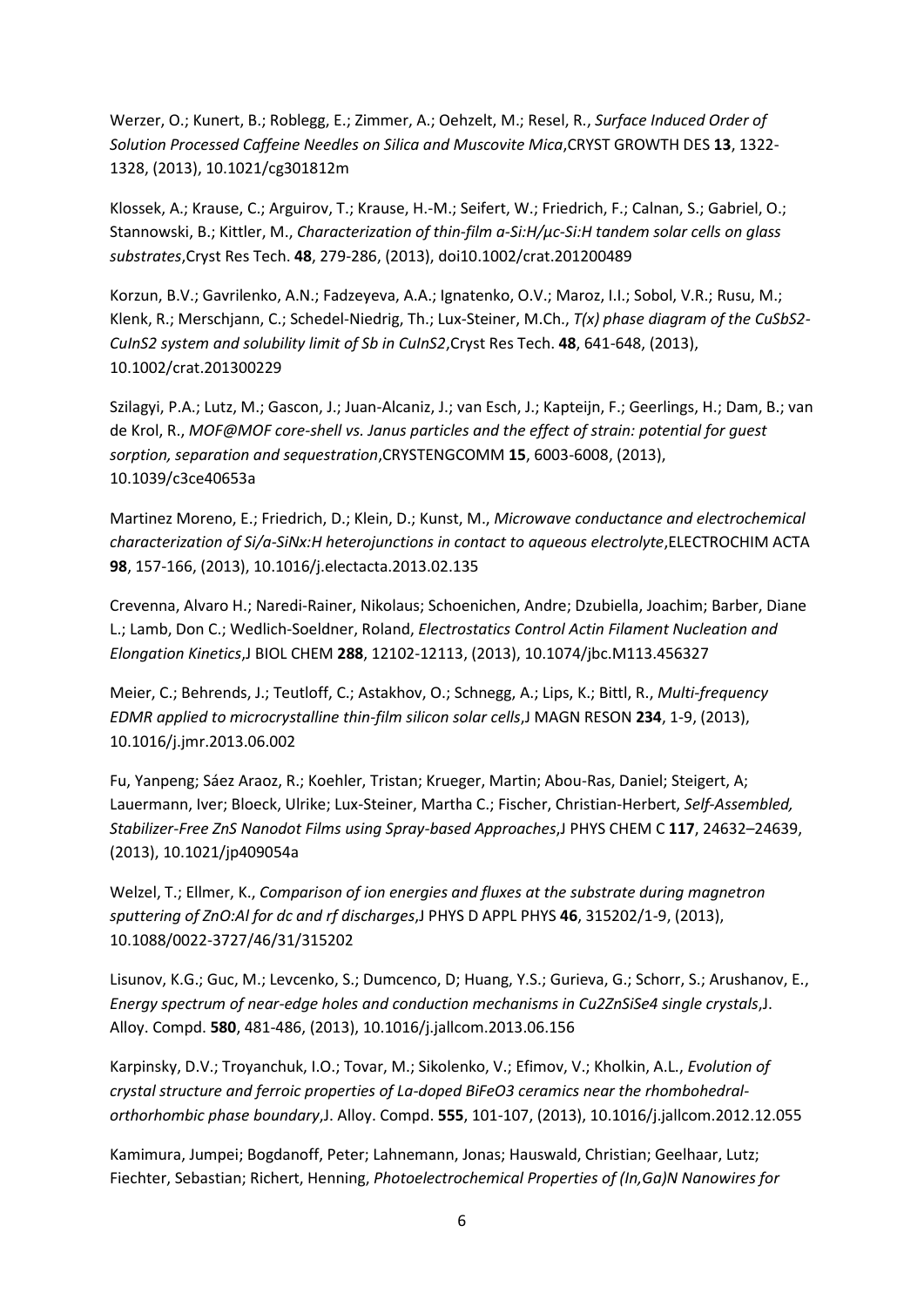*Water Splitting Investigated by in Situ Electrochemical Mass Spectroscopy* ,J. Am. Chem. Soc. **135**, 10242 -10245, (2013), 10.1021/ja404043k

Bikowski, A.; Ellmer, K., *A comparative study of electronic and structural properties of polycrystalline and epitaxial magnetron-sputtered ZnO:Al and Zn1-xMgxO:Al Films – Origin of the grain barrier traps*,J. Appl. Phys. **114**, 063709/1-10, (2013), 10.1063/1.4817376

Becker, C.; Pagels, M.; Zachäus, C.; Pollakowski, B.; Beckhoff, B.; Kanngießer, B.; Rech, B., *Chemical speciation at buried interfaces in high-temperature processed polycrystalline silicon thin-film solar cells on ZnO:Al*,J. Appl. Phys. **113**, 044519/1-7, (2013), 10.1063/1.4789599

Sontheimer, T.; Preidel, V.; Lockau, D.; Back, F.; Rudigier-Voigt, E.; Löchel, B.; Erko, A.; Schmidt, F.; Schnegg, A.; Lips, K.; Becker, C.; Rech, B., *Correlation between structural and opto-electronic characteristics of crystalline Si microhole arrays for photonic light management*,J. Appl. Phys. **114**, 173513/1-5, (2013), 10.1063/1.4829008

Bikowski, A.; Ellmer, K., *Electrical transport in hydrogen-aluminium Co-doped ZnO and Zn1-xMgxO films: Relation to film structure and composition*,J. Appl. Phys. **113**, 053710/1-6, (2013), 10.1063/1.4790314

Karpinsky, D. V.; Troyanchuk, I. O.; Sikolenko, V.; Efimov, V.; Kholkin, A. L., *Electromechanical and magnetic properties of BiFeO3-LaFeO3-CaTiO3 ceramics near the rhombohedral-orthorhombic phase boundary*,J. Appl. Phys. **113**, 187218, (2013), 10.1063/1.4801960

Nichterwitz, M.; Caballero, R.; Kaufmann, C.A.; Schock, H.-W.; Unold, T., *Generation-dependent charge carrier transport in Cu(In,Ga)Se2/CdS/ZnO thin-film solar-cells*,J. Appl. Phys. **113**, 044515/1 - 16, (2013), 10.1063/1.4788827

Rößler, R.; Leendertz, C.; Korte, L.; Mingirulli, N.; Rech, B., *Impact of the transparent conductive oxide work function on injection-dependent a-Si:H/c-Si band bending and solar cell parameters*,J. Appl. Phys. **113**, 144513/1-8, (2013), 10.1063/1.4799042

Gluba, M.A.; Nickel, N.H.; Hinrichs, K.; Rappich, J., *Improved passivation of the ZnO/Si interface by pulsed laser deposition*,J. Appl. Phys. **113**, 043502/1-4, (2013), 10.1063/1.4788675

Bär, M.; Theisen, J.-P.; Wilks, R.G.; Erfurth, F.; Felix, R.; Gerlach, D.; Haas, S.; Tati Bismaths, L.; Reinert, F.; Kronast, F.; Niesen, T.P.; Palm, J.; Visbeck, S.; Weinhardt, L., *Lateral inhomogeneity of the Mg/(Zn+Mg) composition at the (Zn,Mg)O/CuIn(S,Se)2 thin-film solar cell interface revealed by photoemission electron microscopy*,J. Appl. Phys. **113**, 193709/1-5, (2013), 10.1063/1.4804413

Nichterwitz, M.; Unold, T., *Numerical simulation of cross section electron-beam induced current in thin-film solar-cells for low and high injection conditions*,J. Appl. Phys. **114**, 134504/1-11, (2013), 10.1063/1.4823519

Guc, M.; Levcenko, S.; Izquiero-Roca, V.; Fontane, X.; Valakh, M.Y.; Arushanov, E.; Perez-Rodriguez, A., *Polarized Raman scattering analysis of \$Cu\_2ZnSiS\_4\$ and \$Cu\_2ZnSiSe\_4\$ single crystals*,J. Appl. Phys. **114**, 173507/1-9, (2013), 10.1063/1.4828885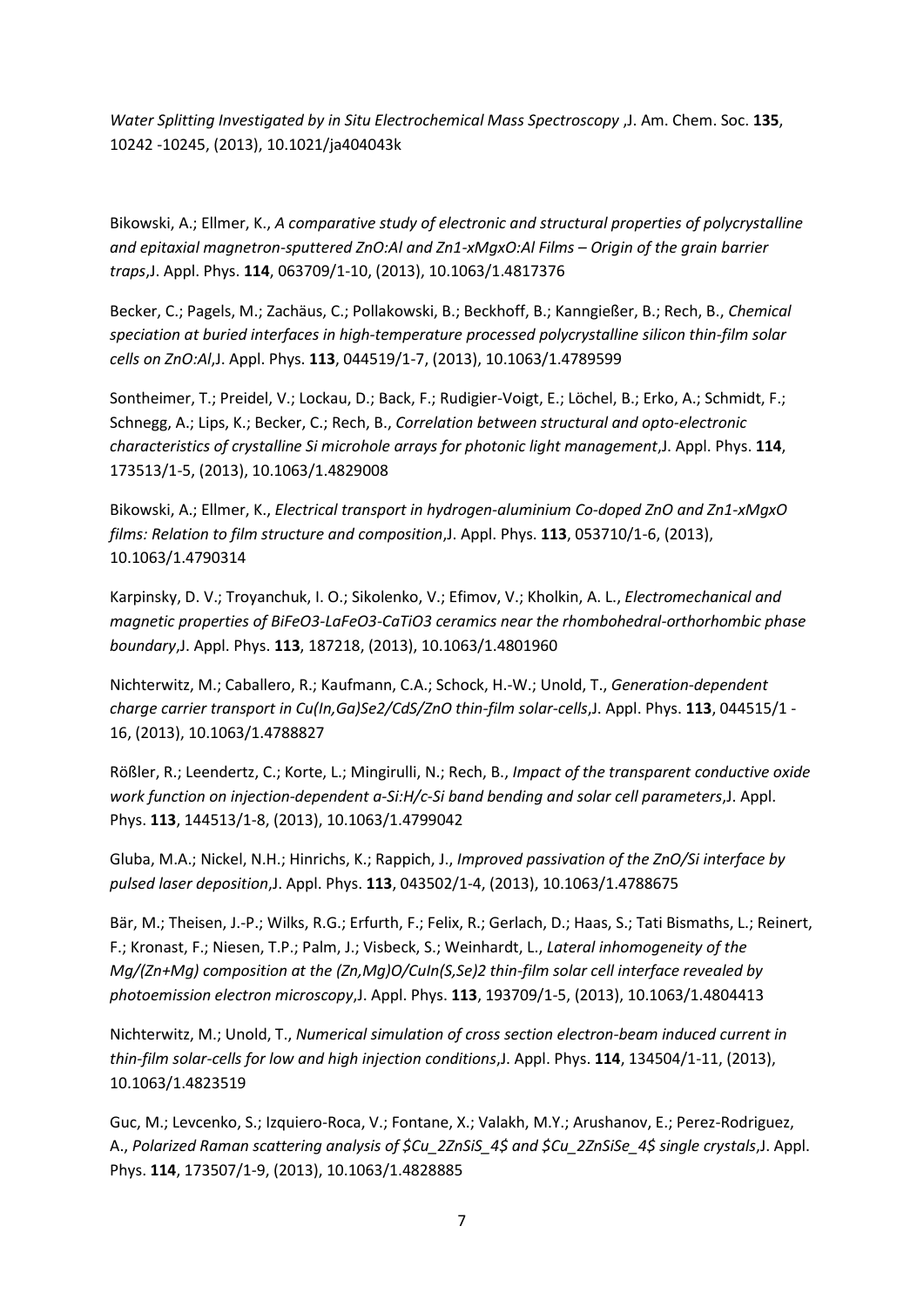Juma, A.O.; Azarpira, A.; Steigert, A.; Pomaska, M.; Fischer, Ch.-H.; Lauermann, I.; Dittrich, Th., *Role of chlorine in \$In\_2S\_3\$ for band alignment at nanoporous-\$TiO\_2/In\_2S\_3\$ interfaces*,J. Appl. Phys. **114**, 053711/1-5, (2013), 10.1063/1.4817766

Troppenz, G.V.; Gluba, M.A.; Kraft, M.; Rappich, J.; Nickel, N.H., *Strain relaxation in graphene grown by chemical vapor deposition*,J. Appl. Phys. **114**, 214312/1-5, (2013), 10.1063/1.4834538

Bikowski, A.; Welzel, T.; Ellmer, K., *The correlation between the radial distribution of high-energetic ions and the structural as well as electrical properties of magnetron sputtered ZnO:Al films*,J. Appl. Phys. **114**, 223716/1-10, (2013), 10.1063/1.4840975

Yin, G.; Merschjann, C.; Schmid, M., *The effect of surface roughness on the determination of optical constants of CuInSe2 and CuGaSe2 thin films*,J. Appl. Phys. **113**, 213510/1-6, (2013), 10.1063/1.4809550

Leendertz, C.; Teodoreanu, A.-M.; Korte, L.; Rech, B., *The influence of space charge regions on effective charge carrier lifetime in thin films and resulting opportunities for materials characterization*,J. Appl. Phys. **113**, 044510/1-10, (2013), 10.1063/1.4788716

Troyanchuk, I. O.; Bushinsky, M. V.; Nikitin, A. V.; Lobanovsky, L. S.; Balagurov, A. M.; Sikolenko, V.; Efimov, V.; Sheptyakov, D. V., *Very large magnetoresistance and spin state transition in Ba-doped cobaltites*,J. Appl. Phys. **113**, 53909, (2013), 10.1063/1.4790316

Meyer, F.; Weinhardt, L.; Blum, M.; Bär, M.; Wilks, R.G.; Yang, W.; Heske, C.; Reinert, F., *Nonequivalent carbon atoms in the resonant inelastic soft X-ray scattering map of cysteine*,J. Chem. Phys. **138**, ARTN 034306, (2013), 10.1063/1.4774059

Brunken, S.; Krause, J.; Ellmer, K., *An energy-dispersive X-ray diffraction study of the nickel-sulfide assisted growth of RuS2 thin films by reactive magnetron sputtering*,J. Cryst. Growth **363**, 277-281, (2013), 10.1016/j.jcrysgro.2012.11.004

Merkel, J.J.; Sontheimer, T.; Rech, B.; Becker, C., *Directional growth and crystallization of silicon thin films prepared by electron-beam evaporation on oblique and textured surfaces*,J. Cryst. Growth **367**, 126-130, (2013), 10.1016/j.jcrysgro.2012.12.037

Barrigon, E.; Brückner, S.; Supplie, O.; Döscher, H.; Rey-Stolle, I.; Hannappel, T., *In situ study of Ge(100) surfaces with tertiarybutylphosphine supply in vapor phase epitaxy ambient*,J. Cryst. Growth **370**, 173-176, (2013), 10.1016/j.jcrysgro.2012.07.046

Schulte, J.; Brunken, S.; Ellmer, K., *Nucleation and phase formation during reactive magnetron cosputtering of Cu(In,Ga)S-2 films, investigated by in situ EDXRD*,J. Cryst. Growth **384**, 114-121, (2013), 10.1016/j.jcrysgro.2013.09.006

Wimmer, M.; Gerlach, D.; Wilks, R.-G.; Scherf, S.; Félix, R.; Lupulescu, C.; Ruske, F.; Schondelmaier, G.; Lips, K.; Hüpkes, J.; Gorgoi, M.; Eberhardt, W.; Rech, B.; Bär, M., *Chemical interaction at the buried silicon/zinc oxide thin-film solar cell interface as revealed by hard x-ray photoelectron spectroscopy*,J. Electr. Spectr. **190**, 309-313, (2013),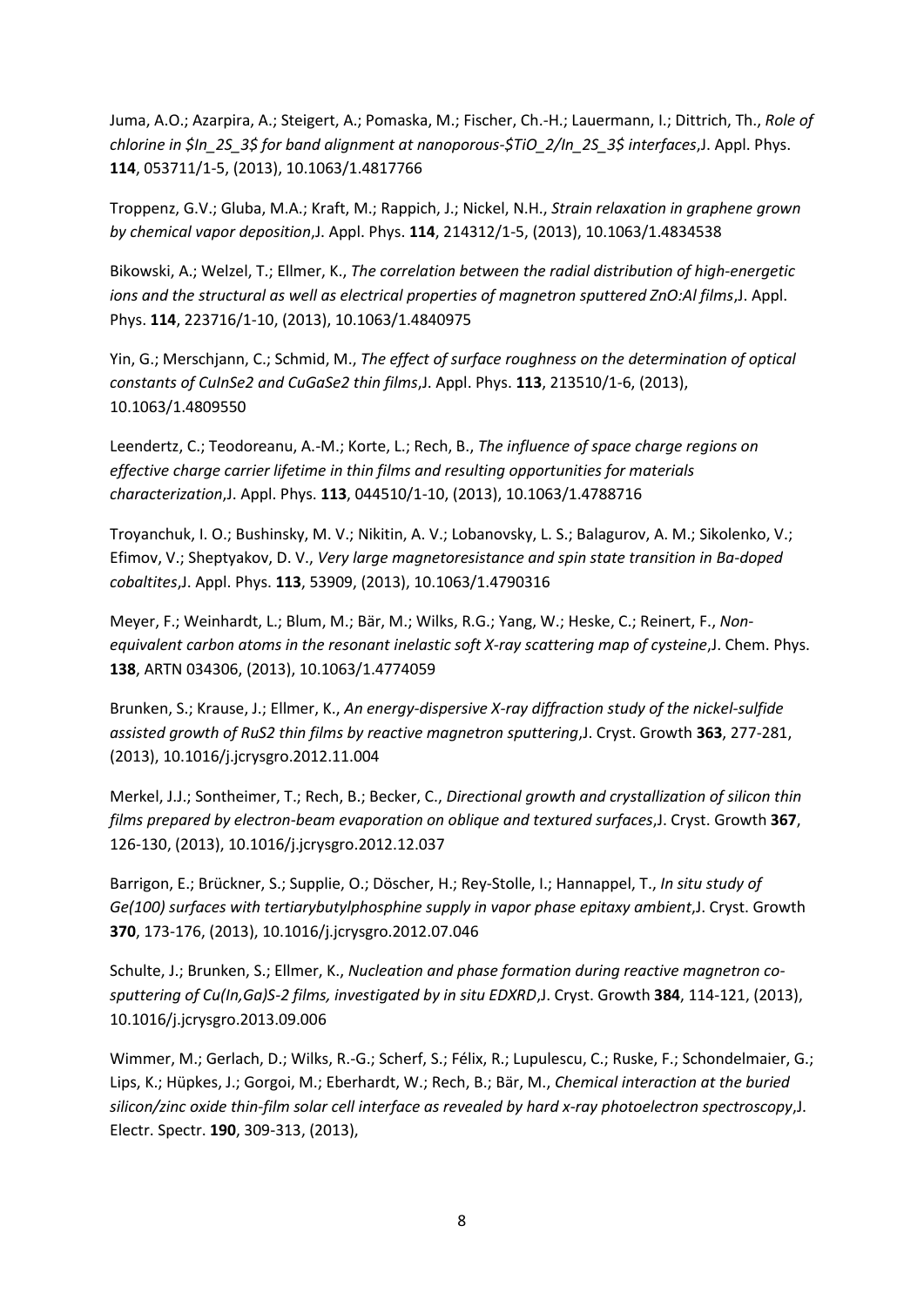Johnson, B.; Klaer, J.; Merdes, S.; Gorgoi, M.; Höpfner, B.; Vollmer, A.; Lauermann, I., *Limitations of Near Edge X-Ray Absorption Fine Structure as a tool for observing conduction bands in chalcopyrite solar cell heterojunctions*,J. Electr. Spectr. **190**, 42-46, (2013), 10.1016/j.elspec.2013.01.007

Weinhardt, L.; Blum, M.; Fuchs, O.; Benkert, A.; Meyer, F.; Bär, M.; Denlinger, J.D.; Yang, W.; Reinert, F.; Heske, C., *RIXS investigations of liquids, solutions, and liquid/solid interfaces*,J. Electr. Spectr. **188**, 111-120, (2013), 10.1016/j.elspec.2012.10.006

Weinhardt, L.; Blum, M.; Fuchs, O.; Pookpanratana, S.; George, K.; Cole, B.; Marsen, B.; Gaillard, N.; Miller, E.; Ahn, K.-S.; Shet, S.; Yan, Y.; Al-Jassim, M.-M.; Denlinger, J.-D.; Yang, W.; Bär, M.; Heske, C., *Soft X-ray and electron spectroscopy to determine the electronic structure of materials for photoelectrochemical hydrogen production*,J. Electr. Spectr. **190**, 106-112, (2013),

Bär, M.; Pookpanratana, S.; Weinhardt, L.; Wilks, R.-G.; Schubert, B.-A.; Marsen, B.; Unold, T.; Blum, M.; Krause, S.; Zhang, Y.; Ranasinghe, A.; Ramanathan, K.; Repins, I.; Contreras, M.-A.; Nishiwaki, S.; Liu, X.; Paudel, N.-R.; Fuchs, O.; Niesen, T.-P., *Soft X-rays shedding light on thin-film solar cell surfaces and interfaces*,J. Electr. Spectr. **190**, 47-53, (2013),

Katayama, T.; Anniyev, T.; Beye, M.; Coffee, R.; Dell'Angela, M.; Foehlisch, A.; Gladh, J.; Kaya, S.; Krupin, O.; Nilsson, A.; Nordlund, D.; Schlotter, W. F.; Sellberg, J. A.; Sorgenfrei, F.; Turner, J. J.; Wurth, W.; Ostrom, H.; Ogasawara, H., *Ultrafast soft X-ray emission spectroscopy of surface adsorbates using an X-ray free electron laser*,J. Electr. Spectr. **187**, 41883, (2013), 10.1016/j.elspec.2013.03.006

Yang, F.; Kuznietsov, V.; Lublow, M.; Merschjann, C.; Steigert, A.; Klaer, J.; Thomas, A.; Schedel-Niedrig, Th., *Solar Hydrogen Evolution Using Metal-Free Photocatalytic Polymeric Carbon Nitride/CuInS2 Composite as Photocathodes*,J. Mater. Chem. A **1**, 6407 - 6415, (2013), 10.1039/c3ta10360a

Khomchenko, V. A.; Troyanchuk, I. O.; Sikolenko, V.; Paixao, J. A., *Weak ferromagnetic polar phase in the BiFe1-xTixO3 multiferroics*,J. Mater. Sci. **48**, 3852-3856, (2013), 10.1007/s10853-013-7186-z

Schmid, M.; Grandidier, J.; Atwater, H., *Scanning near-field optical microscopy on dense random assemblies of metal nanoparticles*,J. Opt. **15**, 125001/1-9, (2013), 10.1088/2040-8978/15/12/125001

Hinrichs, K.; Furchner, A.; Rappich, J.; Oates, T.W.H., *Polarization-dependent and ellipsometric infrared microscopy for analysis of anisotropic thin films*,J. Phys. Chem. C **117**, 13557-13563, (2013), 10.1021/jp401576r

Hofmann, T.; Yu, T.H.; Folse, M.; Weinhardt, L.; Bär, M.; Zhang, Y.; Merinov, B.V.; Myers, D.J.; Goddard, W.A.; Heske, C., *Reply to Comment on 'Using Photoelectron Spectroscopy and Quantum Mechanics to Determine d-Band Energies of Metals for Catalytic Applications'""*,J. Phys. Chem. C **117**, 6916-6917, (2013), 10.1021/jp401620e

Papaefthimiou, V.; Florea, I.; Baaziz, W.; Janowska, I.; Doh, W.H.; Begin, D.; Blume, R.; Knop-Gericke, A.; Ersen, O.; Pham-Huu, C.; Zafeiratos, S., *Effect of the Specific Surface Sites on the Reducibility of alpha-Fe2O3/Graphene Composites by Hydrogen*,J. Phys. Chem. C **117**, 20313-20319, (2013), 10.1021/jp4067718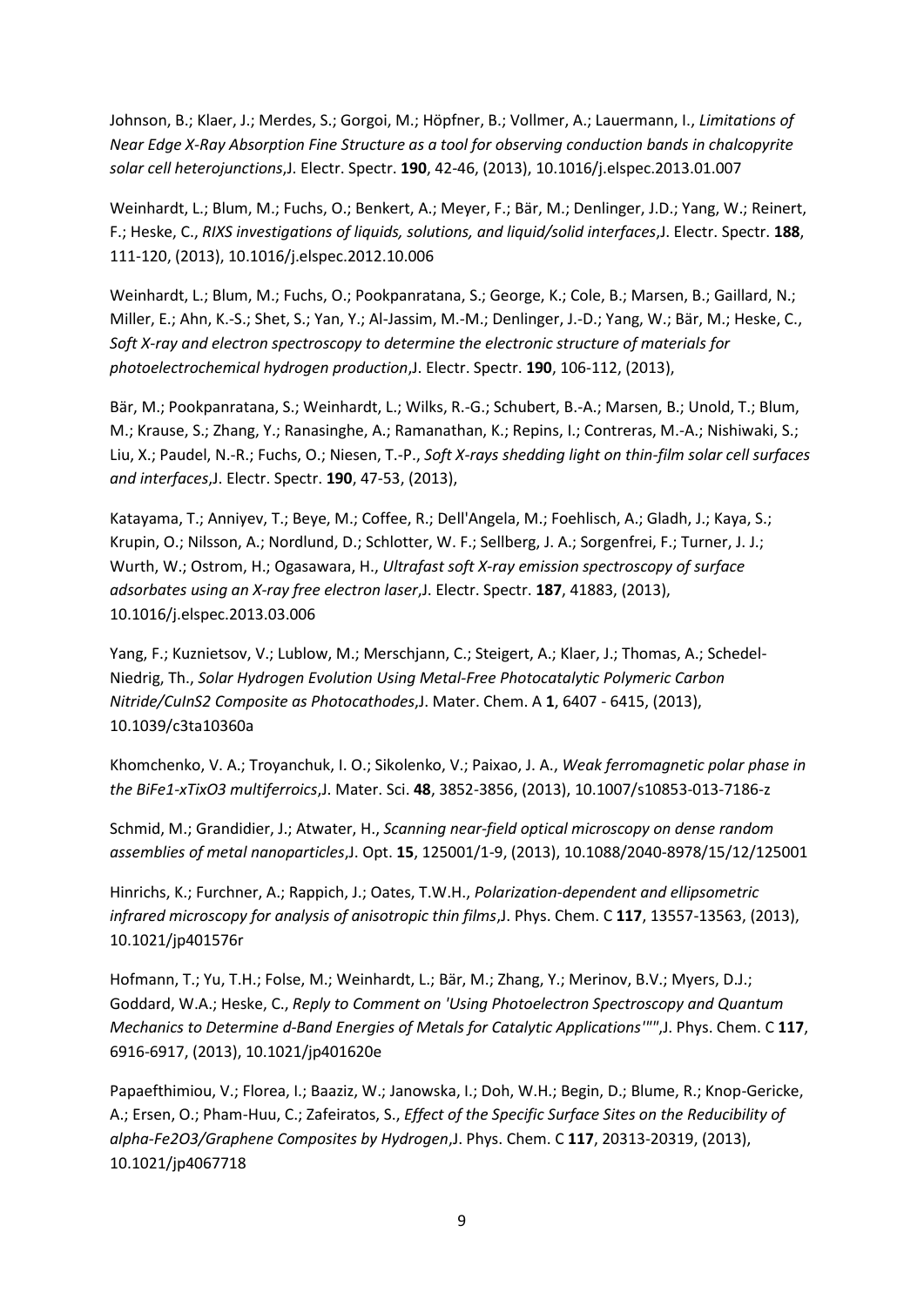Letilly, M.; Skorupska, K.; Lewerenz, H.-J., *Initial Phase of Photoelectrochemical Conditioning of Silicon in Alkaline Media: Surface Chemistry and Topography*,J. Phys. Chem. C **117**, 16381-16391, (2013), 10.1021/jp401853p

Nattestad, A.; Cheng, Y.-Y.; MacQueen, R.W.; Schulze, T.F.; Thompson, F.W.; Mozer, A.J.; Fückel, B.; Khoury, T.; Crossley, M.J.; Lips, K.; Wallace, G.G.; Schmidt, T.W., *Dye-Sensitized Solar Cell with Integrated Triplet-Triplet Annihilation Upconversion System*,J. Phys. Chem. Lett. **4**, 2073-2078, (2013), 10.1021/jz401050u

Abdi, F.F.; Savenije, T.J.; May, M.M.; Dam, B.; van de Krol, R., *The Origin of Slow Carrier Transport in BiVO4 Thin Film Photoanodes: A Time-Resolved Microwave Conductivity Study*,J. Phys. Chem. Lett. **4**, 2752-2757, (2013), 10.1021/jz4013257

Tyborski, T.; Merschjann, C.; Orthmann, S.; Yang, F.; Lux-Steiner, M.-Ch.; Schedel-Niedrig, Th., *Crystal Structure of Polymeric Carbon Nitride and Determination of its Process Temperature Induced Modifications*,J. Phys.: Condens. Matter **25**, 395402/1-7, (2013), 10.1088/0953-8984/25/39/395402

Karpinsky, D. V.; Troyanchuk, I. O.; Lobanovsky, L. S.; Chobot, A. N.; Ritter, C.; Efimov, V.; Sikolenko, V.; Kholkin, A. L., *Magnetic and structural phase transitions in La0.5Sr0.5CoO3-d (0 <= d < 0.3) cobaltites*,J. Phys.: Condens. Matter **25**, ARTN 316004, (2013), 10.1088/0953-8984/25/31/316004

Granata, V.; Capogna, L.; Reehuis, M.; Fittipaldi, R.; Ouladdiaf, B.; Pace, S.; Cuoco, M.; Vecchione, A., *Neutron diffraction study of triple-layered Sr4Ru3O10*,J. Phys.: Condens. Matter **25**, 056004/1-6, (2013), 10.1088/0953-8984/25/5/056004

Brzhezinskaya, Maria; Firsov, Alexander; Holldack, Karsten; Kachel, Torsten; Mitzner, Rolf; Pontius, Niko; Schmidt, Jan-Simon; Sperling, Mike; Stamm, Christian; Foehlisch, Alexander; Erko, Alexei, *A novel monochromator for experiments with ultrashort X-ray pulses*,J. Synchrot. Radiat. **20**, 522-530, (2013), 10.1107/S0909049513008613

Valakh, M.Ya.; Dzhagan, V.M.; Babichuk, I. S.; Fontane, X.; Perez-Rodriguez, A.; Schorr, S., *Optically Induced Structural Transformation in Disordered Kesterite Cu2ZnSnS4*,JETP Lett. **98**, 255-258, (2013), 10.1134/S0021364013180136

Abou-Ras, D.; Kavalakkatt, J.; Nichterwitz, M.; Schäfer, N.; Harndt, S.; Wilkinson, A.J.; Tsyrulin, K.; Schulz, H.; Bauer, F., *Electron Backscatter Diffraction: An Important Tool for Analyses of Structure-Property Relationships in Thin-Film Solar Cells*,JOM **65**, 41821, (2013), 10.1007/s11837-013-0685-1

Schwabegger, G.; Oehzelt, M.; Salzmann, I.; Quochi, F.; Saba, M.; Mura, A.; Bongiovanni, G.; Vollmer, A.; Koch, N.; Sitter, H.; Simbrunner, C., *Interface Properties of Organic para-Hexaphenyl/alpha-Sexithiophene Heterostructures Deposited on Highly Oriented Pyrolytic Graphite*,Langmuir **29**, 14444- 14450, (2013), 10.1021/la402242b

Lages, S.; Goerigk, G.; Huber, K., *SAXS and ASAXS on Dilute Sodium Polyacrylate Chains Decorated with Lead Ions*,Macromolecules **46**, 3570-3580, (2013), 10.1021/ma400427d

Leon, M.; Levcenko, S.; Serna, R.; Nateprov, A.; Gurieva, G.; Merino, J.M.; Schorr, S.; Arushanov, E., *Spectroscopic ellipsometry study of Cu2ZnGeSe4 and Cu2ZnSiSe4 poly-crystals*,Mater. Chem. Phys. **141**, 58-62, (2013), 10.1016/matchemphys.2013.04.024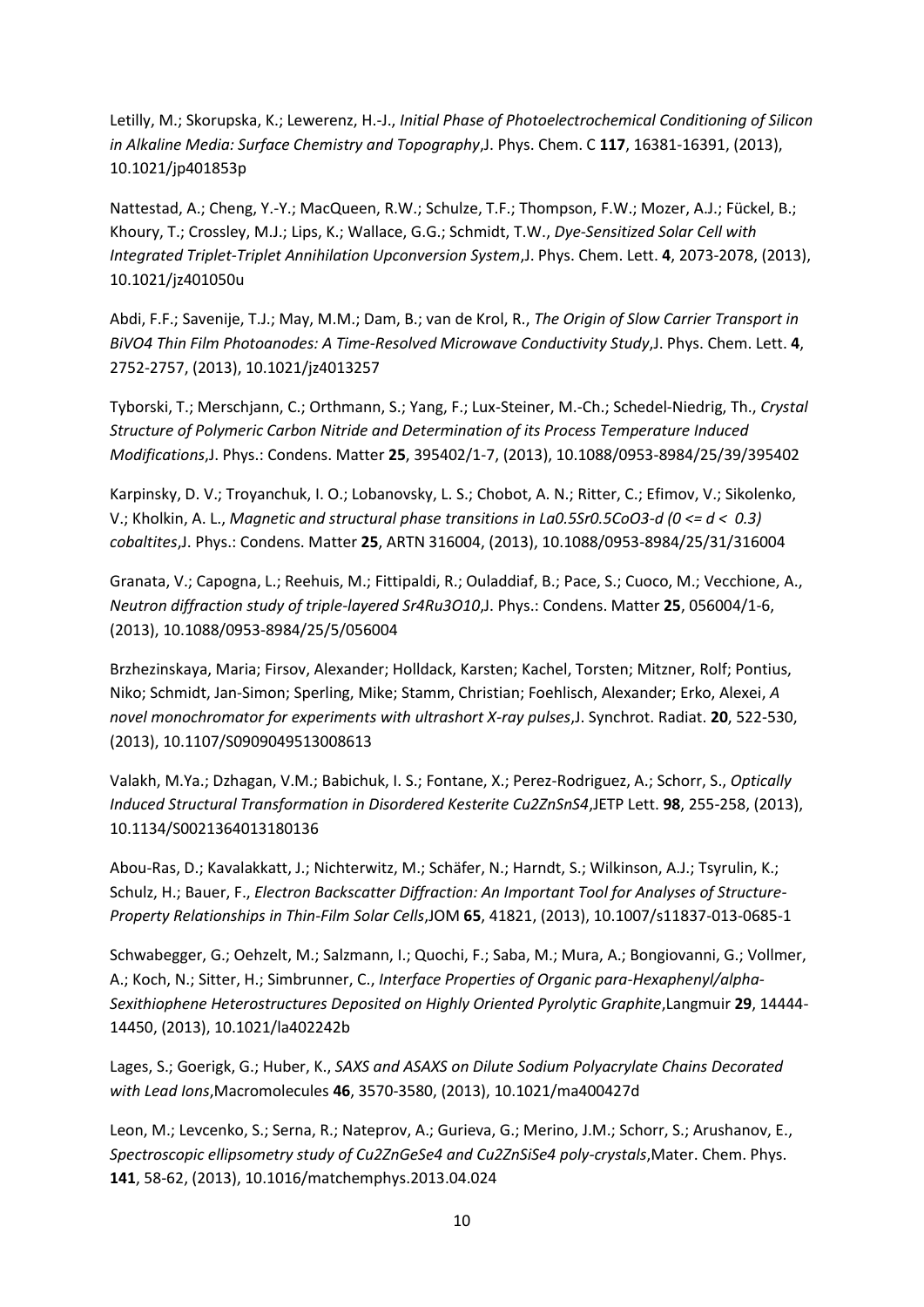Steffens, S.; Becker, C.; Zollondz, J.-H.; Chowdhury, A.; Slaoui, A.; Lindekugel, S.; Schubert, U.; Evans, R.; Rech, B., Defect annealing processes for polycrystalline silicon thin-film solar cells, Mater. Sci. Eng. B **178**, 670-675, (2013), 10.1016/j.mseb.2012.11.002

Varache, R.; Kleider, J.P.; Gueunier-Farret, M.E.; Korte, L., *Silicon heterojunction solar cells: Optimization of emitter and contact properties from analytical calculation and numerical simulation*,Mater. Sci. Eng. B **178**, 593-598, (2013),

Dikarov, E.; Fehr, M.; Schnegg, A.; Lips, K.; Blank, A., *Selective electron spin resonance measurements of micrometer-scale thin samples on a substrate*,Meas. Sci. Tech. **24**, 115009/1-7, (2013), 10.1088/0957-0233/24/11/115009

Vinod Kumar, G.S.; Mukherjee, M.; Garcia-Moreno, F.; Banhart, J., *Reduced-Pressure Foaming of Aluminum Alloys*,Metall. Mater. Trans. A **44**, 419-426, (2013), 10.1007/s11661-012-1398-8

Mitchell, D.G.; Tseitlin, M.; Quine, R.W.; Meyer, V.; Newton, M.E.; Schnegg, A.; George, B.; Eaton, S.S.; Eaton, G.R., *X-band rapid-scan EPR of samples with long electron spin relaxation times: a comparison of continuous wave, pulse and rapid-scan EPR* ,MOL PHYS **111**, 2664-2673, (2013), 10.1080/00268976.2013.792959

Nehrkorn, J.; Martins, B.M.; Holldack, K.; Stoll, S.; Dobbek, H.; Bittl, R.; Schnegg, A., *Zero-field splittings in metHb and metMb with aquo and fluoro ligands: a FD-FT THz-EPR study*,MOL PHYS **111**, 2696-2707, (2013), 10.1080/00268976.2013.809806

Weatherup, R.S.; Baehtz, C.; Dlubak, B.; Bayer, B.C.; Kidambi, P.R.; Blume, R.; Schloegl, R.; Hofmann, S., *Introducing Carbon Diffusion Barriers for Uniform, High-Quality Graphene Growth from Solid Sources*,NANO LETT **13**, 4624–4631, (2013), 10.1021/nl401601x

Abdi, F.F.; Han, L.; Smets, A.H.M.; Zeman, M.; Dam, B.; van de Krol, R., *Efficient solar water splitting by enhanced charge separation in a bismuth vanadate-silicon tandem photoelectrode*,Nat. Commun. **4**, 107755, (2013), 10.1038/ncomms3195

Lu, G.; Blakesley, J.; Himmelberger, S.; Pingel, P.; Frisch, J.; Lieberwirth, I.; Salzmann, I.; Oehzelt, M.; Di Pietro, R.; Salleo, A.; Koch, N.; Neher, D., *Moderate doping leads to high performance of semiconductor/insulator polymer blend transistors*,Nat. Commun. **4**, 1588/1-8, (2013), 10.1038/ncomms2587

Behrends, J; Samuel, I.D.W.; Schnegg, A.; Keeble, D.J., *Persistent spin coherence and bipolarons*,Nat. Nanotechnol. **8**, 884-885, (2013), 10.1038/nnano.2013.269

Brueckner, Sebastian; Kleinschmidt, Peter; Supplie, Oliver; Doescher, Henning; Hannappel, Thomas, *Domain-sensitive in situ observation of layer-by-layer removal at Si(100) in H2 ambient*, New J. Phys. **15**, 113049, (2013), 10.1088/1367-2630/15/11/113049

May, M.M.; Supplie, O.; Höhn, Ch.; van de Krol, R.; Lewerenz, H.-J.; Hannappel, T., *The interface of GaP(100) and H2O studied by photoemission and reflection anisotropy spectroscopy*,New J. Phys. **15**, 103003/1-17, (2013), 10.1088/1367-2630/15/10/103003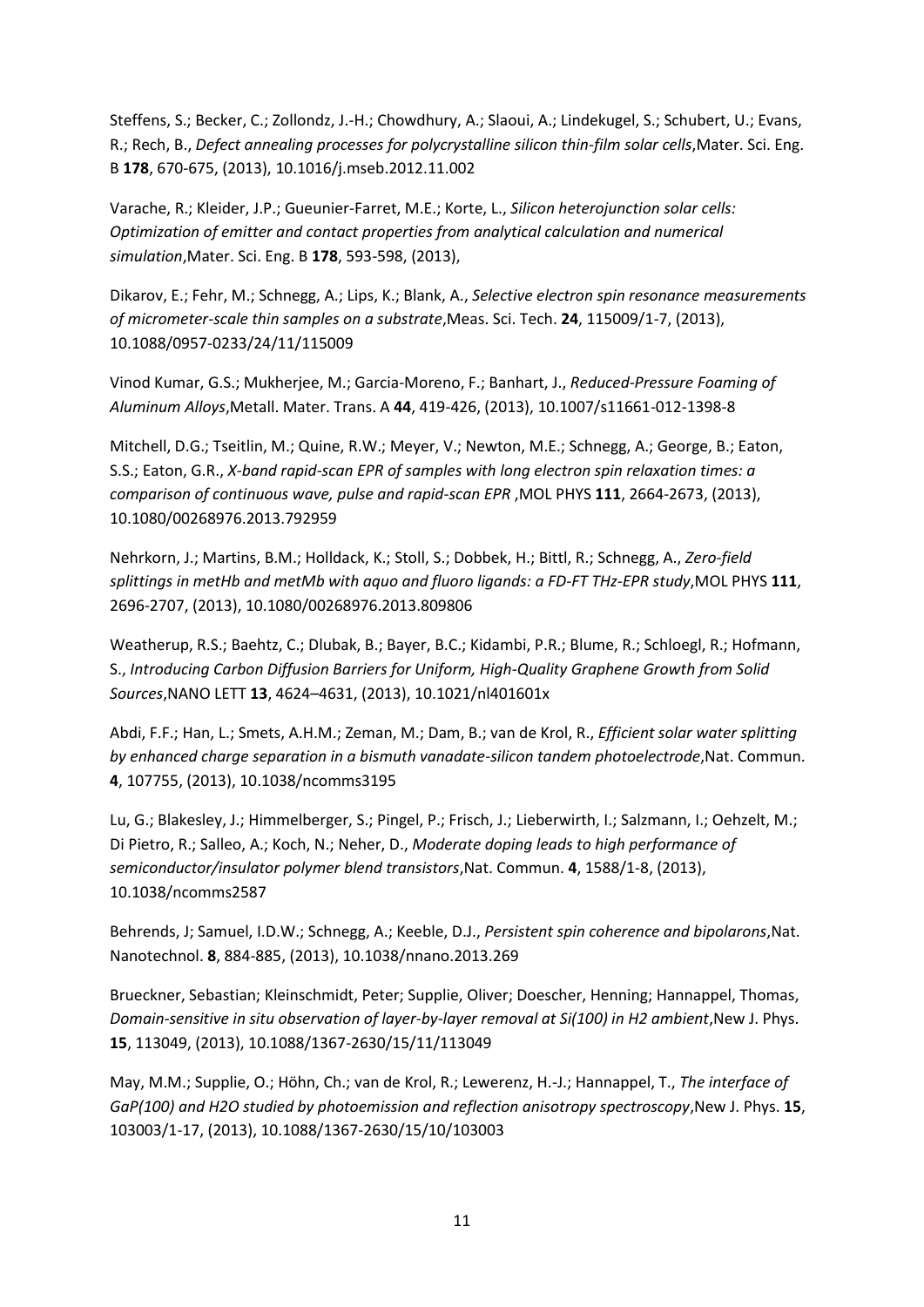Viefhaus, J.; Scholz, F.; Deinert, S.; Glaser, L.; Ilchen, M.; Seltmann, J.; Walter, P.; Siewert, F., *The Variable Polarization XUV Beamline P04 at PETRA III: Optics, mechanics and their performance*, Nucl. Instrum. & Methods Phys. Res. Sect. A **710**, 151-154, (2013), 10.1016/j.nima.2012.10.110

Baum, M.; Alexeev, I.; Latzel, M.; Christiansen, S.H.; Schmidt, M., *Determination of the effective refractive index of nanoparticulate ITO layers*,Optic. Express **21**, 22754-22761, (2013), 10.1364/OE.21.022754

Lockau, D.; Sontheimer, T.; Becker, C.; Rudigier-Voigt, E.; Schmidt, F.; Rech, B., *Nanophotonic light trapping in 3-dimensional thin-film silicon architectures*,Optic. Express **21**, A42-A52, (2013), 10.1364/OE.21.000A42

Scenev, V.; Cosseddu, P.; Bonfiglio, A.; Salzmann, I.; Severin, N.; Oehzelt, M.; Koch, N.; Rabe, J.P., *Origin of mechanical strain sensitivity of pentacene thin-film transistors*,ORG ELECTRON **14**, 1323- 1329, (2013), 10.1016/j.orgel.2013.02.030

Brus, V.V.; Zellmeier, M.; Zhang, X.; Greil, S.M.; Gluba, M.; Töfflinger, A.J.; Rappich, J.; Nickel, N.H., *Electrical and photoelectrical properties of P3HT/n-Si hybrid organic–inorganic heterojunction solar cells*,Organic Electronics **14**, 3109-3116, (2013), 10.1016/j.orgel.2013.07.021

Mainz, R.; Walker, B.C.; Schmidt, S.S.; Zander, O.; Weber, A.; Rodriguez-Alvarez, H.; Just, J.; Klaus, M.; Agrawal, R.; Unold, T., *Real-time observation of \$Cu\_2ZnSn(S,Se)\_4\$ solar cell absorber layer formation from nanoparticle precursors*,Phys. Chem. Chem. Phys. **15**, 18281-18289, (2013), 10.1039/C3CP53373E

Herrmann-Geppert, I.; Bogdanoff, P.; Radnik, J.; Fengler, S.; Dittrich, T.; Fiechter, S., *Surface aspects of sol-gel derived hematite films for the photoelectrochemical oxidation of water*, Phys. Chem. Chem. Phys. **15**, 1389-1398, (2013), 10.1039/c2cp42651j

Bogdanoff, P.; Zachäus, C.; Brunken, S.; Kratzig, A.; Ellmer, K.; Fiechter, S., *Ruthenium sulphide thin layers as catalysts for the electrooxidation of water*,Phys. Chem. Chem. Phys. **15**, 1452-1459, (2013), 10.1039/c2cp42348k

Paul, A.; Paul, N.; Jutimoosik, J.; Yimnirun, R.; Rujirawat, S.; Höpfner, B.; Lauermann, I.; Lux-Steiner, M.; Mattauch, S.; Böni, P., *Change in interface magnetism of an exchange-coupled system due to the presence of nonmagnetic spacers*,Phys. Rev. B **87**, 014431/1-18, (2013), 10.1103/PhysRevB.87.014431

Schmidt, M.; Wang, Z.; Kant, Ch.; Mayr, F.; Toth, S.; Islam, A.T.M.N.; Lake, B.; Tsurkan, V.; Loidl, A.; Deisenhofer, J., *Exciton-magnon transitions in the frustrated chromium antiferromagnets CuCrO2, alpha-CaCr2O4, CdCr2O4, and ZnCr2O4*,Phys. Rev. B **87**, 224424/1-13, (2013), 10.1103/PhysRevB.87.224424

Ritter, C.; Yusuf, S.M.; Bera, A.K.; Goto, Y.; Tassel, C.; Kageyama, H.; Arevalo-Lopez, A.M.; Attfield, J.P., *Field-induced evolution of magnetic ordering in the quantum spin system \$(CuBr)Sr\_2Nb\_3O\_{10} with a 1/3 magnetization plateau*,Phys. Rev. B **88**, 104401/1-7, (2013), 10.1103/PhysRevB.88.104401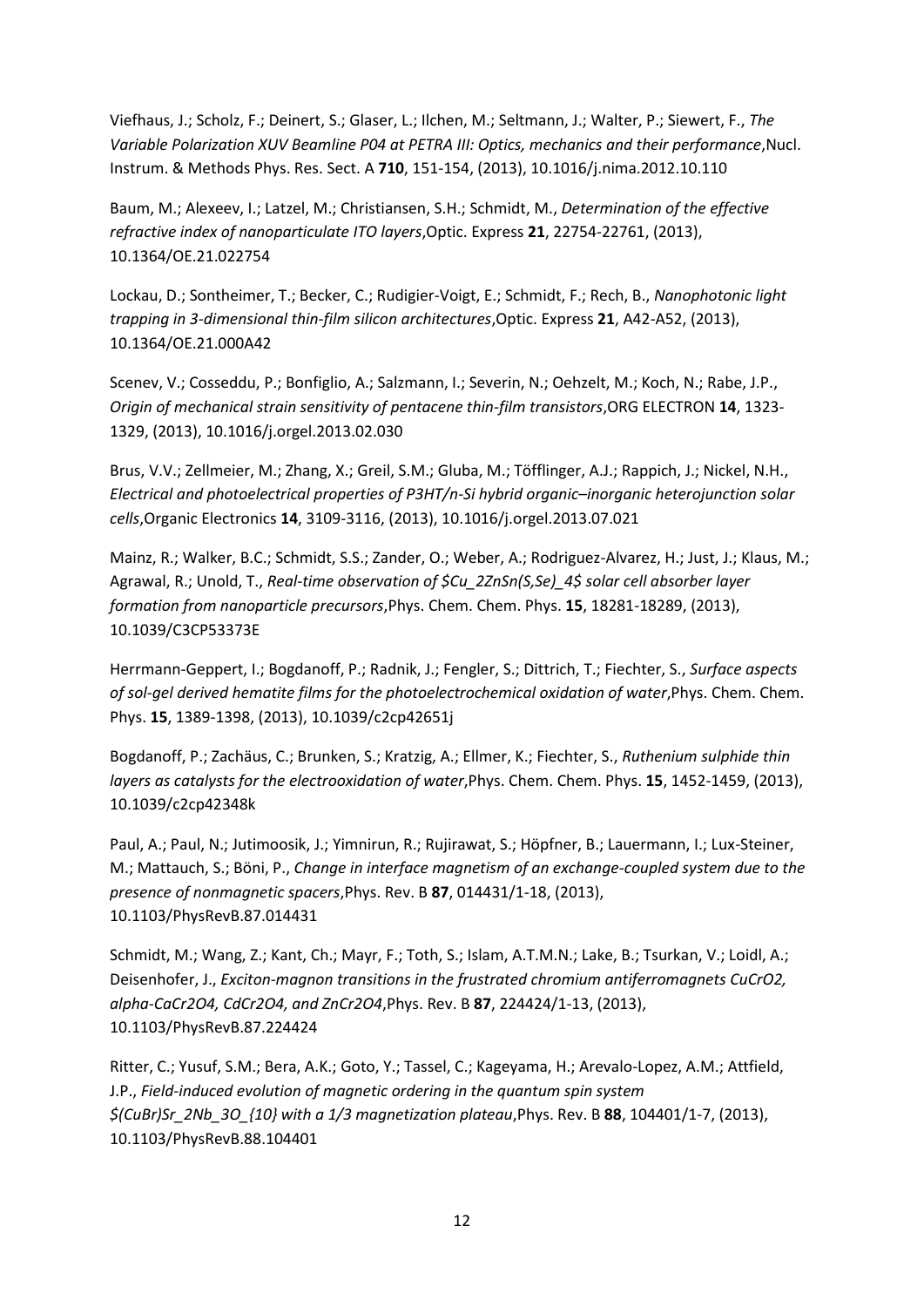Li, S.; Morasch, J.; Klein, A.; Chirila, C.; Pintilie, L.; Jia, L.; Ellmer, K.; Naderer, M.; Reichmann, K.; Gröting, M.; Albe, K., *Influence of orbital contributions to the valence band alignment of Bi2O3, Fe2O3, BiFeO3, and Bi0.5Na0.5TiO3*,Phys. Rev. B **88**, 45428/1-11, (2013), 10.1103/PhysRevB.88.045428

Gluba, M.A.; Nickel, N.H.; Karpensky, N., *Interstitial zinc clusters in zinc oxide*,Phys. Rev. B **88**, 245201/1-8, (2013), 10.1103/PhysRevB.88.245201

Merschjann, C.; Tyborski, T.; Orthmann, S.; Yang, F.; Schwarzburg, K.; Lublow, M.; Lux-Steiner, M.-Ch.; Schedel-Niedrig, Th., *Photophysics of polymeric carbon nitride: An optical quasimonomer*,Phys. Rev. B **87**, 205204/1-8, (2013), 10.1103/PhysRevB.87.205204

Gluba, M. A.; Nickel, N. H., *Transition-metal acceptor complexes in zinc oxide*,Phys. Rev. B **87**, 085204/1-6, (2013), 10.1103/PhysRevB.87.085204

Schwarz, C.; Tscheuschner, S.; Frisch, J.; Winkler, S.; Koch, N.; Bässler, H.; Köhler, A., *Role of the effective mass and interfacial dipoles on exciton dissociation in organic donor-acceptor solar cells*,Phys. Rev. B **87**, 155205/1-13, (2013), 10.1103/PhysRevB.87.155205

George, B.M.; Behrends, J.; Schnegg, A.; Schulze, T.F.; Fehr, M.; Korte, L.; Rech, B.; Lips, K.; Rohrmüller, M.; Rauls, E.; Schmidt, W.G.; Gerstmann, U., *Atomic Structure of Interface States in Silicon Heterojunction Solar Cells*,Phys. Rev. Lett. **110**, 136803/1-5, (2013), 10.1103/PhysRevLett.110.136803

Beye, M.; Anniyev, T.; Coffee, R.; Dell'Angela, M.; Foehlisch, A.; Gladh, J.; Katayama, T.; Kaya, S.; Krupin, O.; Mogelhoj, A.; Nilsson, A.; Nordlund, D.; Norskov, J. K.; Oberg, H.; Ogasawara, H.; Pettersson, L. G. M.; Schlotter, W. F.; Sellberg, J. A.; S, *Selective Ultrafast Probing of Transient Hot Chemisorbed and Precursor States of CO on Ru(0001)*,Phys. Rev. Lett. **110**, 186101, (2013), 10.1103/PhysRevLett.110.186101

Sun, Y. -P.; Miao, Q.; Pietzsch, A.; Hennies, F.; Schmitt, T.; Strocov, V.N.; Andersson, J.; Kennedy, B.; Schlappa, J.; Foehlisch, A.; Gel'mukhanov, F.; Rubensson, J.-E., *Interference between Resonant and Nonresonant Inelastic X-Ray Scattering*,Phys. Rev. Lett. **110**, 223001, (2013), 10.1103/PhysRevLett.110.223001

Solovan, M.N.; Brus, V.V.; Maryanchuk, P.D.; Kovalyuk, T.T.; Rappich, J.; Gluba, M., *Kinetic Properties of TiN Thin Films Prepared by Reactive Magnetron Sputtering*,Phys. Solid State **55**, 2234–2238, (2013), 10.1134/S1063783413110255

Töfflinger, J.A.; Pedrueza, E.; Chirvony, V.; Leendertz, C.; Garcia-Calzada, R.; Abargues, R.; Gref, O.; Roczen, M.; Korte, L.; Martinez-Pastor, J.P.; Rech, B., *Photoconductivity and optical properties of silicon coated by thin TiO2 film in situ doped by Au nanoparticles*,Phys. Status Solidi A **210**, 687-694, (2013), 10.1002/pssa.201200804

Schönau, S.; Rappich, J.; Weizman, M.; Amkreutz, D.; Rech, B., *Photoluminescence study of polycrystalline silicon thin films prepared by liquid and solid phase crystallization*,Phys. Status Solidi A **210**, 1652-1656, (2013), 10.1002/pssa.201228809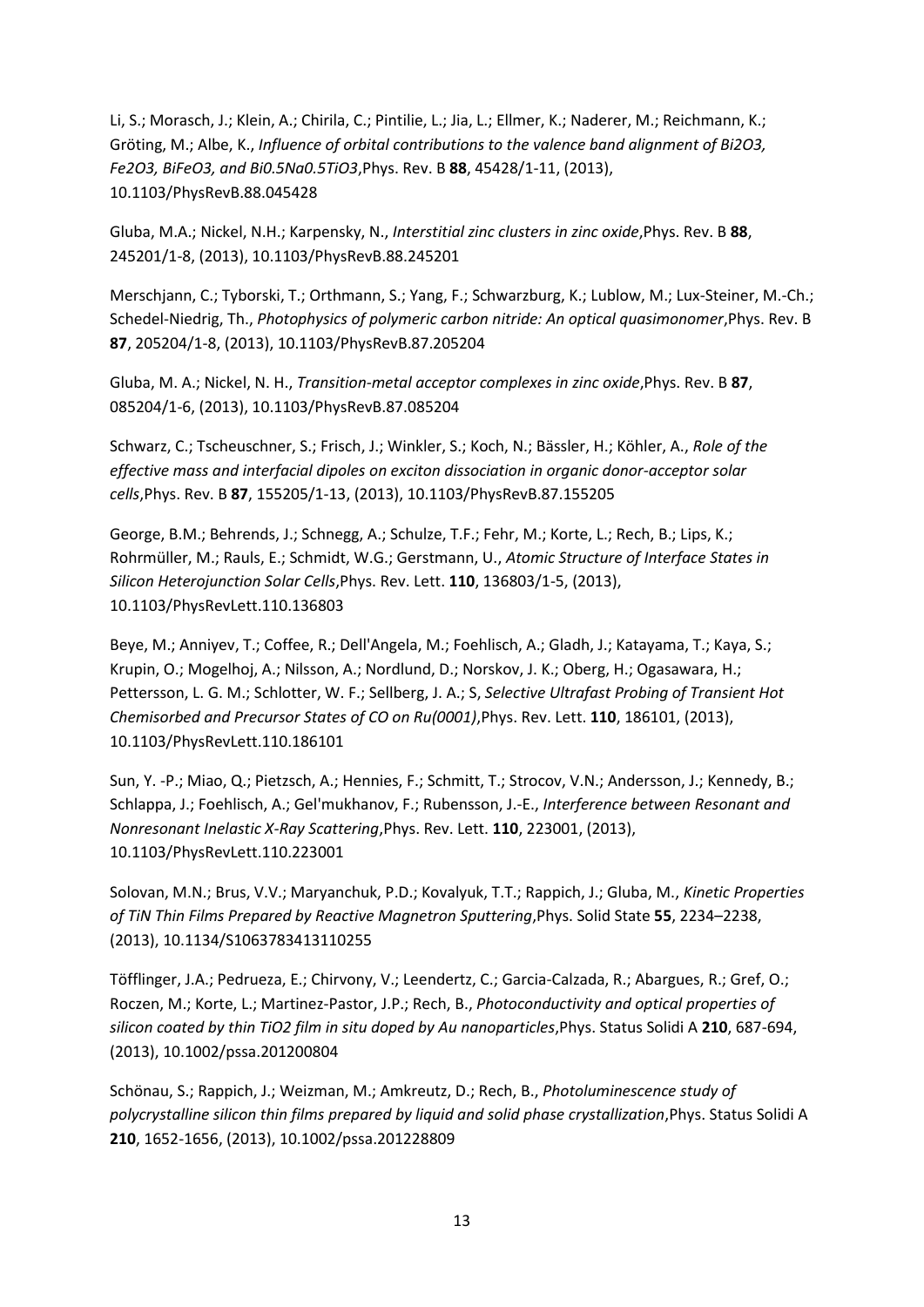Roczen, M.; Laades, A.; Schade, M.; Barthel, T.; Ordeñez, J.; Töfflinger, J.A.; Malguth, E.; Ruske, F.; Leendertz, C.; Korte, L.; Leipner, H.S.; Rech, B., *Structural properties of Si/SiO2 nanostructures grown by decomposition of substoichiometric SiOxNy layers for photovoltaic applications*,Phys. Status Solidi A **210**, 676-691, (2013), 10.1002/pssa.201200803

Kate, S.P.; Pop, S.; Esser, N.; Rappich, J.; Zhang, X.; Hinrichs, K., *Aging-induced optical anisotropy in thermally grown thin ZnTPP films on Si*,Phys. Status Solidi B **250**, 1791-1794, (2013), 10.1002/pssb.201248538

Sauer, M; Shiozawa, H; Ayala, P; Ruiz-Soria, G; Liu, XJ; Yanagi, K; Kataura, H; Krause, S; Pichler, T, *Environmental stability of ferrocene filled in purely metallic single-walled carbon nanotubes*,Phys. Status Solidi B **250**, 2599-2604, (2013), 10.1002/pssb.201300124

Abou-Ras, D.; Dittrich, H.; Schorr, S., *Preface: Ternary and Multinary Compounds, 18th International Conference on Ternary and Multinary Compounds (ICTMC-18)*,Phys. Status Solidi C **10**, 987-988, (2013), 10.1002/pssc.201370012

Guc, M.; Izquierdo-Roca, V.; Perez-Rodriguez, A.; Gurieva, G.; Levcenko, S.; Schorr, S.; Arushanov, E., *Raman spectra of wurtzstannite quaternary compounds*,Phys. Status Solidi C **10**, 1075-1078, (2013), 10.1002/pssc.201200831

Kaigawa, R.; Hirata, S.; Sasaki, M.; Klenk, R., *Rapid direct preparation of Cu2ZnSn(S1-x,Sex)4 films using microwave irradiation*,Phys. Status Solidi C **10**, 1012-1014, (2013), 10.1002/pssc.201200842

Gurieva, G.; Guc, M.; Bruk, L.I.; Izquierdo-Roca, V.; Perez-Rodriguez, A.; Schorr, S.; Arushanov, E., *Cu2ZnSnS4 thin films grown by spray pyrolysis: characterization by Raman spectroscopy and X-ray diffraction*,Phys. Status Solidi C **10**, 1082-1085, (2013), 10.1002/pssc.201200856

Levcenko, S.; Guc, M.; Merschjann, C.; Gurieva, G.; Schorr, S.; Lux-Steiner, M.; Arushanov, E., *Photoluminescence characterization of \$Cu\_2ZnGeS\_4\$ single crystals*,Phys. Status Solidi C **7**, 1079- 1081, (2013), 10.1002/pssc.201200843

Ring, S.; Stannowski, B.; Fink, F.; Schlatmann, R., *Micro gratings written in ZnO:Al thin films using picosecond UV-laser interference patterning*,Phys. Status Solidi Rapid Res. Lett. **7**, 635-638, (2013), 10.1002/pssr.201307254

Sontheimer, T.; Schnegg, A.; Steffens, S.; Ruske, F.; Amkreutz, D.; Lips, K.; Rech, B., *Identification of intra-grain and grain boundary defects in polycrystalline Si thin films by electron paramagnetic resonance*,Phys. Status Solidi Rapid Res. Lett. **7**, 959-962, (2013), 10.1002/pssr.201308061

Sikolenko, V.; Efimov, V.V.; Többens, D.; Schorr, S.; Ritter, C.; Bushinsky, M.V.; Troyanchuk, I.O., *Pressure effects on oxygen-deficient Ba-substituted cobaltites*,Powder Diffr. **0**, S126-S132, (2013), 10.1017/S0885715613001097

Emmler, Thomas; Gutzmann, Henning; Hillebrand, Philipp; Schieda, Mauricio; Rust, Regina; Gärtner, Frank; Bogdanoff, Peter; Herrmann-Geppert, Iris; Klassen, Thomas, *Cold gas spraying of semiconductor coatings for the photooxidation of water*,Proc. SPIE **8822**, 88220C1 -88220C12, (2013), 10.1117/12.2026391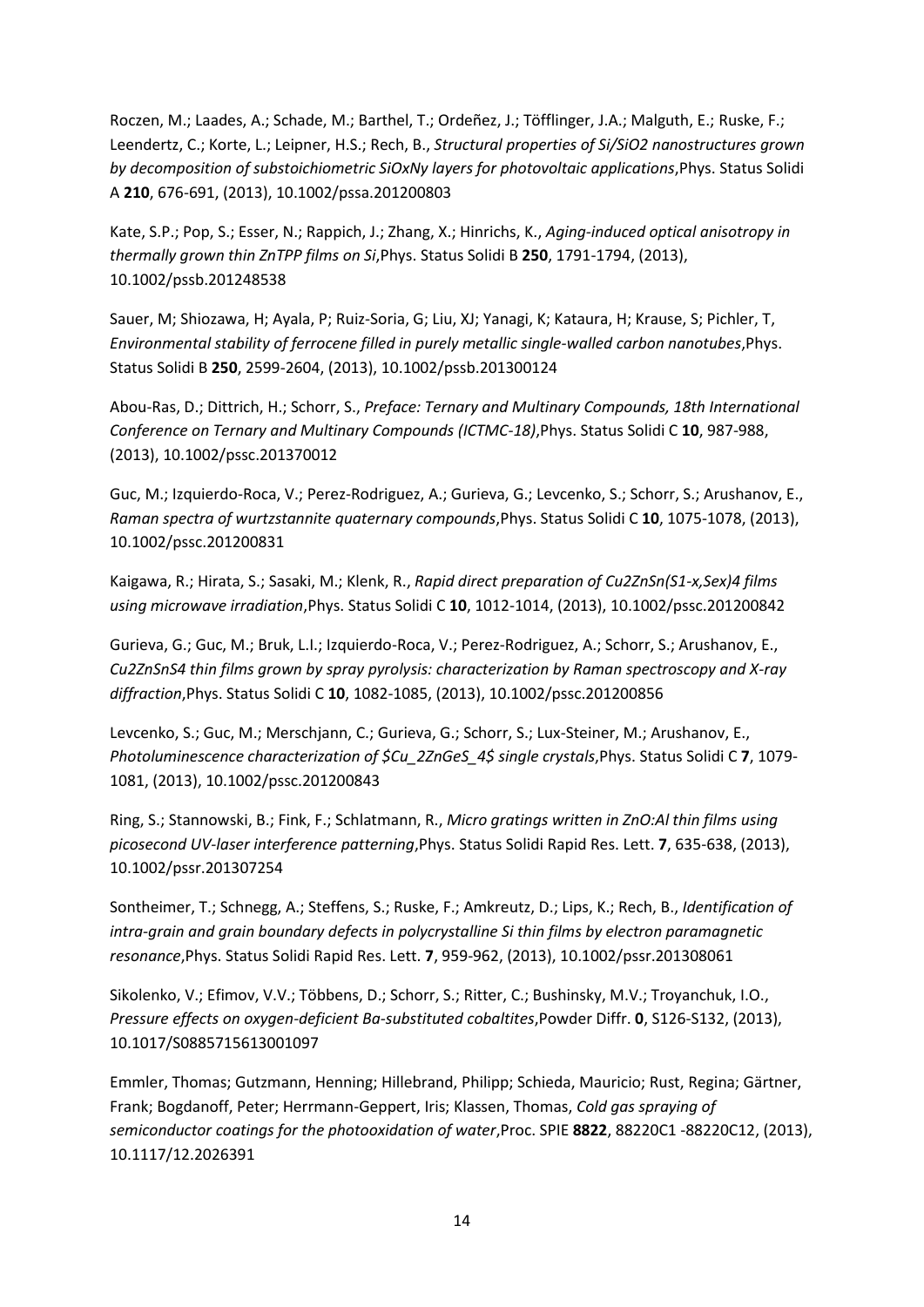Preidel, V.; Amkreutz, D.; Sontheimer, T.; Back, F.; Rudigier-Voigt, E.; Rech, B.; Becker, C., *A novel light trapping concept for liquid phase crystallized poly-Si thin-film solar cells on periodically nanoimprinted glass substrates*,Proc. SPIE **8823**, 882307/1-5, (2013), 10.1117/12.2023989

Ruske, F.; Rößler, R.; Wimmer, M.; Schönau, S.; Kämpfer, S.; Hendrichs, M.; Neubert, S.; Korte, L.; Rech, B., *ZnO:Al with tuned properties for photovoltaic applications: thin layers and high mobility material*,Proc. SPIE **8626**, 86260Y/1-9, (2013), 10.1117/12.2001290

Schwabegger, G.; Quochi, F.; Hernandez-Sosa, G.; Djuric, T.; Bongiovanni, G.; Vollmer, A.; Oehzelt, M.; Salzmann, I.; Resel, R.; Koch, N.; Sitter, H.; Simbrunner, C., *White fluorescent nano-fibers prepared by periodic organic hetero-epitaxy*,Proc. SPIE **8827**, 882707/1-7, (2013), 10.1117/12.2023033

Merdes, S.; Abou-Ras, D.; Mainz, R.; Klenk, R.; Lux-Steiner, M.Ch.; Meeder, A.; Schock, H.W.; Klaer, J., *CdS/Cu(In,Ga)S\$\_2\$ based solar cells with efficiencies reaching 12.9% prepared by a rapid thermal process*,Prog. Photovolt. **21**, 88-93, (2013), 10.1002/pip.2165

Caballero, R.; Kaufmann, C.A.; Efimova, V.; Rissom, T.; Hoffmann, V.; Schock, H.W., *Investigation of Cu(In,Ga)Se2 thin-film formation during the multi-stage co-evaporation process*,Prog. Photovolt. **21**, 30-46, (2013), 10.1002/pip.1233

Merdes, S.; Abou-Ras,D.; Mainz, R.; Klenk, R. ;Lux-Steiner, M.C.; Meeder, A.; Schock, H. W. ; Klaer,J. ;, *CdS/Cu(In,Ga)S2 based solar cells with efficiencies reaching 12.9% prepared by a rapid thermal process*,Progress in Photovoltaics **21**, 88-93, (2013), 10.1002/pip.2165

Janocha, E.; Hofmann, A.; Pettenkofer, C., *Interface formation of \$CuInSe\_2\$ (112) and ZnO deposited by atomic layer deposition*,Radiat. Phys. Chem. **93**, 72-76, (2013), 10.1016/j.radphyschem.2013.01.017

Ennaoui, A., *Recent progress in scaling up highly efficient Zn(S,O)/Cu-chalcopyrite thin film solar cells and modules at HZB*,Ren. Energ. **49**, 68-71, (2013), 10.1016/j.renene.2012.01.064

Kornhuber, K.; Kavalakkatt, J.; Lin, X.; Ennaoui, Ahmed; Lux-Steiner, M.Ch., *In Situ Monitoring of Electrophoretic Deposition of Cu2ZnSnS4 Nanocrystals*,RSC Adv. **3**, 5845-5850, (2013), 10.1039/c3ra23093g

Dell'Angela, M.; Anniyev, T.; Beye, M.; Coffee, R.; Foehlisch, A.; Gladh, J.; Katayama, T.; Kaya, S.; Krupin, O.; LaRue, J.; Mogelhoj, A.; Nordlund, D.; Norskov, J. K.; Oberg, H.; Ogasawara, H.; Ostrom, H.; Pettersson, L. G. M.; Schlotter, W. F.; Sellberg, *Real-Time Observation of Surface Bond Breaking with an X-ray Laser*,Science **339**, 1302-1305, (2013), 10.1126/science.1231711

Paul, N.; Müller, M.; Paul, A.; Guenther, E.; Lauermann, I.; Müller-Buschbaum, P.; Lux-Steiner, M.Ch., *Molecularly imprinted conductive polymers for controlled trafficking of neurotransmitters at solidliquid interfaces*,Soft Matter **9**, 1364-1371, (2013), 10.1039/C2SM26896E

Barrett, M.A.; Zheng, S.; Toppozini, L.A.; Alsop, R.J.; Dies, H.; Wang, A.; Jago, N.; Moore, M.; Rheinstaedter, M.C., *Solubility of cholesterol in lipid membranes and the formation of immiscible cholesterol plaques at high cholesterol concentrations*,Soft Matter **9**, 9342-9351, (2013), 10.1039/c3sm50700a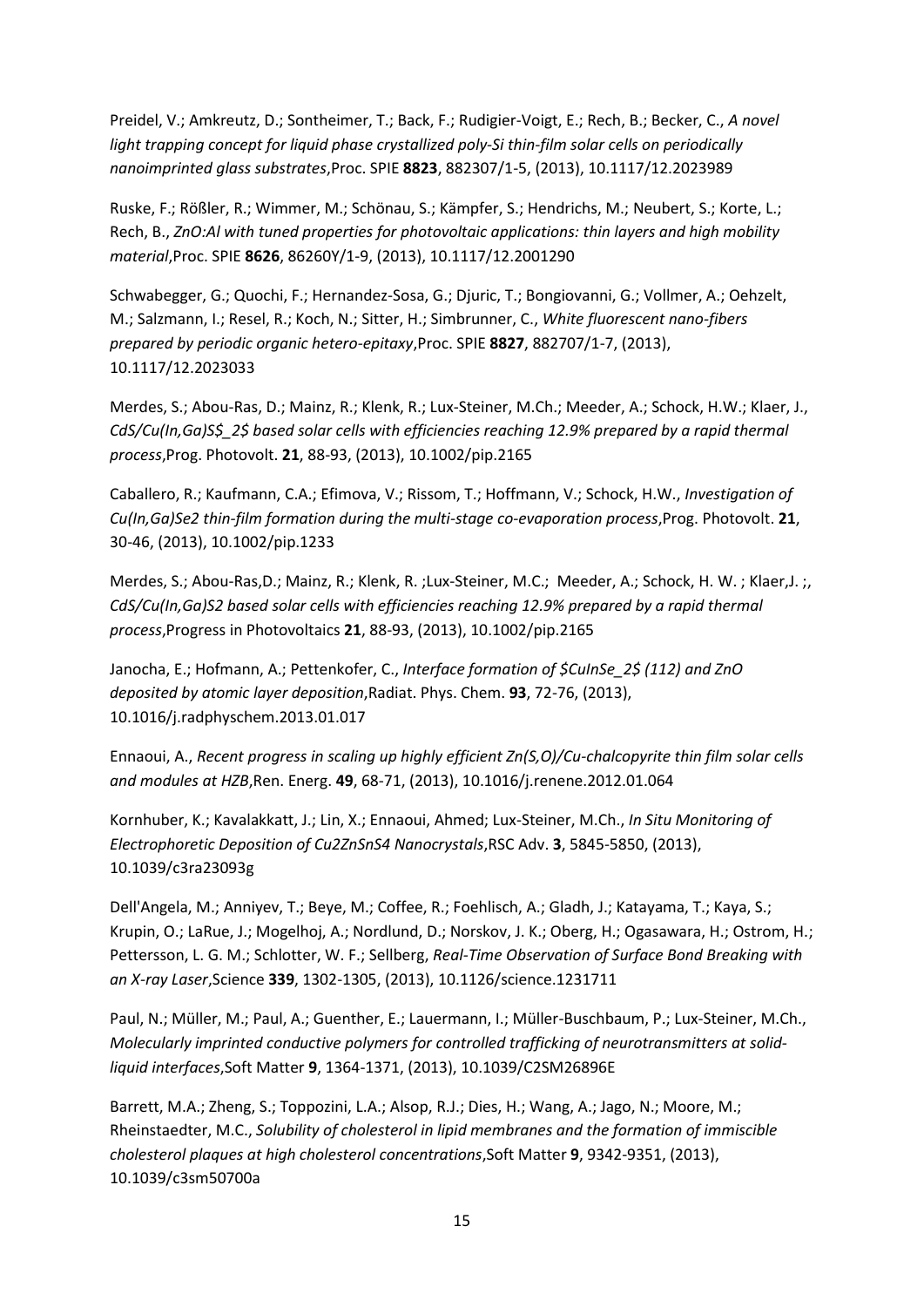Stannowski, B.; Gabriel, O.; Calnan, S.; Frijnts, T.; Heidelberg, A.; Neubert, S.; Kirner, S.; Ring, S.; Zelt, M.; Rau, B.; Zollondz, J-H.; Bloess, H.; Schlatmann, R.; Rech, B., *Achievements and challenges in thin film silicon module production*,SOL ENERG MAT SOL C **119**, 196-203, (2013), 10.1016/j.solmat.2013.06.043i

Teodoreanu, A.-M.; Leendertz, C.; Sontheimer, T.; Korte, L.; Rech, B., *An effective medium approach for modeling polycrystalline silicon thin film solar cells*,SOL ENERG MAT SOL C **117**, 152-160, (2013), 10.1016/j.solmat.2013.05.003

Haarstrich, J.; Teichmann, M.; Metzner, H.; Gnauck, M.; Ronning, C.; Wesch, W.; Rissom, T.; Kaufmann, Christian A.; Schock, Hans-Werner; Scheumann, V.; Mannstadt, W., *Buffer-free Cu(In,Ga)Se2-solar cells by near-surface ion implantation*,SOL ENERG MAT SOL C **116**, 43-48, (2013), 10.1016/j.solmat.2013.04.009

Lange, A.; Schindler, W.; Wegener, M.; Fostiropoulos, K.; Janietz, S., *Inkjet printed solar cell active layers prepared from chlorine-free solvent systems*,SOL ENERG MAT SOL C **109**, 104-110, (2013), 10.1016/j.solmat.2012.10.011

Haschke, J.; Jogschies, L.; Amkreutz, D.; Korte, L.; Rech, B., *Polycrystalline silicon heterojunction thinfilm solar cells on glass exhibiting 582mV open-circuit voltage*,SOL ENERG MAT SOL C **115**, 41919, (2013), 10.1016/j.solmat.2013.03.013

Becker, C.; Amkreutz, D.; Sontheimer, T.; Preidel, V.; Lockau, D.; Haschke, J.; Jogschies, L.; Klimm, C.; Merkel, J.J.; Plocica, P.; Steffens, S.; Rech, B., *Polycrystalline silicon thin-film solar cells: Status and perspectives*,SOL ENERG MAT SOL C **119**, 112-123, (2013), 10.1016/j.solmat.2013.05.043

Rodriguez-Alvarez, H.; Mainz, R.; Caballero, R.; Abou-Ras, D.; Klaus, M.; Gledhill, S.; Weber, A.; Kaufmann, C.A.; Schock, H.-W., *Real-time study of Ga diffusion processes during the formation of Cu(In,Ga)Se2: The role of Cu and Na content*,SOL ENERG MAT SOL C **116**, 102-109, (2013), 10.1016/j.solmat.2013.04.008

Fu, Y.; Saez-Araoz, R.; Köhler, T.; Krueger, M.; Steigert, A.; Lauermann, I.; Lux-Steiner, M.Ch; Fischer, Ch.-H., *Spray-ILGAR ZnS nanodots/\$In\_2S\_3\$ as defect passivation/point contact bilayer buffer for Cu(In,Ga)(S,Se)\$\_2\$ solar cells*,SOL ENERG MAT SOL C **117**, 293-299, (2013), 10.1016/j.solmat.2013.06.007

Gall, S.; Rech, B., *Technological status of polycrystalline silicon thin-film solar cells on glass*,SOL ENERG MAT SOL C **119**, 306-308, (2013),

Puttnins, S.; Levcenco, S.; Schwarzburg, K.; Benndorf, G.; Daume, F.; Rahm, A.; Braun, A.; Grundmann, M.; Unold, Thomas, *Effect of sodium on material and device quality in low temperature deposited Cu(In,Ga)Se2*,SOL ENERG MAT SOL C **119**, 281-286, (2013), 10.1016/j.solmat.2013.08.029

Angermann, H.; Wolke, K.; Gottschalk, Ch.; Moldavan, A.; Roczen, M.; Fittkau, J.; Zimmer, M.; Rentsch, J., *Surface charge and interface state density on Silicon substrates after Ozone based wetchemical oxidation and Hydrogen-termination* ,Solid State Phenom. **195**, 314-317, (2013), 10.4028/www.scientific.net/SSP.195.314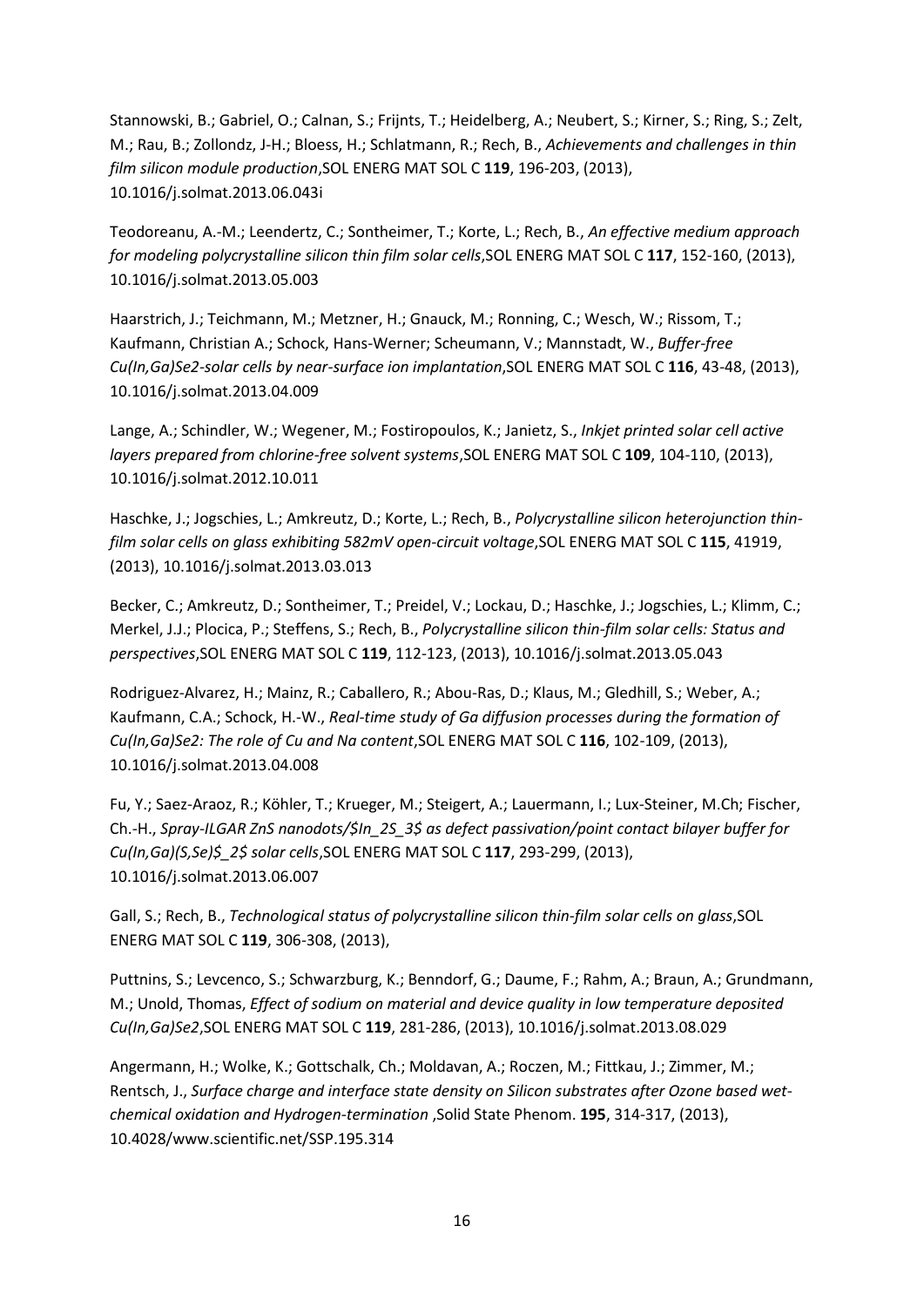Laades, A.; Angermann, H.; Sperlich, H.-P.; Stürzebecher, U.; Álvarez, C.; Bähr, M.; Lawerenz, A., *Wet chemical oxidation of silicon surfaces prior to the deposition of all-PECVD AlOx/a-SiNx passivation stacks for silicon solar cells* ,Solid State Phenom. **195**, 310-313, (2013), 10.4028/www.scientific.net/SSP.195.301

Angermann, H.; Stürzebecher, U.; Kegel, J.; Gottschalk, C.; Wolke, K.; Laades, A.; Conrad, E.; Klimm, C.; Stegemann, B., *Wet-chemical conditioning of H-terminated silicon solar cell substrates investigated by surface photovoltage measurements*,Solid State Phenom. **195**, 301-304, (2013), 10.4028/www.scientific.net/SSP.195.301

Nateprov, A.; Kravtsov, V.Ch.; Gurieva, G.; Schorr, S., *Single Crystal X Ray Structure Investigation of Cu2ZnSnSe4*,Surf. Eng. Appl. Electrochem. **49**, 423-426, (2013), 10.3103/S1068375513050098

Vatavu, S.; Rotaru, C.; Fedorov, V.; Stein, T.A.; Caraman, M.; Evtodiev, I.; Kelch, C.; Kirsch, M.; Chetrus, P.; Gasin, P.; Lux-Steiner, M.Ch.; Rusu, M., *A comparative study of (ZnO, In\_2O\_3: SnO\_2)/CdS/CdTe/(Cu)/Ni heterojunctions*,Thin Solid Films **535**, 244-248, (2013), 10.1016/j.tsf.2012.11.105

Gurieva, G.; Levcenko, S.; Schorr, S.; León, M.; Serna, R.; Nateprov, A.; Arushanov, E., *Characterization of Cu2SnSe3 by spectroscopic ellipsometry*,Thin Solid Films **535**, 384-386, (2013), 10.1016/j.tsf.2012.11.104

Rotaru, C.; Vatavu, S.; Fedorov, V.; Kirsch, M.; Chetrus, P.; Gasin, P.; Lux-Steiner, M.Ch.; Rusu, M., *Charge carrier transport in ZnO/CdS/CdTe/(Cu)/Ni heterojunctions.*,Thin Solid Films **535**, 241-243, (2013), 10.1016/j.tsf.2012.11.123

Kavalakkatt, J.; Lin, X.; Kornhuber, K.; Kusch, P.; Ennaoui, A.; Reich, S.; Lux-Steiner, M.Ch., *Cu2ZnSn(S,Se)4 from CuxSnSy nanoparticle precursors on ZnO nanorod arrays*,Thin Solid Films **535**, 380-383, (2013), 10.1016/j.tsf.2012.10.124

Brammertz, G.; Ren, Y.; Buffière, M.; Mertens, S.; Hendrickx, J.; Marko, H.; Zaghia, A.E.; Lenaers, N.; Köble, C.; Vleugels, J.; Meuris, M.; Poortmans, J., *Electrical characterization of Cu2ZnSnSe4 solar cells from selenization of sputtered metal layers*,Thin Solid Films **535**, 348-352, (2013), 10.1016/j.tsf.2012.10.037

Nie, M.; Ellmer, K., *Growth and morphology of thin Cu(In,Ga)S2 films during reactive magnetron cosputtering*,Thin Solid Films **536**, 172-178, (2013), 10.1016/j.tsf.2013.03.118

Kempa, Heiko; Rissom, Thorsten; Hlawatsch, Uwe; Gaudig, Maria; Obereigner, Florian; Kaufmann, Christian A.; Scheer, Roland, *Metastability of solar cells based on evaporated chalcopyrite absorber layers prepared with varying selenium flux* ,Thin Solid Films **535**, 340-342, (2013), 10.1016/j.tsf.2012.10.036

Schmid, M.; Klaer, J.; Klenk, R.; Topic, M.; Krc, J., *Stability of plasmonic metal nanoparticles integrated in the back contact of ultra-thin Cu(In,Ga)S2 solar cells*,Thin Solid Films **527**, 308-313, (2013), 10.1016/j.tsf.2012.12.023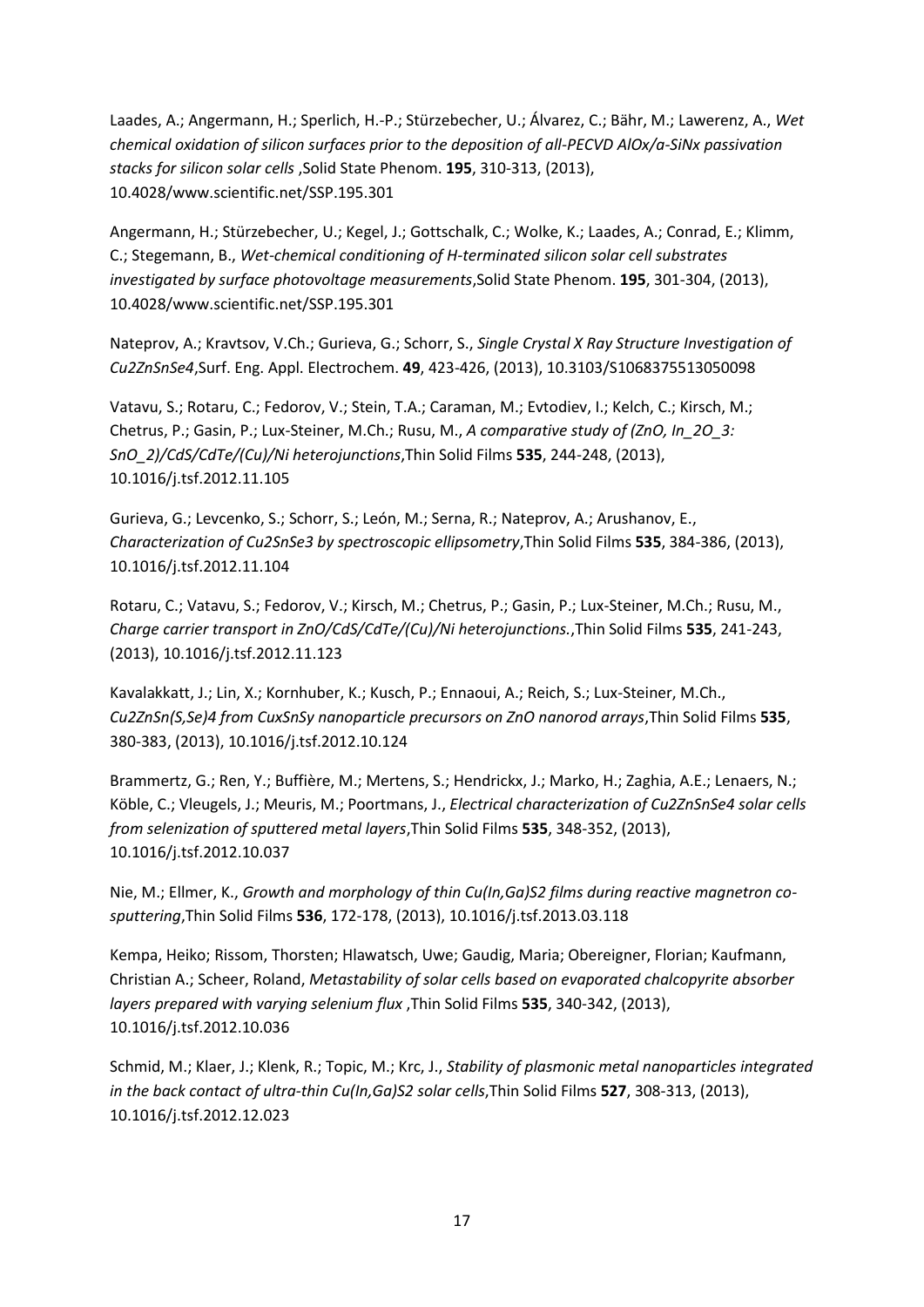Kavalakkatt, J.; Kornhuber, K.; Levcenko, S.; Lux-Steiner, M.Ch.; Ennaoui, A.; Lin, X., *Structural and optical properties of Cu2ZnSnS4 thin film absorbers from ZnS and Cu3SnS4 nanoparticle precursors*,Thin Solid Films **535**, 10, (2013), 10.1016/j.tsf.2012.10.034

Brunken, S.; Kratzig, A.; Bogdanoff, P.; Fiechter, S.; Ellmer, K., *Structural, Optical and Electrical Properties of RuS2+x Films Prepared by Reactive Magnetron Sputtering*,Thin Solid Films **527**, 16-20, (2013), 10.1016/j.tsf.2012.12.037

Ott, T.; Walter, T.; Unold, T., *Phototransistor effects in Cu(In,Ga)Se2 solar cells*,Thin Solid Films **535**, 275-278, (2013), 10.1016/j.tsf.2012.11.084

Szilágyi, P.A.; Westerwaal, R.J.; van de Krol, R.; Geerlings, H.; Dam, B., *Metal-organic framework thin films for protective coating of Pd-based optical hydrogen sensors*, **1**, 8146-8155, (2013), 10.1039/c3tc31749h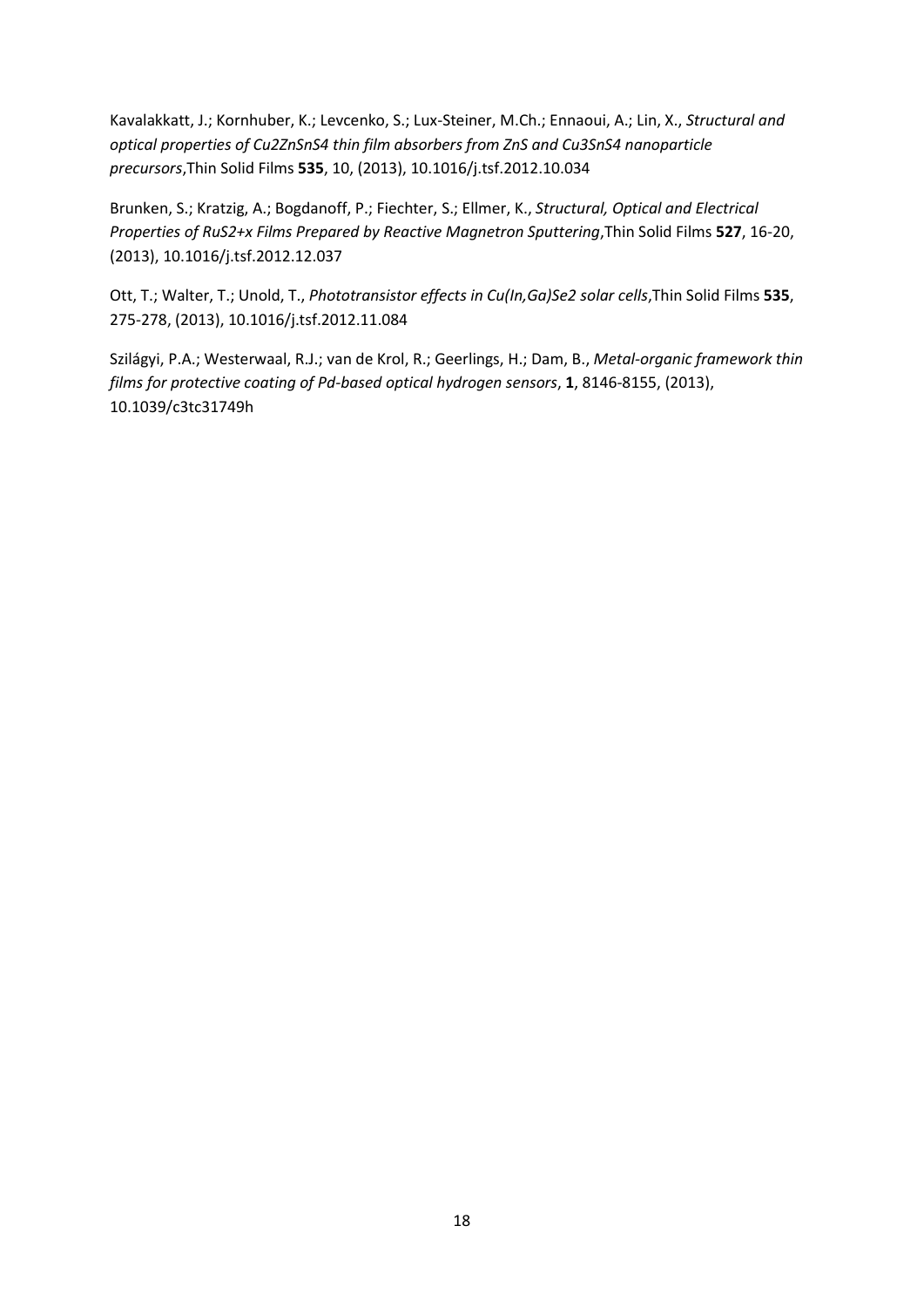#### <span id="page-18-0"></span>**Programm PNI**

Stangner, T.; Wagner, C.; Singer, D.; Angioletti-Uberti, S.; Gutsche, C.; Dzubiella, J.; Hoffmann, R.; Kremer, F., *Determining the specificity of monocloal antibody HPT-101 to tau-peptides with optical tweezers*,ACS NANO **7**, 11388-11396, (2013), 10.1021/nn405303u

Tuaev, X.; Rudi, S.; Petkov, V.; Hoell, A.; Strasser, P., *In Situ Study of Atomic Structure Transformations of Pt-Ni Nanoparticle Catalysts during Electrochemical Potential Cycling* ,ACS NANO **7**, 5666-5674, (2013), 10.1021/nn402406k

Yashina, L.V.; Sánchez-Barriga, J.; Scholz, M.R.; Volykhov, A.A.; Sirotina, A.P.; Neudachina, V.S.; Tamm, M.E.; Varykhalov, A.; Marchenko, D.; Springholz, G.; Bauer, G.; Knop-Gericke, A.; Rader, O., *Negligible Surface Reactivity of Topological Insulators Bi2Se3 and Bi2Te3 towards Oxygen and Water*,ACS NANO **7**, 5181-5191, (2013), 10.1021/nn400908b

Raitman, E.; Gavrilov, V.; Mjasishchev, D.; Hoser, A.; Seidel, O.; Stanh, J., *Propagation of neutron spherical waves through a thick, vibrating Ge single crystal*,Acta Crystallogr. A **69**, 189-196, (2013), 10.1107/S0108767312043905

Degtjarik, O.; Dopitova, R.; Puehringer, S.; Nejedla, E.; Kuty, M.; Weiss, M.S.; Hejatko, J.; Janda, L.; Smatanova, I.K., *Cloning, expression, purification, crystallization and preliminary X-ray diffraction analysis of AHP2, a signal transmitter protein from Arabidopsis thaliana*,Acta Crystallogr. F **69**, 158- 161, (2013), 10.1107/S174430911205186X

Pradeep, K.G.; Wanderka, N.; Choi, P.; Banhart, J.; Murty, B.S.; Raabe, D., *Atomic-scale compositional characterization of a nanocrystalline AlCrCuFeNiZn high-entropy alloy using atom probe tomography*  ,Acta Mater. **61**, 4696-4706, (2013), 10.1016/j.actamat.2013.04.059

Zabler, S.; Erhov, A.; Rack, A.; Garcia-Moreno, F.; Baumbach, T.; Banhart, J., *Particle and liquid motion in semi-solid aluminium alloys: A quantitative in situ microradioscopy study*,Acta Mater. **61**, 1244- 1253, (2013), 10.1016/j.actamat.2012.10.047

Wei, J.; Frankel, P.; Polatidis, E.; Blat, M.; Ambard, A.; Comstock, R.J.; Hallstadius, L.; Hudson, D.; Smith, G D.W.; Grovenor, C.R M.; Klaus, M.; Cottis, R.A.; Lyon, S.; Preuss, M., *The effect of Sn on autoclave corrosion performance and corrosion mechanisms in Zr-Sn-Nb alloys*,Acta Mater. **61**, 4200- 4214, (2013), 10.1016/j.actamat.2013.03.046

Baran, S.; Duraj, R.; Hoser, A.; Penc, B.; Szytula, A., *Crystal Structure and Magnetic Properties of Tb11O20*,Acta Phys. Pol. A **123**, 98-100, (2013), 10.12693/APhysPolA.123.98

Trattnig, R; Pevzner, L; Jäger, M; Schlesinger, R; Nardi, M; Ligorio, G; Christodoulou, C; Koch, N; Baumgarten, M; Müllen, K; List, EJ.W., *Bright Blue Solution Processed Triple-Layer Polymer Light-Emitting Diodes Realized by Thermal Layer Stabilization and Orthogonal Solvents*,ADV FUNCT MATER **23**, 4897-4905, (2013), 10.1002/adfm.201300360

Paris, A.; Verbitskiy, N.; Nefedov, A.; Wang, Y.; Fedorov, A.; Haberer, D.; Oehzelt, M.; Petaccia, L.; Usachov, D.; Vyalikh, D.; Sachdev, H.; Wöll, C.; Knupfer, M.; Büchner, B.; Calliari, L.; Yashina, L.; Irle,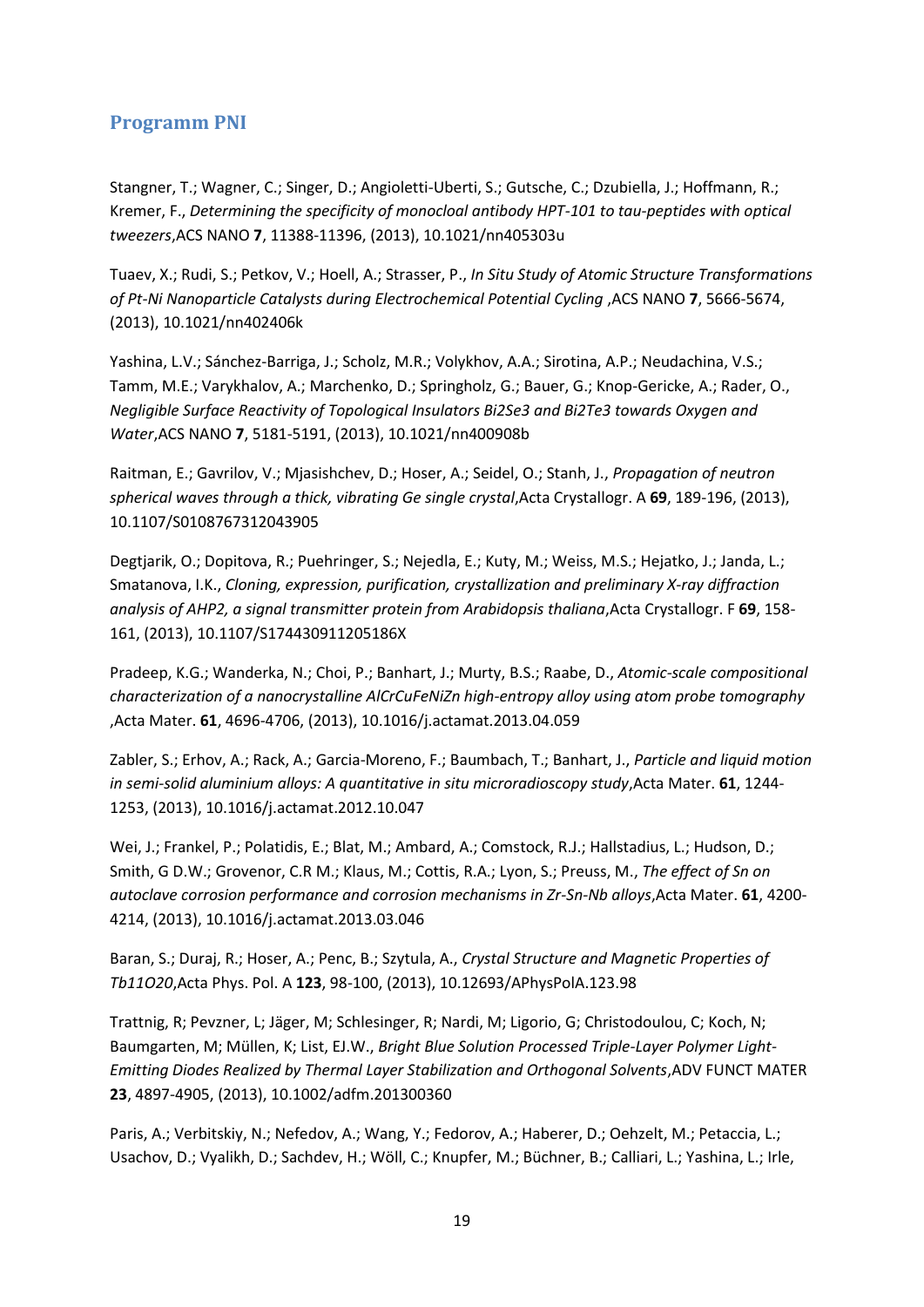S.; Grüneis, A., *Kinetic Isotope Effect in the Hydrogenation and Deuteration of Graphene*,ADV FUNCT MATER **23**, 1628-1635, (2013), 10.1002/adfm.201202355

Papaefthimiou, Vasiliki; Shishkin, Maxim; Niakolas, Dimitris K; Athanasiou, Michalis; Law, Yeuk Ting; Arrigo, Rosa; Teschner, Detre; Haevecker, Michael; Knop-Gericke, Axel; Schloegl, Robert; Ziegler, Tom; Neophytides, Stylianos G; Zafeiratos, Spyridon, *On the Active Surface State of Nickel-Ceria Solid Oxide Fuel Cell Anodes During Methane Electrooxidation*,Adv. Energy Mater. **3**, 762-769, (2013), 10.1002/aenm.201200727

Carrado, A.; Brokmeier, H.-G.; Pirling, T.; Wimpory, R.C.; Schell, N.; Palkowski, H., *Development of Residual Stresses and Texture in Drawn Copper Tubes*,Adv. Eng. Mater. **15**, 469-475, (2013), 10.1002/adem.201200161

Vinod Kumar, G.S.; Heim, K.; Garcia-Moreno, F.; Banhart, J.; Kennedy, A.R., *Foaming of aluminium alloys derived from scrap* ,Adv. Eng. Mater. **15**, 129-133, (2013), 10.1002/adem.201200122

Banhart, J., *Light-Metal Foams - History of Innovation and Technological Challenges*,Adv. Eng. Mater. **15**, 82-111, (2013), 10.1002/adem.201200217

Jiménez, C.; García-Moreno, F.; Pfretzschner, B.; Kamm, P.H.; Neu, T.R.; Klaus, M.; Genzel, C.; Hilger, A.; Manke, I.; Banhart, J., *Metal foaming studied in situ by energy dispersive X-ray diffraction of synchrotron radiation, X-ray radioscopy and optical expandometry*,Adv. Eng. Mater. **15**, 141-148, (2013), 10.1002/adem.201200183

Kojitani, H.; Többens, D.M.; Akaogi, M., *High-pressure Raman spectroscopy, vibrational mode calculation, and heat capacity calculation of calcium ferrite-type MgAl2O4 and CaAl2O4*,AM MINERAL **98**, 197 - 206, (2013), 10.2138/am.2013.4095

Suljoti, E.; Garcia-Diez, R.; Bokarev, S.I.; Lange, K.M.; Schoch, R.; Dierker, B.; Dantz, M.; Yamamoto, K.; Engel, N.; Atak, K.; Kühn, O.; Bauer, M.; Rubensson, J.-E.; Aziz, E.F., *Direkte Untersuchung von Orbitalwechselwirkungen in gelösten metallorganischen Komplexen*,Angew. Chem. **125**, 41760, (2013), 10.1002/ange.201303310

Suljoti, E.; Garcia-Diez, R.; Bokarev, S.I.; Lange, K.M.; Schoch, R.; Dierker, B.; Dantz, M.; Yamamoto, K.; Engel, N.; Atak, K.; Kühn, O.; Bauer, M.; Rubensson, J.-E.; Aziz, E.F., *Direct Observation of Molecular Orbital Mixing in a Solvated Organometallic Complex*,Angew. Chem. Int. Ed. **52**, 41760, (2013), 10.1002/anie.201303310

Amakawa, K.; Sun, L.; Guo, C.; Haevecker, M.; Kube, P.; Wachs, I.E.; Lwin, S.; Frenkel, A.I.; Patlolla, A.; Hermann, K.; Schloegl, R.; Trunschke, A., *How Strain Affects the Reactivity of Surface Metal Oxide Catalysts*,Angew. Chem. Int. Ed. **52**, 13553-13557, (2013), 10.1002/anie.201306620

Seiffert, S., Small but Smart: Sensitive Microgel Capsules ,Angew. Chem. Int. Ed. 52, 11462-11468, (2013), 10.1002/anie.201303055

Tötzke, C.; Miranda, T.; Konrad, W.; Gout, J.; Kardjilov, N.; Dawson, M.; Manke, I.; Roth-Nebelsick, A., *Visualization of embolism formation in the xylem of liana stems using neutron radiography*,ANN BOT-LONDON **111**, 723-730, (2013), 10.1093/aob/mct014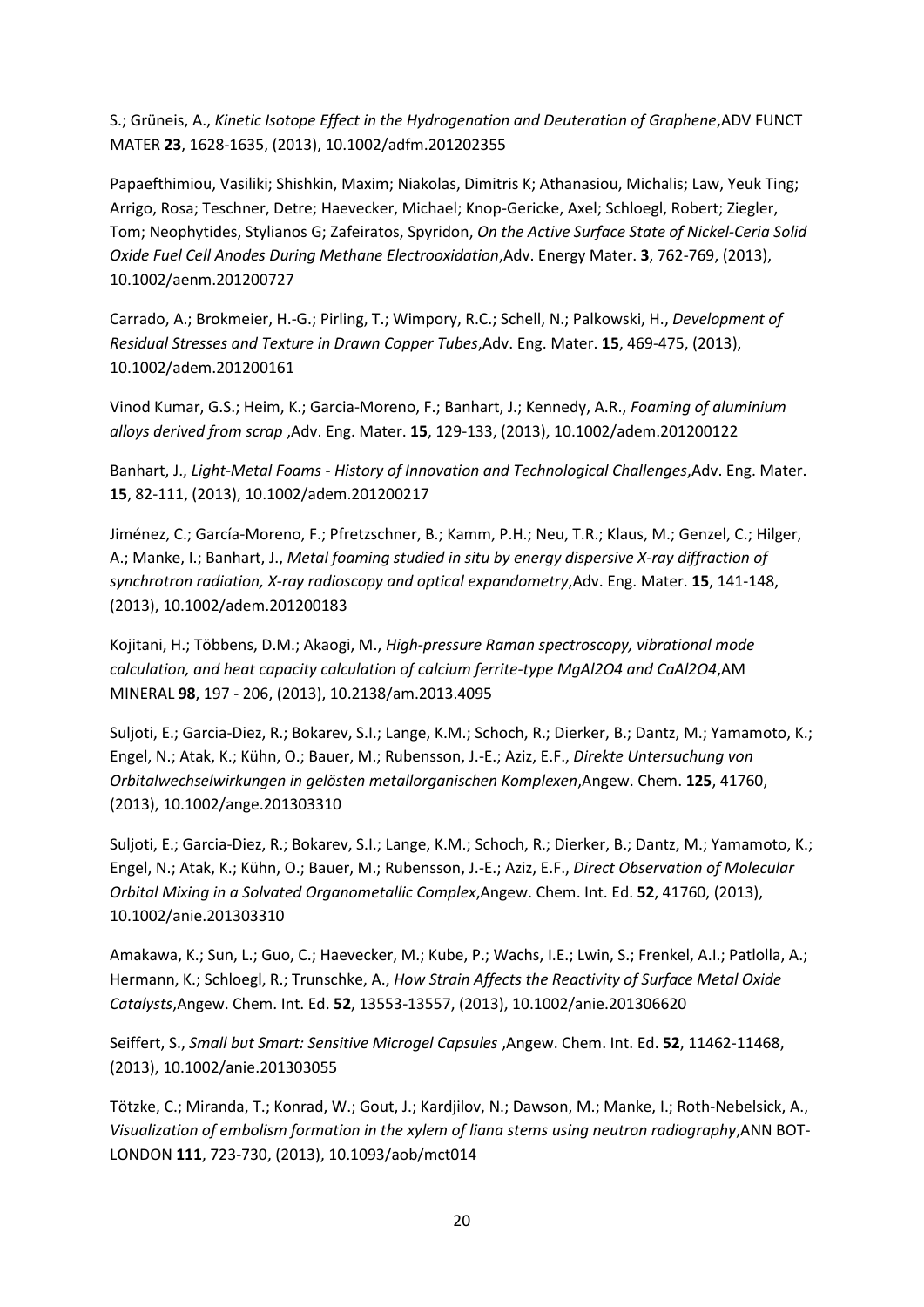Rack, A.; Garcia-Moreno, F.; Helfen, L.; Mukherjee, M.; Jiménez, C.; Rack, T.; Cloetens, P.; Banhart, J., *Hierarchical radioscopy using polychromatic and partially coherent hard synchrotron radiation*,APPL OPTICS **52**, 8122-8127, (2013), 10.1364/AO.52.008122

Pauly, Ch.; Liebmann, M.; Giussani, A.; Kellner, J.; Just, S.; Sánchez-Barriga, J.; Rienks, E.; Rader, O.; Calarco, R.; Bihlmayer, G.; Morgenstern, M., *Evidence for topological band inversion of the phase change material \$Ge\_2Sb\_2Te\_5\$*,Appl. Phys. Lett. **103**, 243109/1-4, (2013), 10.1063/1.4847715

Simonov, K. A.; Vinogradov, A. S.; Brzhezinskaya, M. M.; Preobrajenski, A. B.; Generalov, A. V.; Klyushin, A. Yu., *Features of metal atom 2p excitations and electronic structure of 3d-metal phthalocyanines studied by X-ray absorption and resonant photoemission*,Appl. Surf. Sci. **267**, 132- 135, (2013), 10.1016/j.apsusc.2012.08.095

Schlegel, M.C.; Mueller, U.; Malaga, K.; Panne, U.; Emmerling, F., *Spatially resolved investigation of complex multi-phase systems using mu XRF, SEM-EDX and high resolution SyXRD*,Cem. Conc. Comp. **37**, 241-245, (2013), 10.1016/j.cemconcomp.2012.08.018

Lange, K.; Aziz, E.F., *The Hydrogen Bond of Water from the Perspective of Soft X-Ray Spectroscopy*,Chem Asian J **8**, 318 - 327, (2013), 10.1002/asia.201200533

Lange, Kathrin M; Golnak, Ronny; Bonhommeau, Sebastien; Aziz, Emad F, *Ligand discrimination of myoglobin in solution: an iron L-edge X-ray absorption study of the active centre, Chem. Comm.* **49**, 4163-4165, (2013), 10.1039/c3cc37973f

Schäfer, B.; Rajnak, C.; Salitros, I.; Fuhr, O.; Klar, D.; Schmitz-Antoniak, C.; Weschke, E.; Wende, H.; Ruben, M., *Room temperature switching of a neutral molecular iron(II) complex*,Chem. Comm. **49**, 10986-10988, (2013), 10.1039/c3cc46624h

Philippe, Bertrand; Dedryvere, Remi; Gorgoi, Mihaela; Rensmo, Hakan; Gonbeau, Danielle; Edstrom, Kristina, *Role of the LiPF6 Salt for the Long-Term Stability of Silicon Electrodes in Li-Ion Batteries - A Photoelectron Spectroscopy Study*,Chem. Mater. **25**, 394-404, (2013), 10.1021/cm303399v

Bittencourt, C.; Ke, X.; Van Tendeloo, G.; Tagmatarchis, N.; Guttmann, P., *NEXAFS spectromicroscopy of suspended carbon nanohorns*,Chem. Phys. Lett **587**, 85-87, (2013), 10.1016/j.cplett.2013.09.034

Trovaslet, M.; Trapp, M.; Weik, M.; Nachon, F.; Masson, P.; Tehei, M.; Peters, J., *Relation between dynamics, activity and thermal stability within the cholinesterase family*,Chem-Biol Interactions **203**, 14-18, (2013), 10.1016/j.cbi.2012.08.004

Eichelbaum, M; Glaum, R; Haevecker, M; Wittich, K; Heine, C; Schwarz, H; Dobner, C-K; Welker-Nieuwoudt, C; Trunschke, A; Schloegl, R, *Towards Physical Descriptors of Active and Selective Catalysts for the Oxidation of n-Butane to Maleic Anhydride*,CHEMCATCHEM **5**, 2318-2329, (2013), 10.1002/cctc.201200953

Di Lorenzo, F.; Seiffert, S., *Particulate and continuum mechanics of microgel pastes: effect and noneffect of compositional heterogeneity* ,Colloid Polym. Sci. **291**, 2927-2933, (2013), 10.1007/s00396- 013-3032-8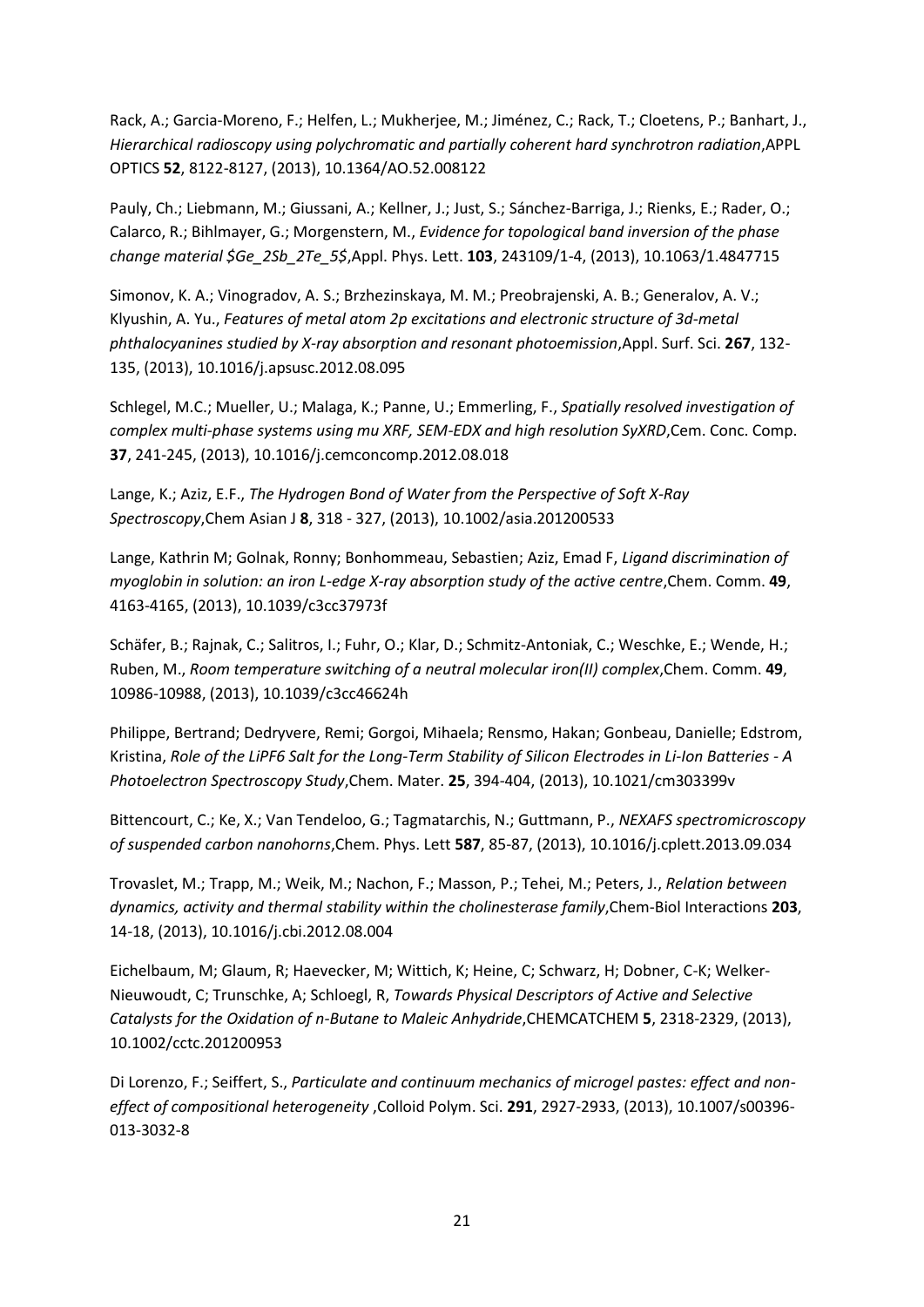Polzer, F.; Holub-Krappe, E.; Rossner, H.; Erko, A.; Kirmse, H.; Plamper, F.; Schmalz, Alexander; Mueller, A.H E.; Ballauff, M., *Structural analysis of colloidal MnOx composites*,Colloid Polym. Sci. **291**, 469-481, (2013), 10.1007/s00396-012-2725-8

Wu, S.; Kaiser, J.; Drechsler, M.; Ballauff, M.; Lu, Y., *Thermosensitive Au-PNIPA yolk-shell particles as nanoreactors" with tunable optical properties"*,Colloid Polym. Sci. **291**, 231-237, (2013), 10.1007/s00396-012-2736-5

Heim, K.; Vinod Kumar, G.S.; Garcia-Moreno, F.; Manke, I.; Banhart, J., *Drainage of particle-stabilised aluminium composites through single films and Plateau borders* ,Colloids Surf A: Physicochem Eng. Aspects **438**, 85-92, (2013), 10.1016/j.colsurfa.2013.02.019

Duarte, I; Oliveira, M; Garcia-Moreno, F; Mukherjee, M; Banhart, J, *Foaming of AA 6061 using multiple pieces of foamable precursor*,Colloids Surf A: Physicochem Eng. Aspects **438**, 47-55, (2013), 10.1016/j.colsurfa.2013.02.061

Caha, O.; Dubroka, A.; Humlícek, J.; Holý, V.; Steiner, H.; Ul-Hassan, M.; Sánchez-Barriga, J.; Rader, O.; Stanislavchuk, T.N.; Sirenko, A.A.; Bauer, G.; Springholz, G., *Growth, Structure, and Electronic Properties of Epitaxial Bismuth Telluride Topological Insulator Films on \$BaF\_2\$ (111) Substrates*,CRYST GROWTH DES **13**, 3365-3373, (2013), 10.1021/cg400048g

Bon, V.; Senkovska, I.; Weiss, M.S.; Kaskel, S., *Tailoring of network dimensionality and porosity adjustment in Zr- and Hf-based MOFs*,CRYSTENGCOMM **15**, 9572-9577, (2013), 10.1039/c3ce41121d

G., A.; Heine, C.; Lublow, M.; W., H.; Szabo, N.; Hannappel, T., *Photoelectrochemical Conditioning of MOVPE p-InP Films for Light-Induced Hydrogen Evolution: Chemical, Electronic and Optical Properties*,ECS J. Sol. St. Science and Techn. **2**, Q51-Q58, (2013), 10.1149/2.016304jss

Markötter, H.; Haußmann, J.; Alink, R.; Tötzke, C.; Arlt, T.; Klages, M.; Riesemeier, H.; Scholta, J.; Gerteisen, D.; Banhart, J.; Manke, I., *Influence of cracks in the microporous layer on the water distribution in a PEM fuel cell investigated by synchrotron radiography*,Electrochem. Commun. **34**, 22-24, (2013), 10.1016/j.elecom.2013.04.006

Malmgren, S.; Ciosek, K.; Hahlin, M.; Gustafsson, T.; Gorgoi, M.; Rensmo, H.; Edstrom, K., *Comparing anode and cathode electrode/electrolyte interface composition and morphology using soft and hard X-ray photoelectron spectroscopy*,ELECTROCHIM ACTA **97**, 23-32, (2013), 10.1016/j.electacta.2013.03.010

Rother, G.; Ilton, E.S.; Wallacher, D.; Hauß, T.; Schaef, H.T.; Qafoku, O.; Rosso, K.M.; Felmy, A.R.; Krukowski, E.G.; Stack, A.G.; Grimm, N.; Bodnar, R.J., *CO2 Sorption to Subsingle Hydration Layer Montmorillonite Clay Studied by Excess Sorption and Neutron Diffraction Measurements*,ENVIRON SCI TECHNOL **47**, 205-211, (2013), 10.1021/es301382y

Rienks, E.D.L.; Wolf, T.; Koepernik, K.; Avigo, I.; Hlawenka, P.; Lupulescu, C.; Arion, T.; Roth, F.; Eberhardt, W.; Bovensiepen, U.; Fink, J., *Electronic structure and quantum criticality in Ba(Fe1-xyCoxMny)(2)As-2, an ARPES study*,EPL **103**, 47004/1-6, (2013), 10.1209/0295-5075/103/47004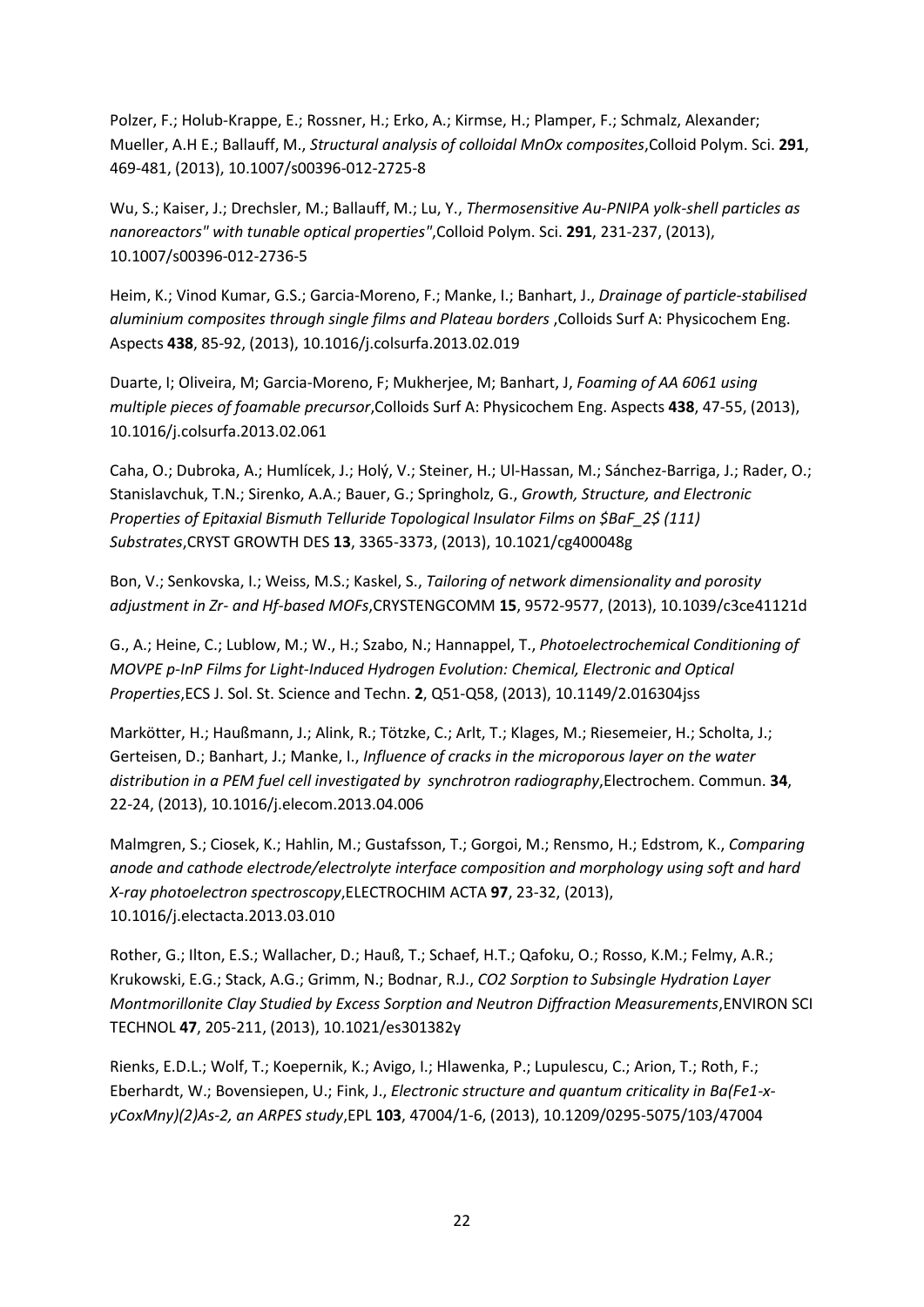Troyanchuk, I.O.; Bushinsky, M.V.; Sikolenko, V.; Efimov, V.; Ritter, C.; Hansen, T.; Többens, D.M., Pressure induced antiferromagnet-ferromagnet transition in La0.5Ba0.5CoO2.8 cobaltite,Eur. Phys. J. B **86**, 435/1-7, (2013), 10.1140/epjb/e2013-40617-x

Brüning, B.; Stehle, R.; Falus, P.; Farago, B., *Influence of charge density on bilayer bending rigidity in lipid vesicles: A combined dynamic light scattering and neutron spin-echo study* 

,Eur. Phys. J. E **36**, 77/1-8, (2013), 10.1140/epje/i2013-13077-0

Kaiser, J.; Szczerba, W.; Riesemeier, H.; Reinholz, U.; Radtke, M.; Albrecht, M.; Lu, Y.; Ballauff, M., *The structure of AuPd nanoalloys anchored on spherical polyelectrolyte brushes determined by X-ray absorption spectroscopy*,Faraday Discuss. **162**, 45-55, (2013), 10.1039/c3fd20132e

Nagata, T.; Fukada, Y.; Kawai, M.; Kano, J.; Kambe, T.; Dudzik, E.; Feyerherm, R.; Janolin, P.E.; Kiat, J.M.; Ikeda, N., *Nonlinear Electric Conductivity of Charge Ordered System RFe2O4 (R = Lu, Yb)*,Ferroelectrics **442**, 45-49, (2013), 10.1080/00150193.2013.773874

Forshaw, A.P.; Smith, J.M.; Ozarowski, A.; Krzystek, J.; Smirnov, D.; Zvyagin, S.A.; Harris, T.D.; Karunadasa, H.I.; Zadrozny, J.M.; Schnegg, A.; Holldack, K.; Jackson, T.A.; Alamiri, A.; Barnes, D.M.; Telser, J., *Low-Spin Hexa-Coordinate Mn(III): Synthesis and Spectroscopic Investigation of Homoleptic Tris(pyrazolyl)borate and Tris(carbene)borate Complexes*,Inorg. Chem. **52**, 144-159, (2013), 10.1021/ic301630d

Seeger, J.; Ivanova, M.E.; Meulenberg, W.A.; Sebold, D.; Stöver, D.; Scherb, T.; Schumacher, G.; Escolastico, S.; Solis, C.; Serra, J.M., *Synthesis and Characterization of Nonsubstituted and Substituted Proton-Conducting \$La\_{1-x}WO\_{12-y}\$*,Inorg. Chem. **52**, 10375-10386, (2013), 10.1021/ic401104m

Vela, S.; Jornet-Somoza, J.; Turnbull, M.M.; Feyerherm, R.; Novoa, J.J.; Deumal, M., *Dividing the Spoils: Role of Pyrazine Ligands and Perchlorate Counterions in the Magnetic Properties of Bis(pyrazine)diperchloratecopper(II), [Cu(pz)(2)](ClO4)(2)*,Inorg. Chem. **52**, 12923-12932, (2013), 10.1021/ic400712s

Paul, A.K.; Jansen, M.; Yan, B.; Felser, C.; Reehuis, M.; Abdala, P.M., *Synthesis, Crystal Structure, and Physical Properties of Sr2FeOsO6*,Inorg. Chem. **52**, 6713-6719, (2013), 10.1021/ic400740f

Schröder, A.; Wippermann, K.; Arlt, T.; Sanders, T.; Baumhöfer, T.; Kardjilov, N.; Mergel, J.; Lehnert, W.; Stolten, D.; Banhart, J.; Manke, I., *In-plane neutron radiography for studying the influence of surface treatment and design of cathode flow fields in direct methanol fuel cells*,Int. J. Hydrogen Energ. **38**, 2443-2454, (2013), org/10.1016/j.ijhydene.2012.11.098

Gaiselmann, G.; Froning, D.; Tötzke, Ch.; Quick, Ch.; Manke, I.; Lehnert, W.; Schmidt, V., *Stochastic 3D modeling of non-woven materials with wet-proofing agent*,Int. J. Hydrogen Energ. **38**, 8448-8460, (2013), 10.1016/j.ijhydene.2013.04.144

Gondek, L.; Kozlak, K.; Czub, J.; Rusinek, D.; Szytula, A.; Hoser, A., *On the verge of short D-D distances in RNiIn deuterides*,Intermetallics **34**, 23-28, (2013), 10.1016/j.intermet.2012.11.002

Longstaff, C.; Varju, I.; Sòtonyi, P.; Szabó, L.; Krumrey, M.; Hoell, A.; Bóta, A.; Varga, Z.; Komorowicz, E.; Kolev, K., *Mechanical Stability and Fibrinolytic Resistance of Clots Containing Fibrin, DNA, and Histones*,J BIOL CHEM **288**, 6946 - 6956, (2013), 10.1074/jbc.M112.404301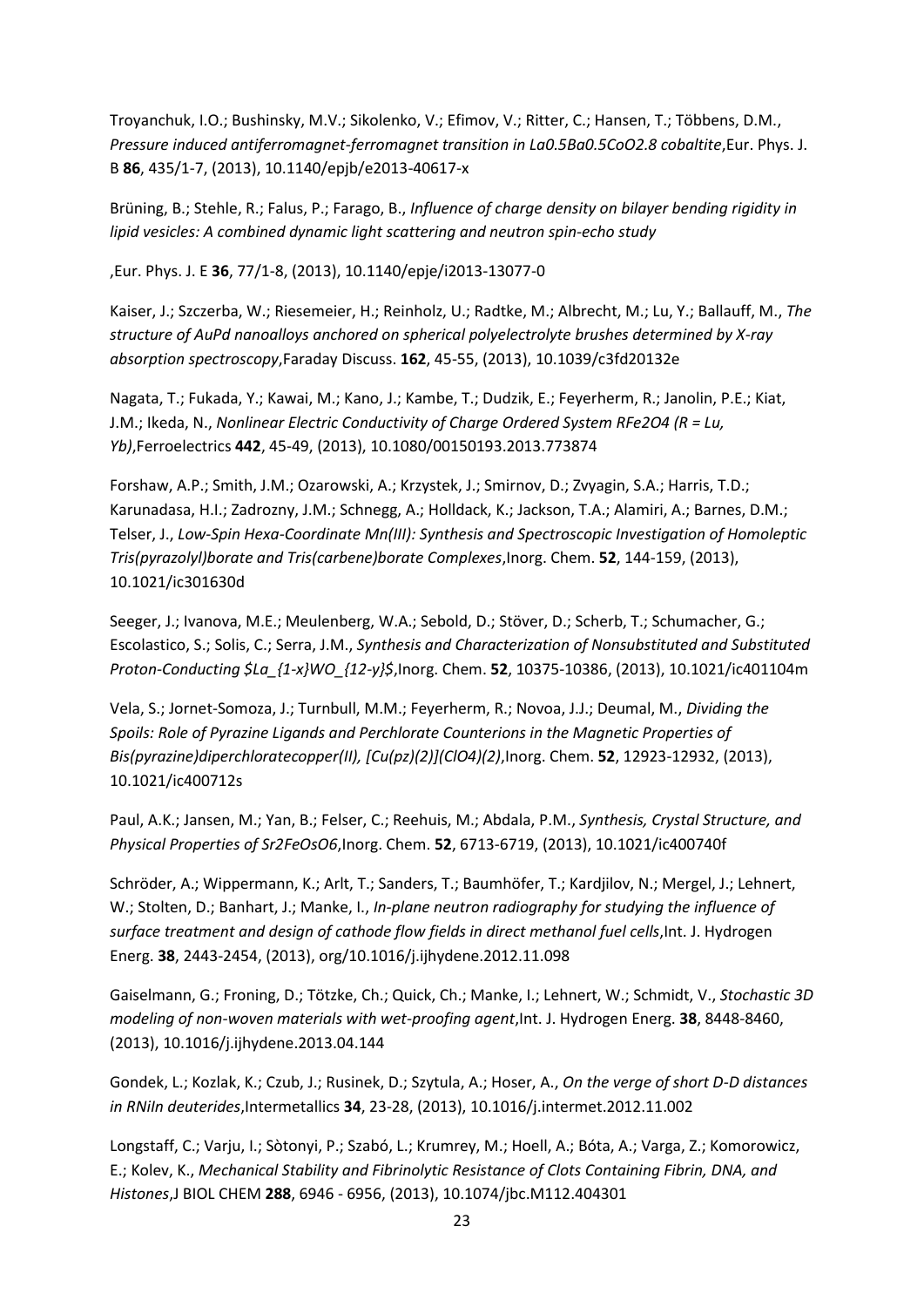Gabani, S; Gazo, E; Pristas, G; Takacova, I; Flachbart, K; Shitsevalova, N; Siemensmeyer, K; Sluchanko, N, *Magnetic properties of Ho1-xLuxB12 solid solutions*,J KOREAN PHYS SOC **62**, 1514-1516, (2013), 10.3938/jkps.62.1514

Campbell, S.J.; Hofmann, M.; Mole, R.A.; Prokes, K.; Wallacher, D.; Wang, J.L., *Mn-Sublattice of YbMn2Si2 - Neutron Scattering Investigation*,J KOREAN PHYS SOC **63**, 314-319, (2013), 10.3938/jkps.63.314

Wostmann, M.; Mitzner, R.; Noll, T.; Roling, S.; Siemer, B.; Siewert, F.; Eppenhoff, S.; Wahlert, F.; Zacharias, H., *The XUV split-and-delay unit at beamline BL2 at FLASH*,J PHYS B-AT MOL OPT **46**, 164005/1-9, (2013), 10.1088/0953-4075/46/16/164005

Lebedev, M.V.; Kunitsyna, E.V.; Calvet, W.; Mayer, T.; Jaegermann, W., *Sulfur Passivation of GaSb(100) Surfaces: Comparison of Aqueous and Alcoholic Sulfide Solutions Using Synchrotron Radiation Photoemission Spectroscopy*,J PHYS CHEM C **117**, 15996-16004, (2013), 10.1021/jp401942p

Marty, V.; Jasnin, M.; Fabiani, E.; Vauclare, P.; Gabel, F.; Trapp, M.; Peters, J.; Zaccai, G.; Franzetti, B., *Neutron scattering: a tool to detect in vivo thermal stress effects at the molecular dynamics level in micro-organisms*,J R SOC INTERFACE **10**, 20130003/1-6, (2013), 10.1098/rsif.2013.0003

Weiner, A.; Kapishnikov, S.; Shimoni, E.; Cordes, S.; Guttmann, P.; Schneider, G.; Elbaum, M., *Vitrification of thick samples for soft X-ray cryo-tomography by high pressure freezing*,J STRUCT BIOL **181**, 77-81, (2013), 10.1016/j.jsb.2012.10.005

Paulisch, M.C.; Wanderka, N.; Miehe, G.; Mukherji, D.; Rösler, J.; Banhart, J., *Characterization of borides in Co-Re-Cr-based high-temperature alloys*,J. Alloy. Compd. **569**, 82-87, (2013), 10.1016/j.jallcom.2013.03.086

Timpel, M.; Wanderka, N.; Grothausmann, R.; Banhart, J., *Distribution of Fe-rich phases in eutectic grains of Sr-modified Al-10 wt.% Si-0.1 wt.% Fe casting alloy*,J. Alloy. Compd. **558**, 18-25, (2013), 10.1016/j.jallcom.2012.12.009

Jackson, M.D.; Moon, J.; Gotti, E.; Taylor, R.; Chae, S.R.; Kunz, M.; Emwas, A.-H.; Meral, C.; Guttmann, P.; Levitz, P.; Wenk, H.-R.; Monteiro, P.J.M., *Material and Elastic Properties of Al-Tobermorite in Ancient Roman Seawater Concrete*,J. Am. Ceram. Soc. **96**, 2598-2606, (2013), 10.1111/jace.12407

Philippe, Bertrand; Dedryvere, Remi; Gorgoi, Mihaela; Rensmo, Hakan; Gonbeau, Danielle; Edstrom, Kristina, *Improved Performances of Nanosilicon Electrodes Using the Salt LiFSI: A Photoelectron Spectroscopy Study*,J. Am. Chem. Soc. **135**, 9829-9842, (2013), 10.1021/ja403082s

Guda, A.A.; Smolentsev, N.; Rovezzi, M.; Kaidashev, E.M.; Kaydashev, V.E.; Kravtsova, A.N.; Mazalova, V.L.; Chaynikov, A.P.; Weschke, E.; Glatzel, P.; Soldatov, A.V., *Spin-polarized electronic structure of the core-shell ZnO/ZnO:Mn nanowires probed by X-ray absorption and emission spectroscopy*,J. Anal. At. Spectrom. **28**, 1629-1637, (2013), 10.1039/c3ja50153a

Meixner, M.; Klaus, M.; Genzel, Ch.; Reimers, W., *Residual stress analysis of diamond-coated WC-Co cutting tools: separation of film and substrate information by grazing X-ray diffraction*,J. Appl. Crystallogr. **46**, 1323-1330, (2013), 10.1107/S0021889813020451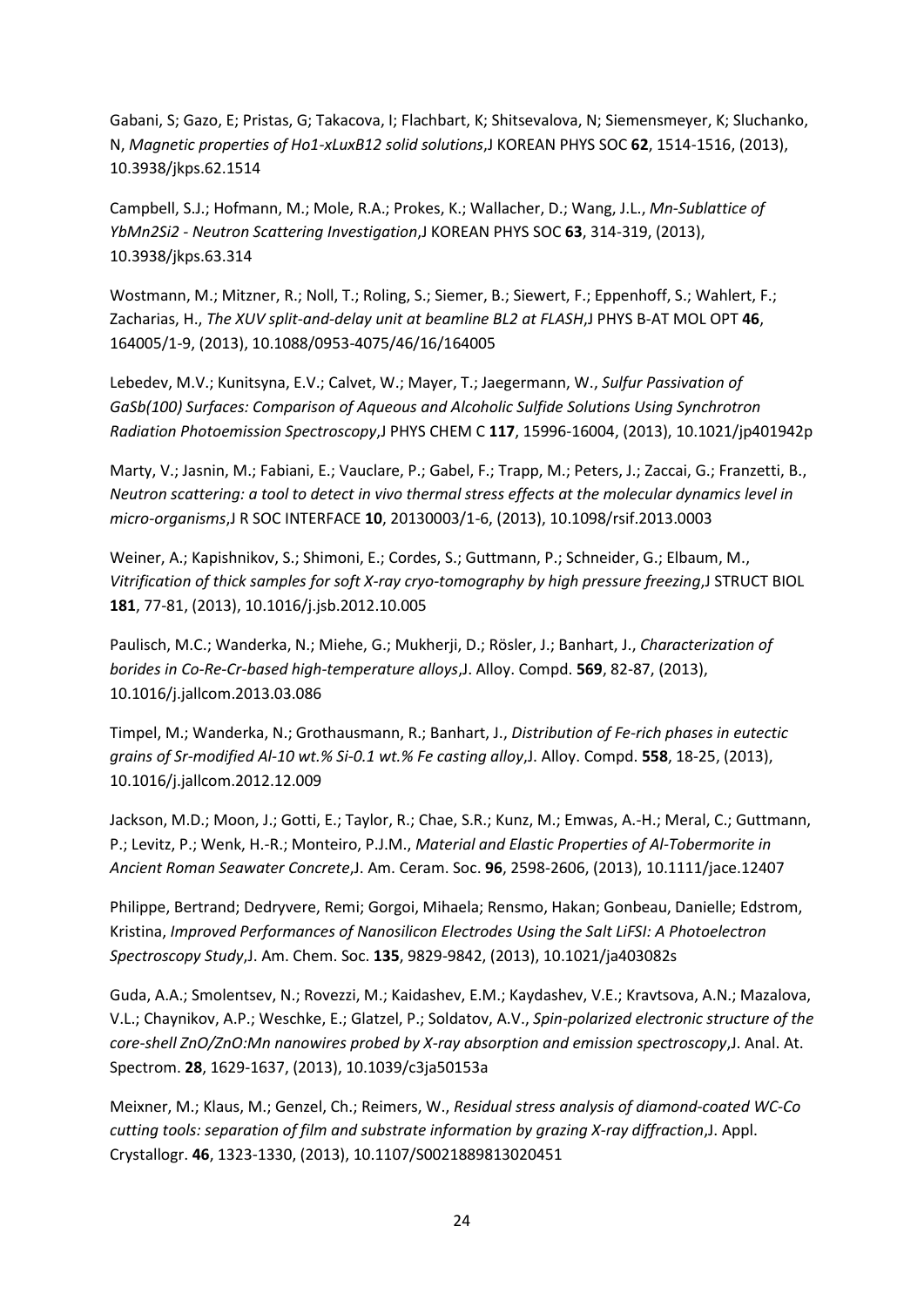Klaus, M.; Genzel, Ch., *X-ray residual stress analysis on multilayer systems: an approach for depthresolved data evaluation*,J. Appl. Crystallogr. **46**, 1266-1276, (2013), 10.1107/S0021889813018517

Meixner, M.; Klaus, M.; Genzel, Ch., Sin<sup>2</sup>&#968;-based residual stress gradient analysis by energy*dispersive synchrotron diffraction constrained by small gauge volumes. I. Theoretical concept* 

,J. Appl. Crystallogr. **46**, 610 - 618, (2013), 10.1107/S0021889813008340

Meixner, M.; Klaus, M.; Genzel, Ch., Sin<sup>2</sup>&#968;-based residual stress gradient analysis by energy*dispersive synchrotron diffraction constrained by small gauge volumes. II. Experimental implementation*,J. Appl. Crystallogr. **46**, 619 - 627, (2013), 10.1107/S0021889813008364

Garad, H.; Ortega, L.; Ramos, A. Y.; Joly, Y.; Fettar, F.; Auffret, S.; Rodmacq, B.; Dieny, B.; Proux, O.; Erko, A. I., *Competition between CoO x and CoPt phases in Pt/Co/AlOx semi tunnel junctions*,J. Appl. Phys. **114**, 053508/1-10, (2013), 10.1063/1.4816620

Babu, V.H.; Govind, R.K.; Schindler, K.-M.; Welke, M.; Denecke, R., *Epitaxial growth and magnetic properties of ultrathin iron oxide films on BaTiO3(001)*,J. Appl. Phys. **114**, 113901/1-5, (2013), 10.1063/1.4821259

Sessi, V.; Hertenberger, S.; Zhang, J.; Schmitz, D.; Gsell, S.; Schreck, M.; Morel, R.; Brenac, A.; Honolka, J.; Kern, K., *Exchange bias in reduced dimensions: Cobalt nanocluster arrays under the influence of nanometer thin MnPt capping layers*,J. Appl. Phys. **113**, 123903/1-10, (2013), 10.1063/1.4795274

Ivanovski, V.N.; Cekic, B.; Umicevic, A.; Belosevic-Cavor, J.; Schumacher, G.; Koteski, V.; Barudzija, T., *Hf dopands in gamma-prime \$Ni\_3Al\$ alloy*,J. Appl. Phys. **114**, 063712/1-5, (2013), 10.1063/1.4818317

Alsmadi, A.M.; Bsoul, I.; Mahmood, H.S.; Alnawashi, G.; Prokeš, K.; Siemensmeyer, K.; Klemke, B.; Nakotte, H., *Magnetic study of M-type doped barium hexaferrite nanocrystalline particles*,J. Appl. Phys. **114**, 243910/1-8, (2013), http://dx.doi.org/10.1063/1.4858383

Caspers, C.; Flade, S.; Gorgoi, M.; Gloskovskii, A.; Drube, W.; Schneider, C. M.; Mueller, M., *Ultrathin magnetic oxide EuO films on Si(001) using SiOx passivation-Controlled by hard x-ray photoemission spectroscopy*,J. Appl. Phys. **113**, 17C505, (2013), 10.1063/1.4795010

Filatova, E. O.; Sokolov, A. A.; Egorova, Yu. V.; Konashuk, A. S.; Vilkov, O. Yu.; Gorgoi, M.; Pavlychev, A. A., *X-ray spectroscopic study of SrTiOx films with different interlayers*,J. Appl. Phys. **113**, 224301, (2013), 10.1063/1.4809978

Roshchupkin, Dmitry; Ortega, Luc; Plotitcyna, Olga; Erko, Alexei; Zizak, Ivo; Irzhak, Dmitry, *X-ray diffraction study of surface acoustic waves and pseudo-surface acoustic waves propagation in La3Ga5.5Ta0.5O14 crystal*,J. Appl. Phys. **113**, 144909, (2013), 10.1063/1.4801527

Zhang, Y.; Tuerkmen, I. R.; Wassermann, B.; Erko, A.; Ruehl, E., *Structural motifs of pre-nucleation clusters*,J. Chem. Phys. **139**, 134506/1-8, (2013), 10.1063/1.4823497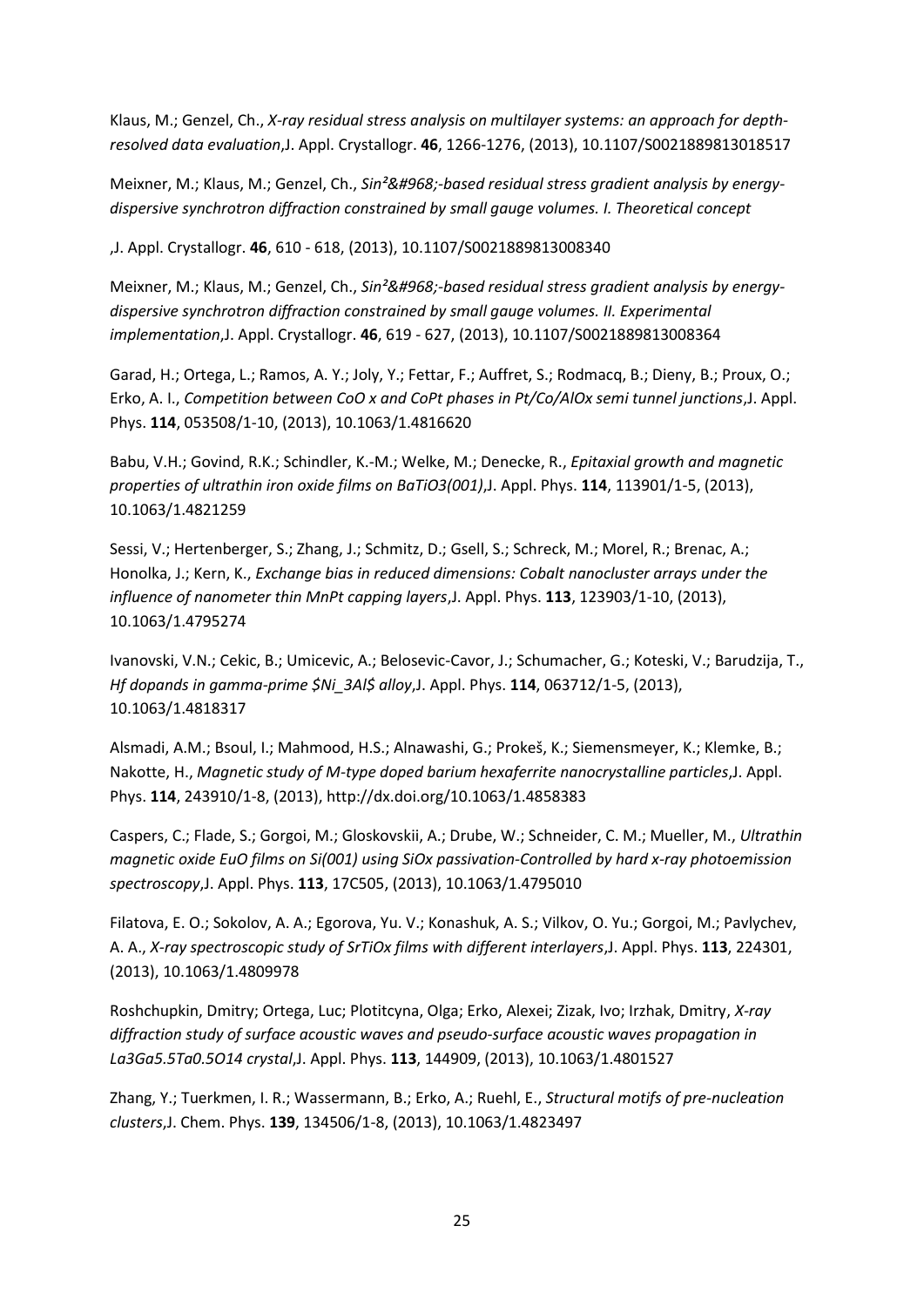Knut, Ronny; Lindblad, Rebecka; Gorgoi, Mihaela; Rensmo, Hakan; Karis, Olof, *High energy photoelectron spectroscopy in basic and applied science: Bulk and interface electronic structure*,J. Electr. Spectr. **190**, 278-288, (2013), 10.1016/j.elspec.2013.08.007

Lupulescu, C.; Arion, T.; Hergenhahn, U.; Ovsyannikov, R.; Förstel, M.; Gavrila, G.; Eberhardt, W., *iDEEAA: a novel, versatile apparatus for electron spectroscopy*,J. Electr. Spectr. **191**, 104-111, (2013), 10.1016/j.elspec.2013.09.002

Gorgoi, M.; Schäfers, F.; Svensson, S.; Mårtensson, N., *Relative sub-shell photoionization crosssections of nickel metal determined by hard X-ray high kinetic energy photoemission*,J. Electr. Spectr. **190**, 153-155, (2013), 10.1016/j.elspec.2013.01.004

Lange, K.M.; Suljoti, E.; Aziz, E.F., *Resonant inelastic X-ray scattering as a probe of molecular structure and electron dynamics in solutions*,J. Electr. Spectr. **188**, 101-110, (2013), 10.1016/j.elspec.2012.09.010

Könnecke, R.; Follath, R.; Pontius, N.; Schlappa, J.; Eggenstein, F.; Zeschke, T.; Bischoff, P.; Schmidt, J.- S.; Noll, T.; Trabant, C.; Schreck, S.; Wernet, Ph.; Eisebitt, S.; Senf, F.; Schüßler-Langeheine, C.; Erko, A.; Föhlisch, A., *The confocal plane grating spectrometer at BESSY II*,J. Electr. Spectr. **188**, 133-139, (2013), 10.1016/j.elspec.2012.11.003

Beye, M.; Wernet, Ph.; Schüßler-Langeheine, C.; Föhlisch, A., *Time resolved resonant inelastic X-ray scattering: A supreme tool to understand dynamics in solids and molecules*,J. Electr. Spectr. **188**, 172- 182, (2013), 10.1016/j.elspec.2013.04.013

Kim, F.H.; Penumadu, D.; Gregor, J.; Kardjilov, N.; Manke, I., *High-Resolution Neutron and X-Ray Imaging of Granular Materials*,J. Geotech. Geoenviron. Eng. **139**, 715-723, (2013), 10.1061/(ASCE)GT.1943-5606.0000809

Ozerov, M.; Wosnitza, J.; Cizmár, E.; Feyerherm, R.; Manmana, S.R.; Mila, F.; Zvyagin, S.A., *Field-Induced Gap in the Spin-1/2 Heisenberg Chain Compound Cu-Pyrimidine Dinitrate: ESR Studies in Magnetic Fields up to 63 T*,J. Low Temp. Phys. **170**, 268-273, (2013), 10.1007/s10909-012-0757-6

Baran, S.; Hoser, A.; Szytula, A., *Antiferromagnetic order in TmRhGa*,J. Magn. Magn. Mater. **335**, 97- 100, (2013), 10.1016/j.jmmm.2013.01.039

Gil, A.; Hoser, A.; Penc, B.; Szytula, A., *Crystal and magnetic structure of TbFe0.25Ge2 compound*,J. Magn. Magn. Mater. **344**, 167-170, (2013), 10.1016/j.jmmm.2013.05.055

Baran, S; Dyakonov, V; Hofmann, T; Hoser, A; Penc, B; Kravchenko, Z; Szytula, A, *Neutron diffraction studies of nanoparticle RMnO3 compounds (R=Pr, Nd)*,J. Magn. Magn. Mater. **344**, 68-71, (2013), 10.1016/j.jmmm.2013.05.014

Kobler, U.; Hoser, A., *Single domain behaviour of bulk RbMnF3*,J. Magn. Magn. Mater. **325**, 87-93, (2013), 10.1016/j.jmmm.2012.08.014

Tolinski, T.; Synoradzki, K.; Hoser, A.; Rols, S., *Crystal field manifestation in inelastic neutron scattering, magnetic susceptibility and specific heat of the antiferromagnetic CeCoAl4*,J. Magn. Magn. Mater. **345**, 243-248, (2013), 10.1016/j.jmmm.2013.06.022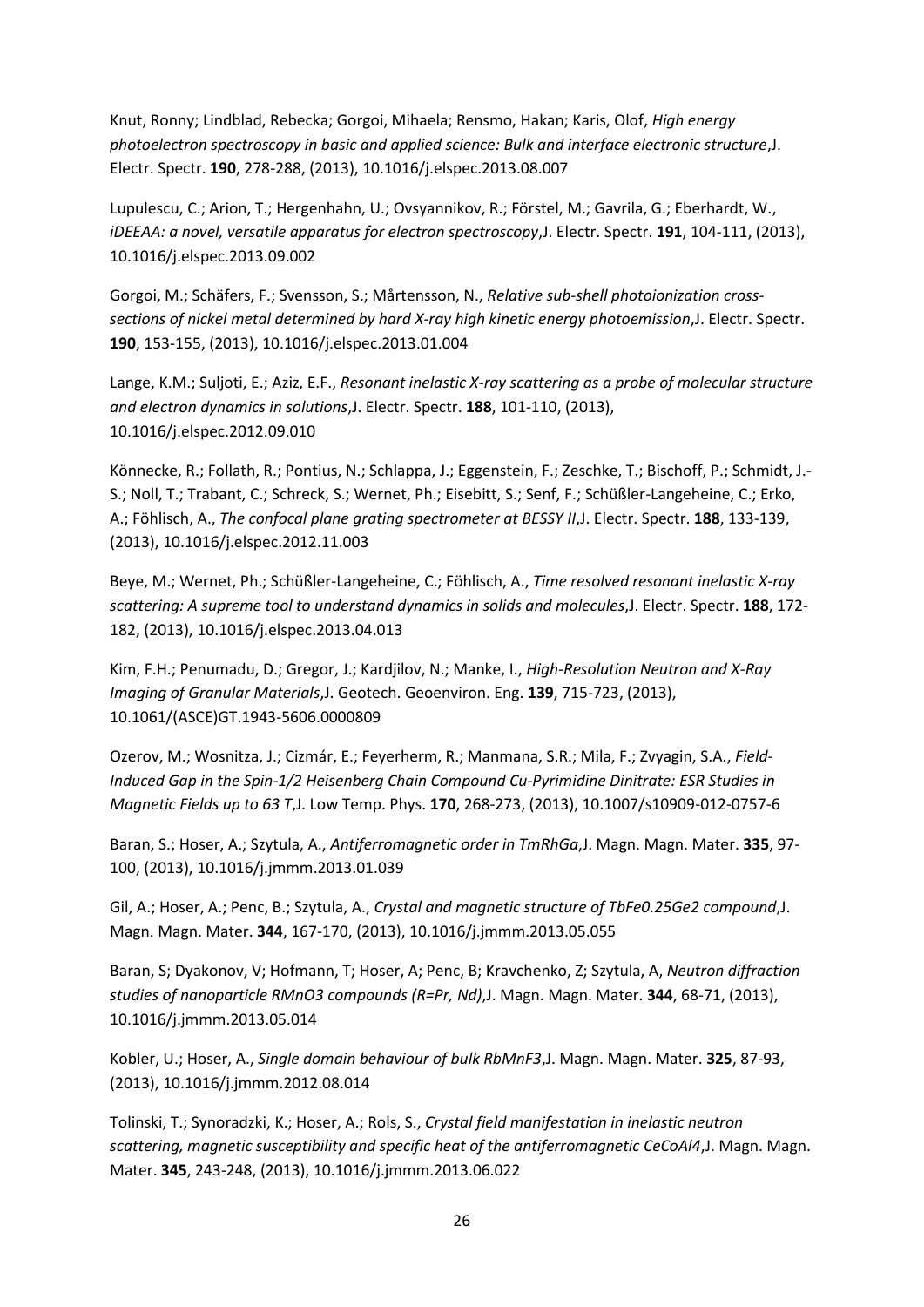Men, Y.; Siebenbürger, M.; Qui, X.; Antonietti, M.; Yuan, J., *Low fractions of ionic liquid or poly(ionic liquid) can activate polysaccharide biomass into shaped, flexible and fire-retardant pourous carbons*,J. Mater. Chem. A **1**, 11887-11893, (2013), 10.1039/c3ta12302b

Brandt, A.; Winter, F.; Klamor, S.; Berkemeier, F.; Rana, J.; Pöttgen, R.; Balducci, A., *An investigation of the electrochemical delithiation process of carbon coated alpha-Fe2O3 nanoparticles*,J. Mater. Chem. A **1**, 11229-11236, (2013), 10.1039/c3ta11821e

Kamm, P.H.; Garcia-Moreno, F.; Jimenez, C.; Banhart, J., *Suitability of various complex hydrides for foaming aluminum alloys*,J. Mater. Res. **28**, 2436-2443, (2013), 10.1557/jmr.2013.110

Köppen, M.; Oberkofler, M.; Riesch, J.; Vollmer, A.; Linsmeier, Ch., *Quantitative analysis of the interaction of energetic oxygen ions with the beryllium–tungsten alloy Be2W*,J. Nuclear Mater. **438**, S766-S770, (2013), 10.1016/j.jnucmat.2013.01.164

Polatidis, E.; Frankel, P.; Wei, J.; Klaus, M.; Comstock, R.J.; Ambard, A.; Lyon, S.; Cottis, R.A.; Preuss, M., *Residual stresses and tetragonal phase fraction characterization of corrosion tested Zircaloy-4 using energy dispersive synchrotron X-Ray diffraction*,J. Nuclear Mater. **432**, 102-112, (2013), 10.1016/j.jnucmat.2012.07.025

Linsmeier, Ch.; Fu, C.–C.; Kaprolat, A.; Nielsen, S.F.; Mergia, K.; Schäublin, R.; Lindau, R.; Bolt, H.; Buffière, J.–Y.; Caturla, M.J.; Décamps, B.; Ferrero, C.; Greuner, H.; Hébert, C.; Höschen, T.; Hofmann, M.; Hugenschmidt, C.; Jourdan, T.; Koeppen, M, *Advanced materials characterization and modelling using synchrotron, neutron, TEM, and novel micro-mechanical techniques — A European effort to accelerate fusion materials development*,J. Nuclear Mater. **442**, S834-S845, (2013), 10.1016/j.jnucmat.2013.04.042

Barbosa, Roland L.; Papaefthimiou, Vasiliki; Law, Yeuk T.; Teschner, Detre; Haevecker, Michael; Knop-Gericke, Axel; Zapf, Ralf; Kolb, Gunther; Schloegl, Robert; Zafeiratos, Spyridon, *Methanol Steam Reforming over Indium-Promoted Pt/Al2O3 Catalyst: Nature of the Active Surface*,J. Phys. Chem. C **117**, 6143-6150, (2013), 10.1021/jp309401q

Jalarvo, N.; Casolo, S.; Aliouane, N.; Wallacher, D.; Lovvik, O.M.; Norby, T., *On the Complex Structural Picture of the Ionic Conductor Sr6Ta2O11*,J. Phys. Chem. C **117**, 9543-9549, (2013), 10.1021/jp311308g

Winkler, S.; Frisch, J.; Schlesinger, R.; Oehzelt, M.; Rieger, R.; Räder, J.; Rabe, J.P.; Müllen, K.; Koch, N., *The Impact of Local Work Function Variations on Fermi Level Pinning of Organic Semiconductors*,J. Phys. Chem. C **117**, 22285-22289, (2013), 10.1021/jp401919z

Heine, C.; Haevecker, M.; Sanchez-Sanchez, M.; Trunschke, A.; Schloegl, R.; Eichelbaum, M., *Work Function, Band Bending, and Microwave Conductivity Studies on the Selective Alkane Oxidation Catalyst MoVTeNb Oxide (Orthorhombic M1 Phase) under Operation Conditions*,J. Phys. Chem. C **117**, 26988-26997, (2013), 10.1021/jp409601h

Peterson, V.K.; Corr, C.S.; Boswell, R.W.; Izaola, Z.; Kearley, G.J., *Superfast Proton Diffusion Achieved in a Plasma-Polymerized Fuel-Cell Membrane*,J. Phys. Chem. C **117**, 4351–4357, (2013), 10.1021/jp309259k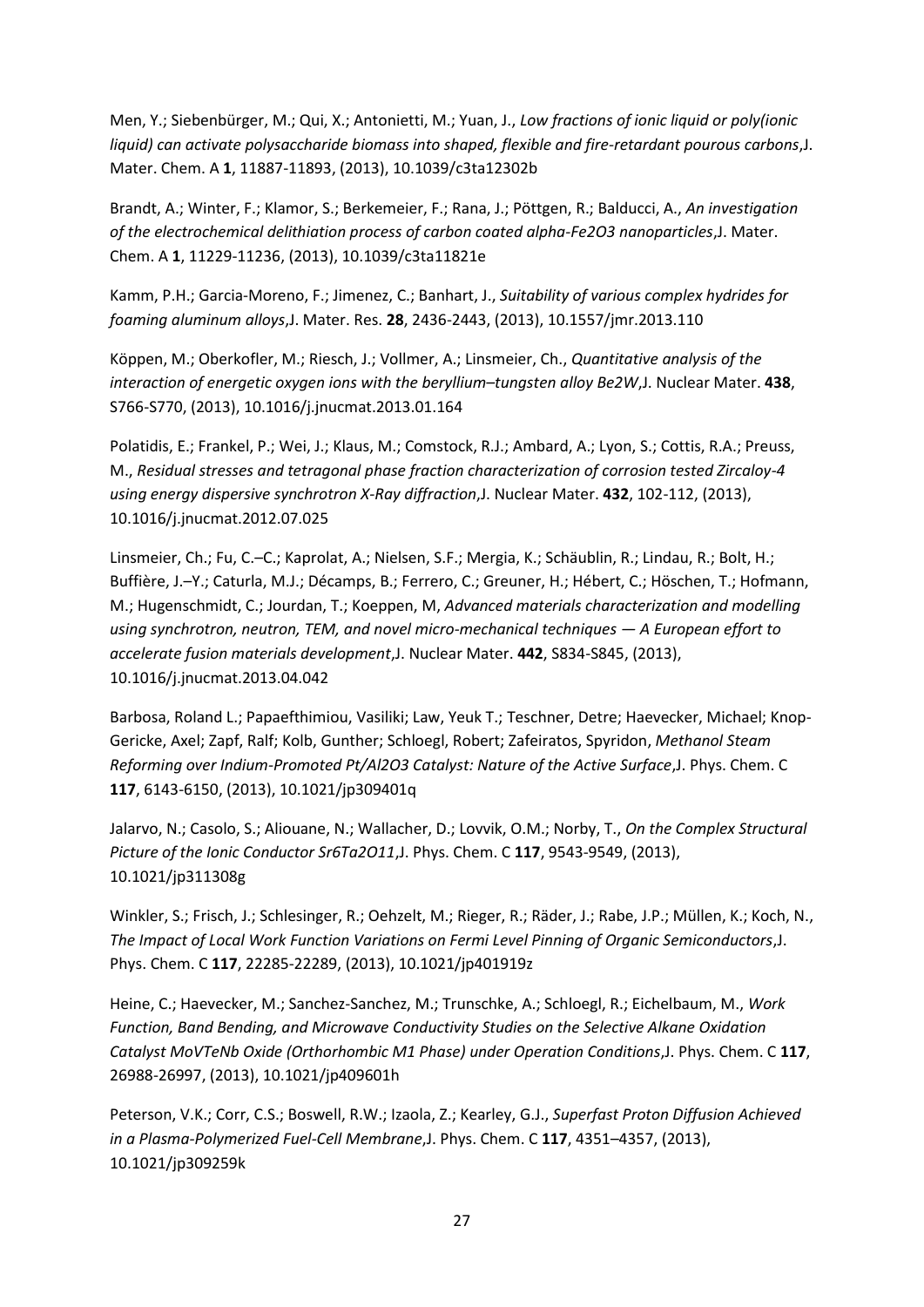Mitzner, R.; Rehanek, J.; Kern, J.; Gul, S.; Hattne, J.; Taguchi, T.; Alonso-Mori, R.; Tran, R.; Weniger, C.; Schroeder, H.; Quevedo, W.; Laksmono, H.; Sierra, R.G.; Han, G.; Lassalle-Kaiser, B.; Koroidov, S.; Kubicek, K.; Schreck, S.; Kunnus, K.; Brzhezi, *L-Edge X-ray Absorption Spectroscopy of Dilute Systems Relevant to Metalloproteins Using an X-ray Free-Electron Laser*,J. Phys. Chem. Lett. **4**, 3641-3647, (2013), 10.1021/jz401837f

Dzubiella, J., *Tightening and Untying the Knot in Human Carbonic Anhydrase III*,J. Phys. Chem. Lett. **4**, 1829-1833, (2013), 10.1021/jz400748b

van Schooneveld, M.M.; Suljoti, E.; Campos-Cuerva, C.; Gosselink, R.W.; van der Eerden, A.M.J.; Schlappa, J.; Zhou, K.J.; Monney, C.; Schmitt, T.; de Groott, F.M.F., *Transition-Metal Nanoparticle Oxidation in a Chemically Nonhomogenous Environment Revealed by 2p3d Resonant X-ray Emission*,J. Phys. Chem. Lett. **4**, 1161-1166, (2013), 10.1021/jz4002696

Pluharova, E.; Schroeder, C.; Seidel, R.; Bradforth, S.E.; Winter, B.; Faubel, M.; Slavicek, P.; Jungwirth, P., *Unexpectedly Small Effect of the DNA Environment on Vertical Ionization Energies of Aqueous Nucleobases*,J. Phys. Chem. Lett. **4**, 3766-3769, (2013), 10.1021/jz402106h

Rehanek, J.; Schäfers, F.; Löchel, H.; Firsov, A.; Grünert, J.; Freund, W.; Ozkan, C.; Molodtsov, S.; Erko, A., *A case study of novel X-ray Optics for FEL sources*,J. Phys. Conf. **425**, 052013/1-4, (2013), 10.1088/1742-6596/425/5/052013

Legall, H.; Stiel, H.; Blobel, G.; Seim, C.; Baumann, J.; Yulin, S.; Esser, D.; Hoefer, M.; Wiesemann, U.; Wirtz, M.; Schneider, G.; Rehbein, S.; Hertz, H. M., *A compact Laboratory Transmission X-ray Microscope for the water window*,J. Phys. Conf. **463**, 12013, (2013), 10.1088/1742- 6596/463/1/012013

Brzhezinskaya, M.; Generalov, A.; Vinogdradov, A.; Eliseev, A., *Characterization of CuHal-intercalated carbon nanotubes with x-ray absorption spectroscopy combined with x-ray photoelectron and resonant photoemission spectroscopies*,J. Phys. Conf. **430**, 12133, (2013), 10.1088/1742- 6596/430/1/012133

Jenichen, B.; Hentschel, T.; Herfort, J.; Kong, X.; Trampert, A.; Zizak, I., *Characterization of L2(1) order in Co2FeSi thin films on GaAs*,J. Phys. Conf. **471**, 12022, (2013), 10.1088/1742-6596/471/1/012022

Firsov, A.; Brzhezinskaya, M.; Firsov, A.; Svintsov, A.; Erko, A., *Dedicated software for diffractive optics design and simulation*,J. Phys. Conf. **425**, 162004/1-4, (2013), 10.1088/1742- 6596/425/16/162004

Brzhezinskaya, M.; Yalovega, G.; Shmatko, V.; Klyushin, A.; Bogoslavskaya, E.; Krestinin, A.; Bashkin, I., *Hydrogenated carbon nanotubes: x-ray absorption spectroscopy and ab initio simulation analysis*,J. Phys. Conf. **430**, 12025, (2013), 10.1088/1742-6596/430/1/012025

Loechel, B.; Erko, A.; Lemke, St.; Nelles, B.; Schmidt, M.; Senf, F., *Installation of a technological center for highly efficient optical gratings at Helmholtz-Zentrum Berlin (HZB)*,J. Phys. Conf. **425**, 212012/1-4, (2013), 10.1088/1742-6596/425/21/212012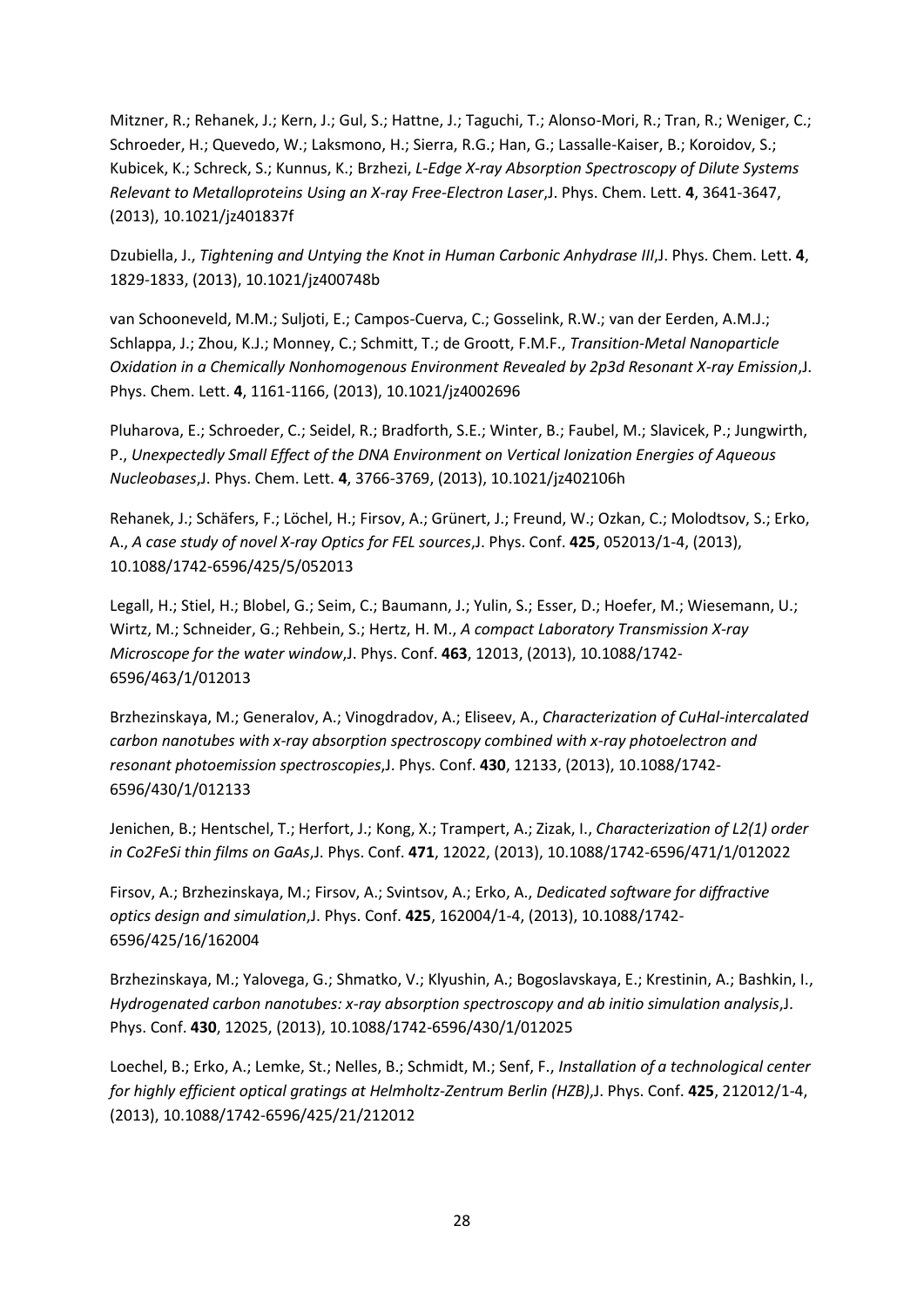Guttmann, P.; Rehbein, S.; Werner, S.; Henzler, K.; Tarek, B.; Schneider, G., *Nanoscale spectroscopy and tomography with the HZB X-ray microscope: Applications in materials and life sciences*,J. Phys. Conf. **463**, 012032/1-6, (2013), 10.1088/1742-6596/463/1/012032

Firsov, A.; Erko, A.; Senf, F.; Rehanek, J.; Brzhezinskaya, M.; Mitzner, R.; Wernet, Ph.; Föhlisch, A., *Novel wavelength-dispersive X-ray fluorescence spectrometer*,J. Phys. Conf. **425**, 152013, (2013), 10.1088/1742-6596/425/15/152013

Loechel, H.; Brzhezinskaya, M.; Firsov, A.; Rehanek, J.; Erko, A., *Reflection zone plates for 2D focusing and spectroscopy of hard X-rays*,J. Phys. Conf. **425**, 52025, (2013), 10.1088/1742-6596/425/5/052025

Siewert, F., *Metrology, Mirrors and Gratings - Advances and Challenges in Synchrotron Optics*,J. Phys. Conf. **425**, 152001/1-6, (2013), 10.1088/1742-6596/425/15/152001

Follath, R.; Hävecker, M.; Reichardt, G.; Lips, K.; Bahrdt, J.; Schäfers, F.; Schmid, P., *The Energy Materials in-Situ Laboratory Berlin (EMIL) at BESSY II*,J. Phys. Conf. **425**, 212003/1-4, (2013), 10.1088/1742-6596/425/21/212003

Follath, Rolf; Bischoff, Peter; Eggenstein, Frank; Noll, Tino; Koennecke, Rene; Schlappa, Justine; Zeschke, Thomas, *A soft x-ray fluorescence spectrometer at BESSY II*,J. Phys. Conf. **425**, 212002/1-4, (2013), 10.1088/1742-6596/425/21/212002

Bahrdt, J.; Ivanyushenkov, Y., *Short Period Undulators for Storage Rings and Free Electron Lasers*,J. Phys. Conf. **425**, 032001/1-6, (2013), 10.1088/1742-6596/425/3/032001

Doering, S.; Schoenbohm, F.; Berges, U.; Buergler, D. E.; Schneider, C. M.; Gorgoi, M.; Schaefers, F.; Westphal, C., *Hard x-ray photoemission spectroscopy on the trilayer system MgO/Au/Fe using standing-wave excitation*,J. Phys. D. Appl. Phys. **46**, 375001, (2013), 10.1088/0022- 3727/46/37/375001

Gubkin, A.F.; Sherstobitova, E.A.; Terentyev, P.B.; Hoser, A.; Baranov, N.V., *A cluster-glass magnetic state in R5Pd2 (R = Ho, Tb) compounds evidenced by AC-susceptibility and neutron scattering measurements*,J. Phys.: Condens. Matter **25**, 236003/1-12, (2013), 10.1088/0953- 8984/25/23/236003

Khomchenko, V.A.; Troyanchuk, I.O.; Többens, D.M.; Sikolenko, V.; Paixao, J.A., *Composition- and temperature-driven structural transitions in Bi1-xCaxFeO3* 

*multiferroics: a neutron diffraction study*,J. Phys.: Condens. Matter **25**, 135902/1-7, (2013), 10.1088/0953-8984/25/13/135902

Landsgesell, S.; Blumenröther, E.; Prokes, K., *Magnetic structure of La2O3FeMnSe2: neutron diffraction and physical property measurements*,J. Phys.: Condens. Matter **25**, 086004/1-6, (2013), 10.1088/0953-8984/25/8/086004

Baran, S.; Kaczorowski, D.; Szytula, A.; Gil, A.; Hoser, A., *Magnetic structures and physical properties of Tm3Cu4Ge4 and Tm3Cu4Sn4*,J. Phys.: Condens. Matter **25**, 066012/1-9, (2013), 10.1088/0953- 8984/25/6/066012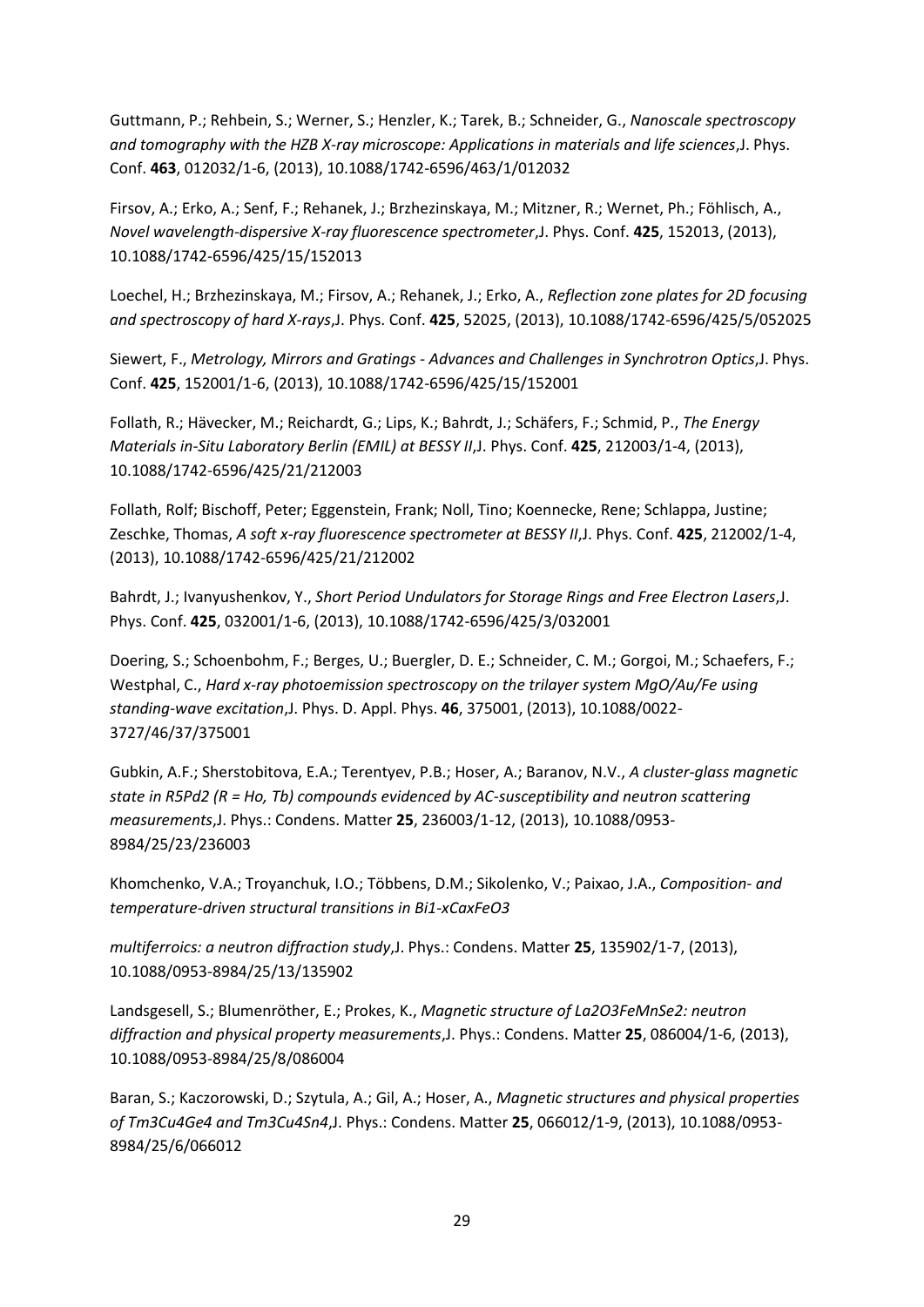Wang, J.L.; Campbell, S.J.; Hofmann, M.; Kennedy, S.J.; Zeng, R.; Din, M.F.M.; Dou, S.X.; Arulraj, A.; Stußer, N., *Magnetism and magnetic structures of PrMn2Ge2��xSix*,J. Phys.: Condens. Matter **25**, 386003/1-13, (2013),

Tsyrulin, N.; Batista, C.D.; Zapf, V.S.; Jaime, M.; Hansen, B.R.; Niedermayer, C.; Rule, K.C.; Habicht, K.; Prokes, K.; Kiefer, K.; Ressouche, E.; Paduan-Filho, A.; Kenzelmann, M., *Neutron study of the magnetism in \$NiCl\_2\$ center dot \$4SC(NH\_2)\_2\$*,J. Phys.: Condens. Matter **25**, 216008/1-12, (2013), 10.1088/0953-8984/25/21/216008

Ward, S.; Bouillot, P.; Ryll, H.; Kiefer, K.; Krämer, K.W.; Rüegg, Ch.; Kollath, C.; Giamarchi, T., *Spin ladders and quantum simulators for Tomonaga-Luttinger liquids*,J. Phys.: Condens. Matter **25**, 014004/1-7, (2013), 10.1088/0953-8984/25/1/014004

Seidenberger, K.; Wilhelm, F.; Haußmann, J.; Markötter, H.; Manke, I.; Scholta, J., *Grand canonical Monte Carlo study on water agglomerations within a polymer electrolyte membrane fuel cell gas diffusion layer*,J. Power Sourc. **239**, 628-641, (2013), 10.1016/j.jpowsour.2013.02.006

Arlt, T.; Manke, I.; Wippermann, K.; Riesenmeier, H.; Mergel, J.; Banhart, J., *Investigation of the local catalyst distribution in an aged direct methanol fuel cell MEA by means of differential synchrotron Xray absorption edge imaging with high energy resolution*,J. Power Sourc. **221**, 210-216, (2013), 10.1016/j.jpowsour.2012.08.038

Klages, M.; Enz, S.; Markötter, H.; Manke, I.; Kardjilov, N.; Scholta, J., *Investigations on dynamic water transport characteristics in flow field channels using neutron imaging techniques*,J. Power Sourc. **239**, 596-603, (2013), 10.1016/j.jpowsour.2013.01.196

Haußmann, J.; Markötter, H.; Alink, R.; Bauder, A.; Dittman, K.; Manke, I.; Scholta, J., *Synchrotron radiography and tomography of the water transport in perforated Gas Diffusion Media*,J. Power Sourc. **239**, 611-622, (2013), 10.1016/jpowsour.2013.02.014

Alink, R.; Haußmann, J.; Markötter, M.; Schwager, M.; Manke, I.; Gerteisen, D., *The Influence of Porous Transport Layer Modifications on the Water Management in PEM Fuel Cells* ,J. Power Sourc. **233**, 358-368, (2013), 10.1016/j.jpowsour.2013.01.085

Schröder, A.; Wippermann, K.; Arlt, T.; Sanders, T.; Baumhöfer, T.; Markötter, H.; Mergel, J.; Lehnert, W.; Stolten, D.; Manke, I.; Banhart, J., *Water Evolution in Direct Methanol Fuel Cell Cathodes Studied by Synchrotron X-Ray Radiography*,J. Power Sourc. **13**, 371-379, (2013), 10.1002/fuce.201300041

Amann, C.P.; Siebenbürger, M.; Krüger, M.; Weysser, F.; Ballauff, M.; Fuchs, M., *Overshoots in stressstrain curves: Colloid experiments and schematic mode coupling theory*,J. RHEOL. **57**, 149-175, (2013), 10.1122/1.4764000

Stein, W.-D.R., *Quantized Magnetic Flux in the Bohr-Sommerfeld Model*,J. Russ. Laser Res. **34**, 553- 564, (2013), 1071-2836/13/3406-0553

Stöber, S.; Redhammer, G.; Schorr, S.; Prokhnenko, O.; Pöllmann, H., *Structure refinements of members in the brownmillerite solid solution series Ca2Alx(Fe0.5Mn0.5)2-xO5+delta with 1/2<x<4/3*,J. Solid State Chem. **197**, 420-428, (2013), 10.1016/j.jssc.2012.08.032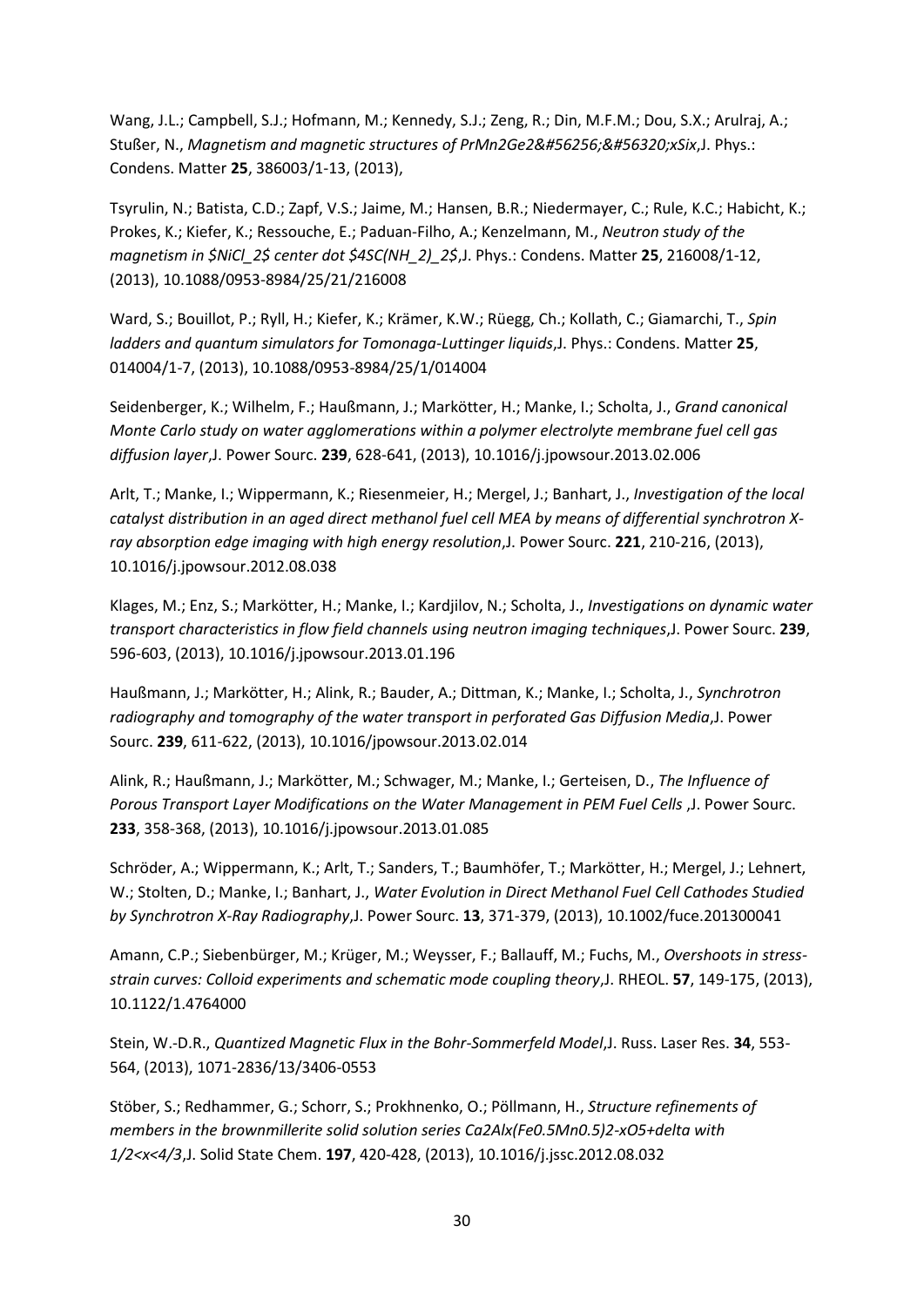Wierzbicka-Wieczorek, M.; Többens, D.M.; Kolitsch, U.; Tillmanns, E., *Simultaneous presence of (Si3O10)8 and (Si2O7)6 groups in new synthetic mixed sorosilicates: BaY4(Si2O7)(Si3O10) and isotypic compounds, studied by single-crystal X-ray diffraction, Raman spectroscopy and DFT calculations*,J. Solid State Chem. **207**, 94-104, (2013), dx.doi.org/10.1016/j.jssc.2013.09.007

Nicoletti, D.; Calvani, P.; Di Pietro, P.; Limaj, O.; Schade, U.; Ono, S.; Ando, Y.; Lupi, S., *Optical Properties of the Cu-O Plane in the Bi2Sr2-xLaxCuO6 Family*,J. Supercond. Nov. Magn. **26**, 969-977, (2013), 10.1007/s10948-012-2055-6

Garcia-Moreno, F.; Jimenez, C.; Kamm, P.H.; Klaus, M.; Wagener, G.; Banhart, J.; Genzel, Ch., *Whitebeam X-ray radioscopy and tomography with simultaneous diffraction at the EDDI beamline*,J. Synchrot. Radiat. **20**, 809-810, (2013), 10.1107/S0909049513018670

Sobierajski, R.; Loch, R.A.; van de Kruijs, R.W. E.; Louis, E.; von Blanckenhagen, G.; Gullikson, E.M.; Siewert, F.; Wowro, A.; Bijkerk, F., *Mo/Si multilayer-coated amplitude-division* 

*beam splitters for XUV radiation sources*,J. Synchrot. Radiat. **20**, 249-257, (2013), 10.1107/S0909049512049990

Koteski, Vasil; Belosevic-Cavor, Jelena; Fochuk, Petro; Mahnke, Heinz-Eberhard, *Local and electronic structure around Ga in CdTe: evidence of DX- and A-centers*,J. Synchrot. Radiat. **20**, 166-171, (2013), 10.1107/S0909049512042197

Daoud, H.M.; Manzoni, A.; Völkl, R.; Wanderka, N.; Glatzel, U., *Microstructure and Tensile Behavior of Al8Co17Cr17Cu8Fe17Ni33* 

*(at.%) High-Entropy Alloy*,JOM **65**, 1805-1814, (2013), 10.1007/s11837-013-0756-3

Goerigk, G., *The Impact of the Turing Number on Quantitative ASAXS Measurements of Ternary Alloys*,JOM **65**, 44-53, (2013), 10.1007/s11837-012-0451-9

Krüger, M.; Schliephake, D.; Jain, P.; Kumar, K.S.; Schumacher, G.; Heilmaier, M., *Effects of Zr Additions on the Microstructure and the Mechanical Behavior of PM Mo-Si-B Alloys*,JOM **65**, 301-306, (2013), 10.1007/s11837-012-0475-1

Stehle, Ralf; Goerigk, Günter; Wallacher, Dirk; Ballauff, Matthias; Seiffert, Sebastian, *Small-angle Xray scattering in droplet-based microfluidics*,Lab on a Chip **13**, 1529-1537, (2013), 10.1039/c3lc41291a

Stehle, R.; Goerigk, G.; Wallacher, D.; Ballauff, M.; Seiffert, S., *Small-angle X-ray scattering in dropletbased microfluidics*,Lab on a Chip **13**, 1529-1537, (2013), 10.1039/C3LC41291A

Kapishnikov, S; Weiner, A; Shimoni, E; Schneider, G; Elbaum, M; Leiserowitz, L, *Digestive Vacuole Membrane in Plasmodium falciparum-Infected Erythrocytes: Relevance to Templated Nucleation of Hemozoin*,Langmuir **29**, 14595–14602, (2013), 10.1021/la402545c

Aubery, C; Solans, C; Prevost, S; Gradzielski, M; Sanchez-Dominguez, M, *Microemulsions as Reaction Media for the Synthesis of Mixed Oxide Nanoparticles: Relationships between Microemulsion Structure, Reactivity, and Nanoparticle Characteristics*,Langmuir **29**, 1779-1789, (2013), 10.1021/la303817w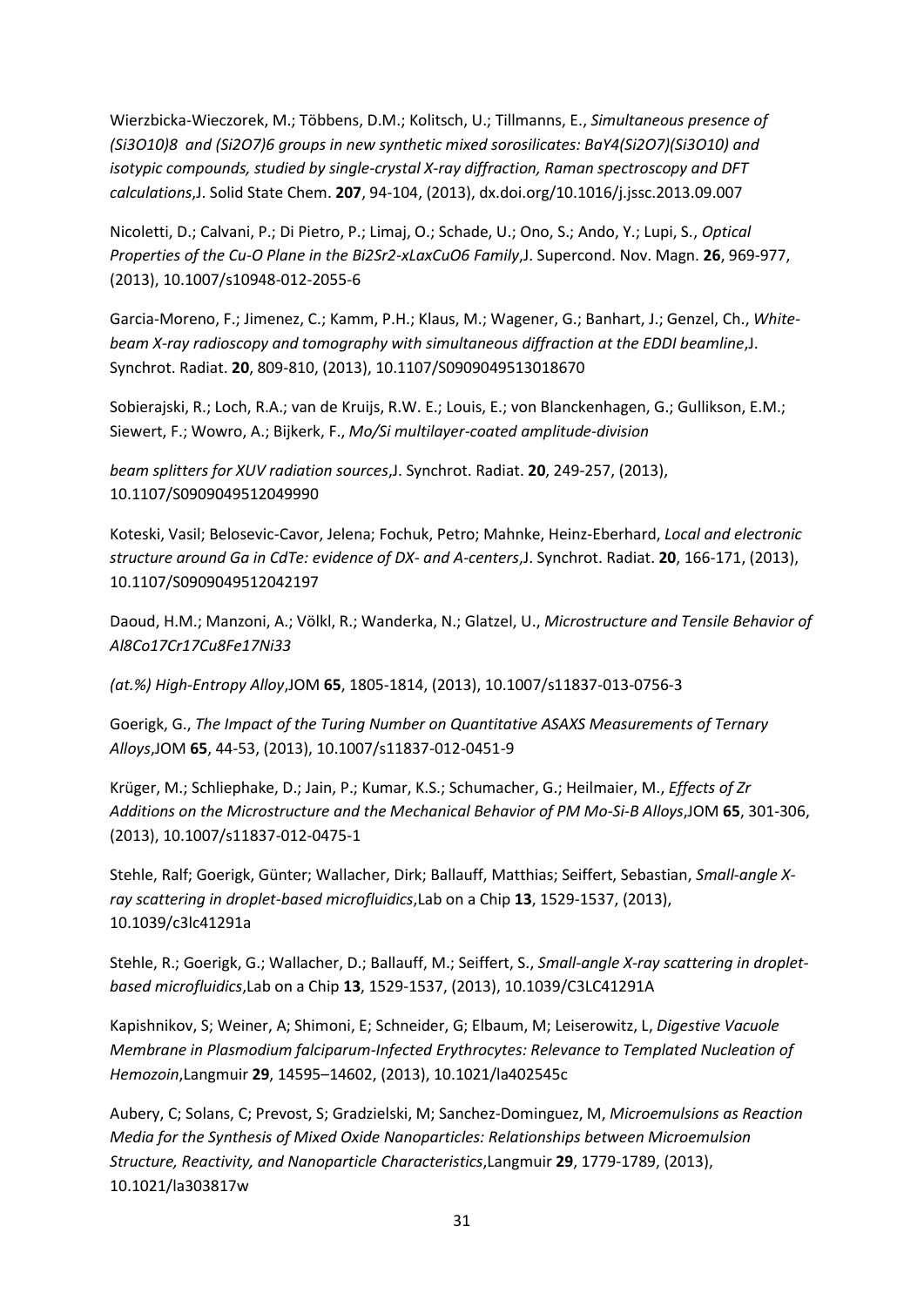Rojas, O.; Tiersch, B.; Rabe, C.; Stehle, R.; Hoell, A.; Arlt, B.; Koetz, J., *Nonaqueous Microemulsions Based on N,N'-Alkylimidazolium Alkylsulfate Ionic Liquids*,Langmuir **29**, 6833-6839, (2013), 10.1021/la401080q

Koo, J.; Erlkamp, M.; Grobelny, S.; Steitz, R.; Czeslik, C., *Pressure-Induced Protein Adsorption at Aqueous-Solid Interfaces*,Langmuir **29**, 8025-8030, (2013), 10.1021/la401296f

Rossow, T.; Bayer, S.; Albrecht, R.; Tzschucke, C.C.; Seiffert, S., *Supramolecular Hydrogel Capsules*  **Based on PEG: A Step towards Degradable Biomaterials with Rational Design, MACROMOL RAPID** COMM **34**, 1401-1407, (2013), 10.1002/marc.201300353

Hackelbusch, S.; Rossow, T.; van Assenbergh, P.; Seiffert, S., *Chain Dynamics in Supramolecular Polymer Networks* ,Macromolecules **46**, 6273-6286, (2013), 10.1021/ma4003648

Reinhardt, M.; Dzubiella, J.; Trapp, M.; Gutfreund, P.; Kreuzer, M.; Gröschel, A.H.; Müller, A.H.E.; Ballauff, M.; Steitz, R., *Fine-Tuning the Structure of Stimuli-Responsive Polymer Films by Hydrostatic Pressure and Temperature*,Macromolecules **46**, 6541-6547, (2013), 10.1021/ma400962p

Di Lorenzo, F.; Seiffert, S., *Macro- and Microrheology of Heterogeneous Microgel Packings*,Macromolecules **46**, 1962-1972, (2013), 10.1021/ma302255x

Schneider, M.; Michels, R.; Pipich, V.; Goerigk, G.; Sauer, V.; Heim, H.-P.; Huber, K., *Morphology of Blends with Cross-Linked PMMA Microgels and Linear PMMA Chains* ,Macromolecules **46**, 9091-9103, (2013), 10.1021/ma401889k

Heyda, J.; Muzdalo, A.; Dzubiella, J., *Rationalizing Polymer Swelling and Collapse under Attractive Cosolvent Conditions*,Macromolecules **46**, 1231-1238, (2013), 10.1021/ma302320y

Lentz, M.; Klaus, M.; Reimers, W.; Clausen, B., *Effect of high temperature heat treatments on the deformation behavior of Mg-2%Mn-0.7%Ce extrusions investigated by in-situ energy-dispersive synchrotron X-ray diffraction and elasto-plastic self-consistent modeling*,Mater. Sci. Eng. A **586**, 178- 189, (2013), 10.1016/j.msea.2013.08.020

Markötter, H.; Arlt, T.; Banhart, J.; Manke, I.; Riesemeier, H.; Krüger, P.; Haußmann, J.; Klages, M.; Scholta, J., *Synchrotron-Radiographie und -Tomographie einer PEM-Brennstoffzelle*,Mater. Testing **55**, 355-360, (2013), 10.3139/120.110445

Arlt, T.; Grothausmann, R.; Manke, I.; Markötter, H.; Hilger, A.; Kardjilov, N.; Tötzke, C.; Banhart, J.; Kupsch, A.; Hentschel, M.P.; Lange, A.; Krüger, P.; Haussmann, J.; Hartnig, C.; Wippermann, K., *Tomografische Methoden für die Brennstoffzellenforschung*,Mater. Testing **55**, 207-213, (2013),

Arlt, T.; Grothausmann, R.; Manke, I.; Markoetter, H.; Hilger, A.; Kardjilov, N.; Toetzke, C.; Banhart, J.; Kupsch, A.; Hentschel, M.P.; Krueger, P.; Haussmann, J.; Hartnig, C.; Wippermann, K., *Tomografische Methoden für die Brennstoffzellenforschung*,Mater. Testing **55**, 207-213, (2013), 10.3139/120.110429

Filatova, E. O.; Kozhevnikov, I. V.; Sokolov, A. A.; Yegorova, Yu V.; Konashuk, A. S.; Vilkov, O. Yu; Schaefers, F.; Gorgoi, M.; Shulakov, A. S., *X-ray and photoelectron spectroscopic nondestructive methods for thin films and interfaces study. Application to SrTiO3 based heterostuctures*,Microelec. Engin. **109**, 13-16, (2013), 10.1016/j.mee.2013.03.095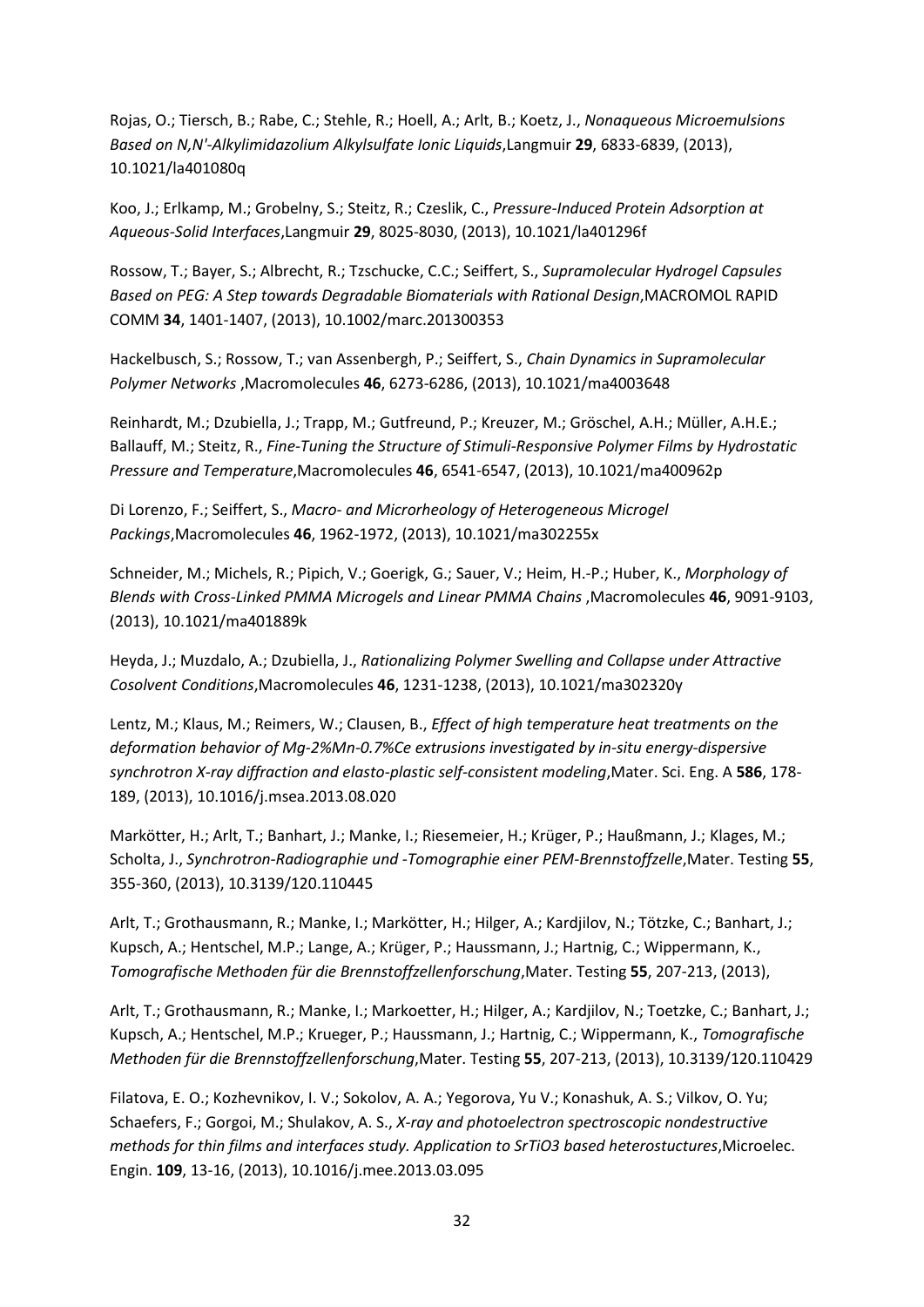Lautensack, J.; Rack, A.; Redenbach, C.; Zabler, S.; Fischer, H.; Gräber, H.-G., *In situ demineralisation of human enamel studied by synchrotron-based X-ray microtomography - A descriptive pilotstudy*,MICRON **44**, 404-409, (2013), 10.1016/j.micron.2012.09.006

Stenzel, O; Westhoff, D; Manke, I; Kasper, M; Kroese, D P.; Schmidt, V, *Graph-based simulated annealing: a hybrid approach to stochastic modeling of complex microstructures*,Modelling Simul. Mater. Sci. Eng. **21**, 055004/1-18, (2013), 10.1088/0965-0393/21/5/055004

Dzubiella, Joachim; Hansen, Jean-Pierre, *Effects of salt on the 'drying' transition and hydrophobic interaction between nano-sized spherical solutes*,MOL PHYS **111**, 3404-3409, (2013), 10.1080/00268976.2013.816445

Henzler, K.; Guttmann, P.; Lu, Y.; Polzer, F.; Schneider, G.; Ballauff, M., *Electronic Structure of Individual Hybrid Colloid Particles Studied by Near-Edge X-ray Absorption Fine Structure (NEXAFS) Spectroscopy in the X-ray Microscope*,NANO LETT **13**, 824-828, (2013), 10.1021/nl3046798

Brown, MA; Redondo, AB; Sterrer, M; Winter, B; Pacchioni, G; Abbas, Z; van Bokhoven, JA, *Measure of Surface Potential at the Aqueous-Oxide Nanoparticle Interface by XPS from a Liquid Microjet*,NANO LETT **13**, 5403-5407, (2013), 10.1021/nl402957y

Kidambi, PR; Bayer, BC; Blume, R; Wang, ZJ; Baehtz, C; Weatherup, RS; Willinger, MG; Schloegl, R; Hofmann, S, *Observing Graphene Grow: Catalyst-Graphene Interactions during Scalable Graphene Growth on Polycrystalline Copper*,NANO LETT **13**, 4769-4778, (2013), 10.1021/nl4023572

Chaika, A.N.; Molodtsova, O.V.; Zakharov, A.A.; Marchenko, D.; Sánchez-Barriga, J.; Varykhalov, A.; Shvets, I.V.; Aristov, V.Y., *Continuous wafer-scale graphene on cubic-SiC(001)*,Nano Res **6**, 562-570, (2013), 10.1007/s12274-013-0331-9

Zabaleta, J.; Valencia, S.; Kronast, F.; Moreno, C.; Abellan, P.; Gazquez, J.; Sepehri-Amin, H.; Sandiumenge, F.; Puig, T.; Mestresa, N.; Obradors, X., *Photoemission electron microscopy study of sub-200 nm self-assembled La0.7Sr0.3MnO3 epitaxial islands*,NANOSCALE **5**, 2990-2998, (2013), 10.1039/c3nr33346a

Drescher, D.; Guttmann, P.; Büchner, T.; Werner, S.; Laube, G.; Hornemann, A.; Tarek, B.; Schneider, G.; Kneipp, J., *Specific biomolecule corona is associated with ring-shaped organization of silver nanoparticles in cells*,NANOSCALE **5**, 9193-9198, (2013), 10.1039/c3nr02129g

El Mel, A.A.; Buffiere, M.; Bouts, N.; Gautron, E.; Tessier, P.Y.; Henzler, K.; Guttmann, P.; Konstantinidis, S.; Bittencourt, C.; Snyders, R., *Growth control, structure, chemical state, and photoresponse of CuO-CdS core-shell heterostructure nanowires*,Nanotechnology **24**, 265603/1-11, (2013), 10.1088/0957-4484/24/26/265603

Rybkina, A. A.; Rybkin, A.G.; Adamchuk, V.K.; Marchenko, D.; Varykhalov, A.; Sánchez-Barriga, J.; Shikin, A.M., *The graphene/Au/Ni interface and its application in the construction of a graphene spin filter*,Nanotechnology **24**, 295201/1-9, (2013), 10.1088/0957-4484/24/29/295201

Heimel, G.; Duhm, S.; Salzmann, I.; Gerlach, A.; Strozecka, A.; Niederhausen, J.; Bürker, C.; Hosokai, T.; Fernandez-Torrente, I.; Schulze, G.; Winkler, S.; Wilke, A.; Schlesinger, R.; Frisch, J.; Bröker, B.;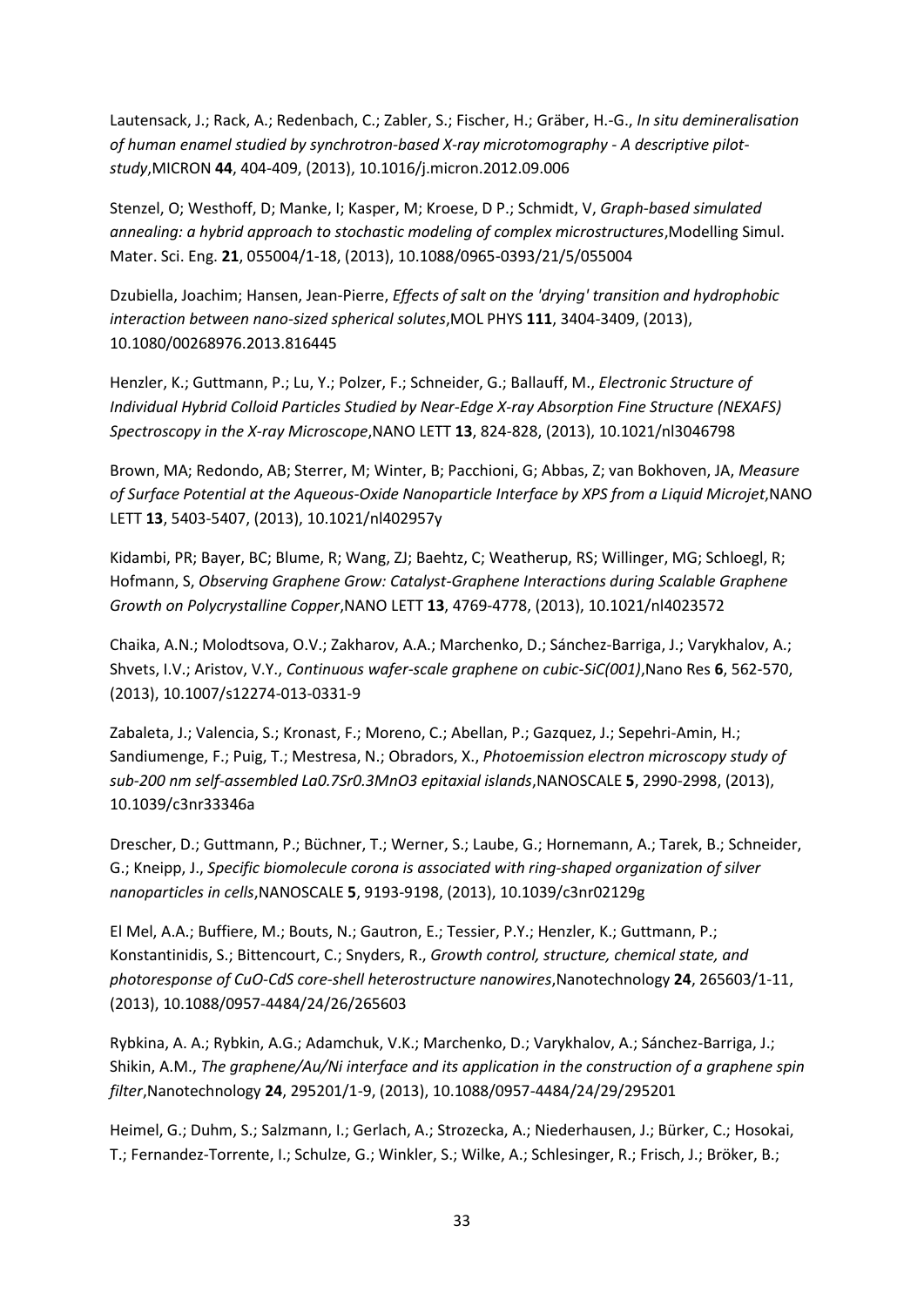Vollmer, A.; Detlefs, B.; Pflaum, J.; Kera, S., *Charged and metallic molecular monolayers through surface-induced aromatic stabilization*,NAT CHEM **5**, 187-194, (2013), 10.1038/NCHEM.1572

Thürmer, S.; Oncak, M.; Ottosson, N.; Seidel, R.; Hergenhahn, U.; Bradforth, S.E.; Slavícek, P.; Winter, B., *On the nature and origin of dicationic, charge-separated species formed in liquid water on X-ray irradiation*,NAT CHEM **5**, 590-596, (2013), 10.1038/nchem.1680

Bisig, A; Staerk, M; Mawass, M; Moutafis, C; Rhensius, J; Heidler, J; Buettner, F; Noske, M; Weigand, M; Eisebitt, S; Tyliszczak, T; Van Waeyenberge, B; Stoll, H; Schuetz, G; Klaeul, M, *Correlation between spin structure oscillations and domain wall velocities*,Nat. Commun. **4**, 156332, (2013), 10.1038/ncomms3328

Schmitz-Antoniak, C.; Schmitz, D.; Borisov, P.; de Groot, F.M.F.; Stienen, S.; Warland, A.; Krumme, B.; Feyerherm, R.; Dudzik, E.; Kleemann, W.; Wende, H., *Electric in-plane polarisation in multiferroic CoFe2O4/BaTiO3 nanocomposite tuned by magnetic fields*,Nat. Commun. **4**, 55161, (2013), 10.1038/ncomms3051

Vogel, F.; Wanderka, N.; Balogh, Z.; Ibrahim, M.; Stender, P.; Schmitz, G.; Banhart, J., *Mapping the evolution of hierarchical microstructures in a Ni-base superalloy*,Nat. Commun. **4**, 41821, (2013), 10.1038/ncomms3955

de Jong, S; Kukreja, R; Trabant, C; Pontius, N; Chang, C. F.; Kachel, T; Beye, M; Sorgenfrei, F; Back, H. C.; Bräuer, B; Schlotter, W. F.; Turner, J. J.; Krupin, O; Doehler, M; Zhu, D; Hossain, M. A.; Scherz, A. O.; Fausti, D; Novelli, F; Esposito, M; Lee, *Speed limit of the insulator?metal transition in magnetite*,Nat. Mater. **12**, 882, (2013), 10.1038/NMAT3718

Eschenlohr, A.; Battiato, M.; Maldonado, P.; Pontius, N.; Kachel, T.; Holldack, K.; Mitzner, R.; Föhlisch, A.; Oppeneer, P.M.; Stamm, C., *Ultrafast spin transport as key to femtosecond demagnetization*,Nat. Mater. **12**, 332-336, (2013), 10.1038/NMAT3546

Beye, M.; Schreck, S.; Sorgenfrei, F.; Trabant, C.; Pontius, N.; Schüßler-Langeheine, C.; Wurth, W.; Föhlisch, A., *Stimulated X-ray emission for materials science*,Nature **501**, 191-196, (2013), 10.1038/nature12449

Sánchez-Barriga, J.; Bihlmayer, G.; Wortmann, D .; Marchenko, D.; Rader, O.; Varykhalov, A., *Effect of structural modulation and thickness of a graphene overlayer on the binding energy of the Rashbatype surface state of Ir(111)*,New J. Phys. **15**, 115009/1-18, (2013), 10.1088/1367- 2630/15/11/115009

Allan, M.P.; Tamai, A.; Rozbicki, E.; Fischer, M.H.; Voss, J.; King, P.D.C.; Meevasana, W.; Thirupathaiah, S.; Rienks, E.; Fink, J.; Tennant, D.A.; Perry, R.S.; Mercure, J.F.; Wang, M.A.; Lee, J.; Fennie, C.J.; Kim, E.-A.; Lawler, M.J.; Shen, K.M.; Macken, *Formation of heavy d-electron quasiparticles in Sr3Ru2O7*,New J. Phys. **15**, 063029/1-10, (2013), 10.1088/1367-2630/15/6/063029

Shikin, A.M.; Rybkina, A.A.; Korshunov, A.S.; Kudasov, Yu.B.; Frolova, N.V.; Rybkin, A.G.; Marchenko, D .; Sánchez-Barriga, J .; Varykhalov, A.; Rader, O., *Induced Rashba splitting of electronic states in monolayers of Au, Cu on a W(110) substrate*,New J. Phys. **15**, 095005/1-22, (2013), 10.1088/1367- 2630/15/9/095005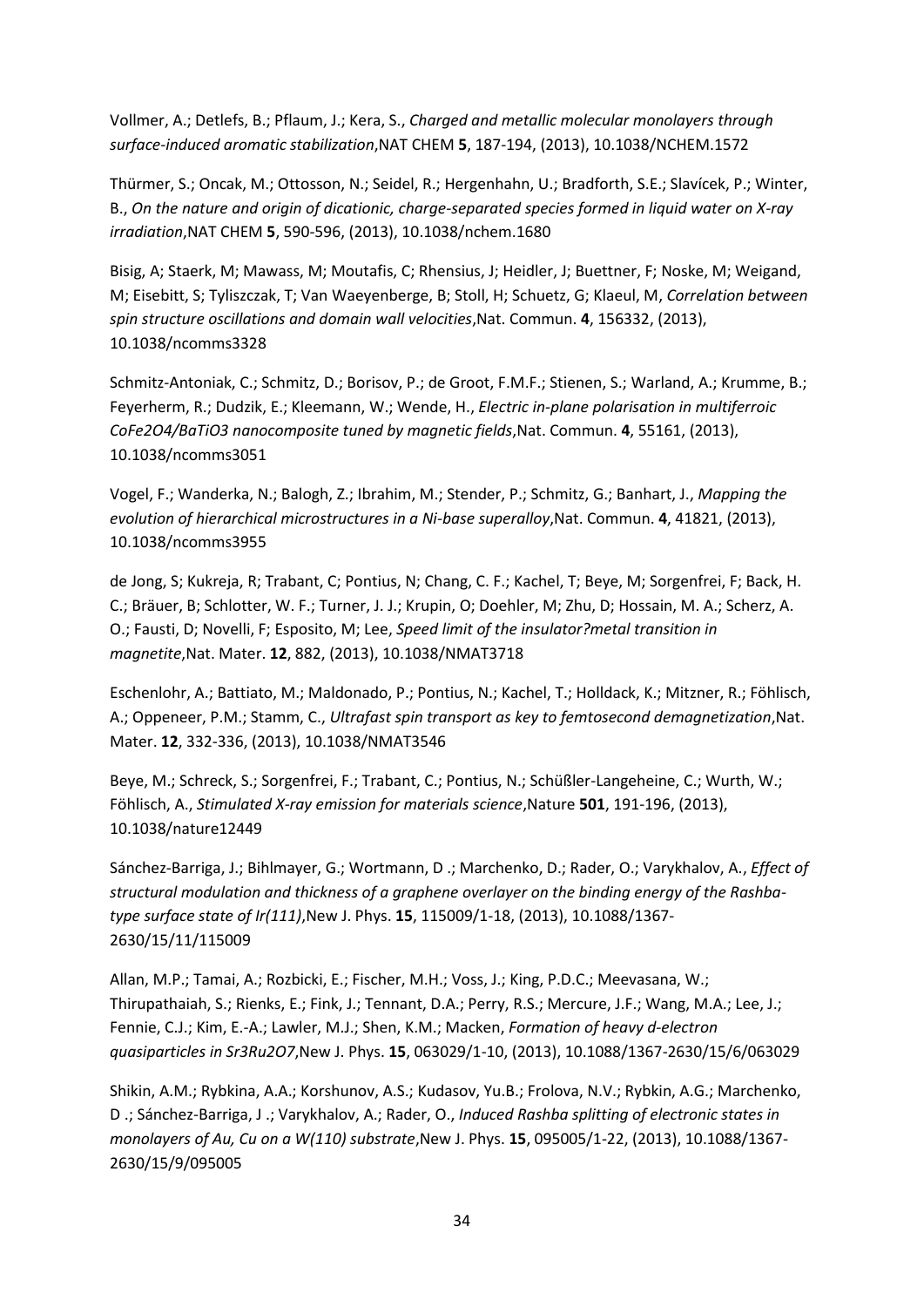Shikin, A.M.; Rybkin, A.G.; Marchenko, D.; Rybkina, A.A.; Scholz, M.R.; Rader, O.; Varykhalov, A., *Induced spin-orbit splitting in graphene: the role of atomic number of the intercalated metal and pi-d hybridization*,New J. Phys. **15**, 013016/1-18, (2013), 10.1088/1367-2630/15/1/013016

Schaffert, S.; Pfau, B.; Geilhufe, J.; Guenther, C.M.; Schneider, M.; Korff Schmising, C. von; Eisebitt, S., *High-resolution magnetic-domain imaging by Fourier transform holography at 21 nm wavelength*,New J. Phys. **15**, 093042/1-8, (2013), 10.1088/1367-2630/15/9/093042

Dierker, B.; Suljoti, E.; Atak, K.; Lange, K.M.; Engel, N.; Golnak, R.; Dantz, M.; Hodeck, K.; Khan, M.; Kosugi, N.; Aziz, E.F., *Probing orbital symmetry in solution: polarization-dependent resonant inelastic soft x-ray scattering on liquid micro-jet*,New J. Phys. **15**, 093025/1-10, (2013), 10.1088/1367- 2630/15/9/093025

Eggenstein, F.; Schäfers, F.; Erko, A.; Follath, R.; Gaupp, A.; Löchel, B.; Senf, F.; Zeschke, T., *A reflectometer for at-wavelength characterization of gratings*,Nucl. Instrum. & Methods Phys. Res. Sect. A **710**, 166–171, (2013), 10.1016/j.nima.2012.10.132

Nekrassov, D.; Zendler, C.; Lieutenant, K., *Design of a wavelength frame multiplication system using acceptance diagrams*,Nucl. Instrum. & Methods Phys. Res. Sect. A **716**, 71-77, (2013), 10.1016/j.nima.2013.03.001

Assoufid, L.; Brown, N.; Crews, D.; Sullivan, J.; Erdmann, M.; Qian, J.; Jemian, P.; Yashchuk, V.V.; Takacs, P.Z.; Artemiev, N.A.; Merthe, D.J.; McKinney, W.R.; Siewert, F.; Zeschke, T., *Development of a high-performance gantry system for a new generation of optical slope measuring profilers*,Nucl. Instrum. & Methods Phys. Res. Sect. A **710**, 31-36, (2013), 10.1016/j.nima.2012.11.063

Le, D.; Quintero Castro, D.L.; Toft-Petersen, R.; Groitl, F.; Skoulatos, M.; Rule, K.; Habicht, K., *Gains from the upgrade of the cold neutron triple-axis spectrometer FLEXX at the BERII reactor*, Nucl. Instrum. & Methods Phys. Res. Sect. A **729**, 220-226, (2013), 10.1016/j.nima.2013.07.007

Krist, T.; Rucker, F.; Brandl, G.; Georgii, R., *High performance, large cross-section S-bender for neutron polarization*,Nucl. Instrum. & Methods Phys. Res. Sect. A **698**, 94-97, (2013), 10.1016/j.nima.2012.09.042

Siewert, F.; Buchheim, J.; Hoeft, T.; Zeschke, T.; Schindler, A.; Arnold, T., *Investigations on the spatial resolution of autocollimator-based slope measuring profilers*,Nucl. Instrum. & Methods Phys. Res. Sect. A **710**, 42-47, (2013), 10.1016/j.nima.2012.10.130

Rühm, A.; Kozhevnikov, S.V.; Ott, F.; Radu, F.; Major, J., *Magnetic planar waveguides as combined polarizers and spin-flippers for neutron microbeams*,Nucl. Instrum. & Methods Phys. Res. Sect. A **708**, 83-87, (2013), 10.1016/j.nima.2012.12.116

Schulz, J.; Ott, F.; Hülsen, Ch.; Krist, Th., *Neutron energy analysis by silicon prisms*,Nucl. Instrum. & Methods Phys. Res. Sect. A **729**, 334-337, (2013), 10.1016/j.nima.2013.07.030

Stüßer, N.; Hofmann, T., *On the form invariant volume transformation in phase space by focusing neutron guides: An analytic treatment*,Nucl. Instrum. & Methods Phys. Res. Sect. A **727**, 84-89, (2013),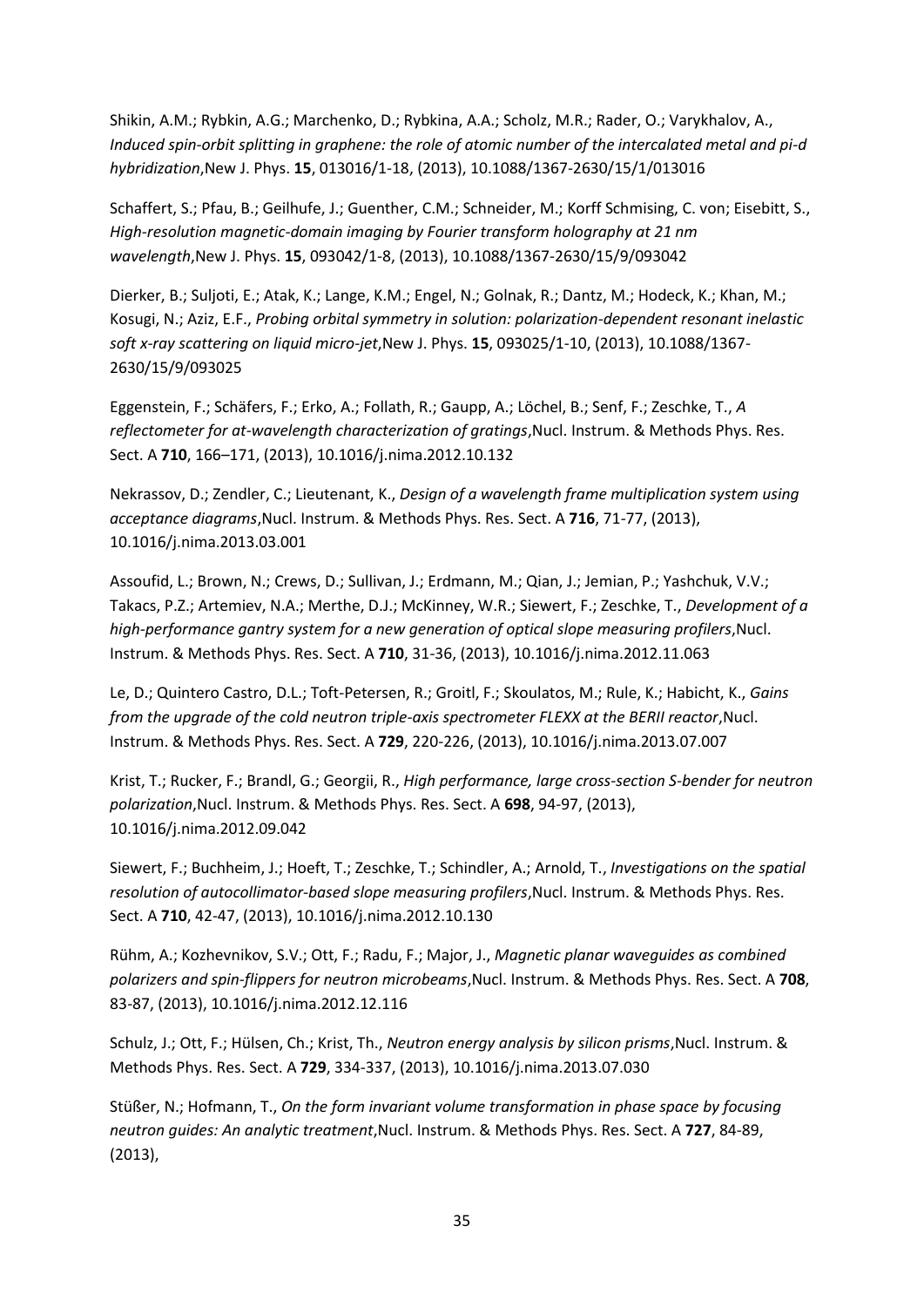Uschakow, S.; Gaupp, A.; Gerhard, M.; MacDonald, M.; Schäfers, F., *Polarization properties of Mo/Si multilayers in the EUV range*,Nucl. Instrum. & Methods Phys. Res. Sect. A **710**, 120-124, (2013), 10.1016/j.nima.2012.10.133

Strobl, M.; Bulat, M.; Habicht, K., *The wavelength frame multiplication chopper system for the ESS test beamline at the BER II reactor-A concept study of a fundamental ESS instrument principle*, Nucl. Instrum. & Methods Phys. Res. Sect. A **705**, 74-84, (2013), 10.1016/j.nima.2012.11.190

Zendler, C.; Lieutenant, K.; Nekrassov, D.; Cussen, L.D.; Strobl, M., *Bi-spectral beam extraction in combination with a focusing feeder*,Nucl. Instrum. & Methods Phys. Res. Sect. A **704**, 68-75, (2013), 10.1016/j.nima.2012.11.180

Jacobsen, H.; Lieutenant, K.; Zendler, C.; Lefmann, K., *Bi-spectral extraction through elliptic neutron guides*,Nucl. Instrum. & Methods Phys. Res. Sect. A **717**, 69-76, (2013),

Cussen, L.D.; Nekrassov, D.; Zendler, C.; Lieutenant, K., *Multiple reflections in elliptic neutron guide tubes*,Nucl. Instrum. & Methods Phys. Res. Sect. A **705**, 121-131, (2013), 10.1016/j.nima.2012.11.183

Schiwietz, G.; Beye, M.; Czerski, K.; Föhlisch, A.; Könnecke, R.; Roth, M; Schlappa, J.; Staufenbiel, F.; Suljoti, E.; Kuusik, I.; Grande, P.L., *Ultrafast electronic processes in an insulator:* 

*The Be and O sites in BeO*,Nucl. Instrum. & Methods Phys. Res. Sect. B **317**, 48-55, (2013), 10.1016/j.nimb.2012.12.099

Büttner, F.; Schneider, M.; Günther, C.M.; Vaz, C.A.F.; Lägel, B.; Berger, D.; Selve, S.; Kläui, M.; Eisebitt, S., *Automatable sample fabrication process for pump-probe X-ray holographic imaging*,Optic. Express **21**, 30563-30572, (2013), 10.1364/OE.21.030563

Keskinbora, K.; Grevent, C.; Bechtel, M.; Weigand, M.; Goering, E.; Nadzeyka, A.; Peto, L.; Rehbein, S.; Schneider, G.; Follath, R.; Vila-Comamala, J.; Yan, H.; Schütz, G., *Ion beam lithography for Fresnel zone plates in X-ray microscopy*,Optic. Express **21**, 11747-11756, (2013), 10.1364/OE.21.011747

Mönch, T.; Guttmann, P.; Murawski, J.; Elschner, C.; Riede, M.; Müller-Meskamp, L.; Leo, K., *Investigating local (photo-)current and structure of \$ZnPc:C\_{60}\$ bulk-heterojunctions*,ORG ELECTRON **14**, 2777-2788, (2013), 10.1016/j.orgel.2013.07.031

Nakayama, Y.; Niederhausen, J.; Machida, S.; Uragami, Y.; Kinjo, H.; Vollmer, A.; Rabe, J.P.; Koch, N.; Ishii, H., *Valence band structure of rubrene single crystals in contact with an organic gate dielectric*,ORG ELECTRON **14**, 1825-1832, (2013), 10.1016/j.orgel.2013.04.019

Setny, P.; Baron, R.; Kekenes-Huskey, P.M.; McCammon, J.A.; Dzubiella, J., *Solvent fluctuations in hydrophobic cavity-ligand binding kinetics*,P. Nat. Acad. Sci. USA **110**, 1197-1202, (2013), 10.1073/pnas.1221231110

Barday, R.; Burrill, A.; Jankowiak, A.; Kamps, T.; Knobloch, J.; Kugeler, O.; Matveenko, A.; Neumann, A.; Schmeißer, M.; Völker, J.; Kneisel, P.; Nietubyc, R.; Schubert, S.; Smedley, J.; Sekutowicz, J.; Will, I., *Characterization of a Superconducting Pb Photocathode in a Superconducting RF Photoinjector Cavity*,PHYS REV SPEC TOP-AC **16**, 123402/1-7, (2013), 10.1103/PhysRevSTAB.16.123402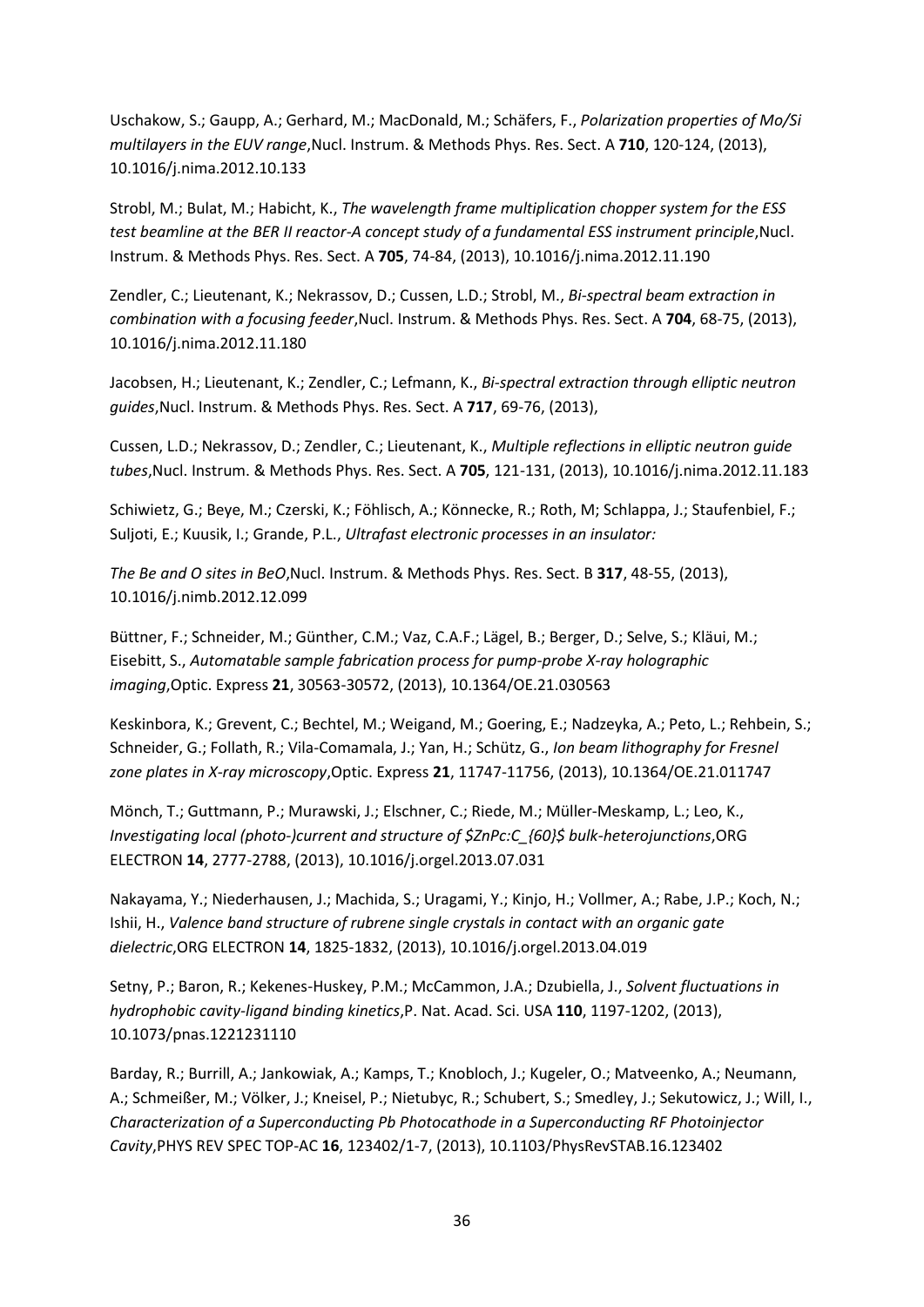Frantzeskakis, E.; de Jong, N.; Zwartsenberg, B.; Huang, Y.K.; Pan, Y.; Zhang, X.; Zhang, J.X.; Zhang, F.X.; Bao, L.H.; Tegus, O.; Varykhalov, A.; de Visser, A.; Golden, M.S., *Kondo Hybridization and the Origin of Metallic States at the (001) Surface of SmB6*,Phys Rev X **3**, 041024/1-11, (2013), 10.1103/PhysRevX.3.041024

Maganas, Dimitrios; Roemelt, Michael; Haevecker, Michael; Trunschke, Annette; Knop-Gericke, Axel; Schloegl, Robert; Neese, Frank, *First principles calculations of the structure and V L-edge X-ray absorption spectra of V2O5 using local pair natural orbital coupled cluster theory and spin-orbit coupled configuration interaction approaches*,Phys. Chem. Chem. Phys. **15**, 7260-7276, (2013), 10.1039/c3cp50709b

Gajda-Schrantz, K.; Tymen, S.; Boudoire, F.; Toth, R.; Bora, D.K.; Calvet, W.; Gratzel, M.; Constable, E.C.; Braun, A., *Formation of an electron hole doped film in the alpha-Fe2O3 photoanode upon electrochemical oxidation*,Phys. Chem. Chem. Phys. **15**, 1443-1451, (2013), 10.1039/c2cp42597a

Golnak, R.; Atak, K.; Suljoti, E.; Hodeck, K.F.; Lange, K.M.; Soldatov, M.A.; Engel, N.; Aziz, E.F., *Local electronic structure of aqueous zinc acetate: oxygen K-edge X-ray absorption and emission spectroscopy on micro-jets*,Phys. Chem. Chem. Phys. **15**, 8046-8049, (2013), 10.1039/c3cp50686j

Jerliu, B.; Dörrer, L.; Hüger, E.; Borchardt, G.; Steitz, R.; Geckle, U.; Oberst, V.; Bruns, M.; Schneider, O.; Schmidt, H., *Neutron reflectometry studies on the lithiation of amorphous silicon electrodes in lithium-ion batteries*,Phys. Chem. Chem. Phys. **15**, 7777-7784, (2013), 10.1039/c3cp44438d

Peters, S; Peredkov, S; Neeb, M; Eberhardt, W; Al-Hada, M, *Size-dependent Auger spectra and twohole Coulomb interaction of small supported Cu-clusters*,Phys. Chem. Chem. Phys. **15**, 9575-9580, (2013), 10.1039/c3cp00109a

Behrens, Malte; Lolli, Giulio; Muratova, Nelli; Kasatkin, Igor; Haevecker, Michael; d'Alnoncourt, Raoul Naumann; Storcheva, Oksana; Koehler, Klaus; Muhler, Martin; Schloegl, Robert, *The effect of Aldoping on ZnO nanoparticles applied as catalyst support*,Phys. Chem. Chem. Phys. **15**, 1374-1381, (2013), 10.1039/c2cp41680h

Mitsuhara, K.; Matsuda, T.; Tominaga, K.; Grande, P.L.; Schiwietz, G.; Kido, Y., *Skimming-trajectory effect for energy loss of medium-energy He ions passing along major crystal axes of KI(001) and RbI(001)*,Phys. Rev. A **87**, 042901/1-8, (2013), 10.1103/PhysRevA.87.042901

Tanaka, A.; Chang, C.F.; Buchholz, M.; Trabant, C.; Schierle, E.; Schlappa, J.; Schmitz, D.; Ott, H.; Metcalf, P.; Tjeng, L.H.; Schüßler-Langeheine, C., *Analysis of charge and orbital order in Fe3O4 by Fe L2,3 resonant x-ray diffraction*,Phys. Rev. B **88**, 195110/1-15, (2013), 10.1103/PhysRevB.88.195110

Prokes, K.; Mydosh, J.A.; Prokhnenko, O.; Stein, W.-D.; Landsgesell, S.; Hermes, W.; Feyerherm, R.; Pöttgen, R., *Antiferromagnetic ordering in a mixed-valent cerium compound CeRuSn*,Phys. Rev. B **87**, 094421/1-9, (2013), 10.1103/PhysRevB.87.094421

Koitzsch, A.; Kim, T.K.; Treske, U.; Knupfer, M.; Buchner, B.; Richter, M.; Opahle, I.; Follath, R.; Bauer, E.D.; Sarrao, J.L., *Band-dependent emergence of heavy quasiparticles in CeCoIn5*,Phys. Rev. B **88**, 035124/1-5, (2013), 10.1103/PhysRevB.88.035124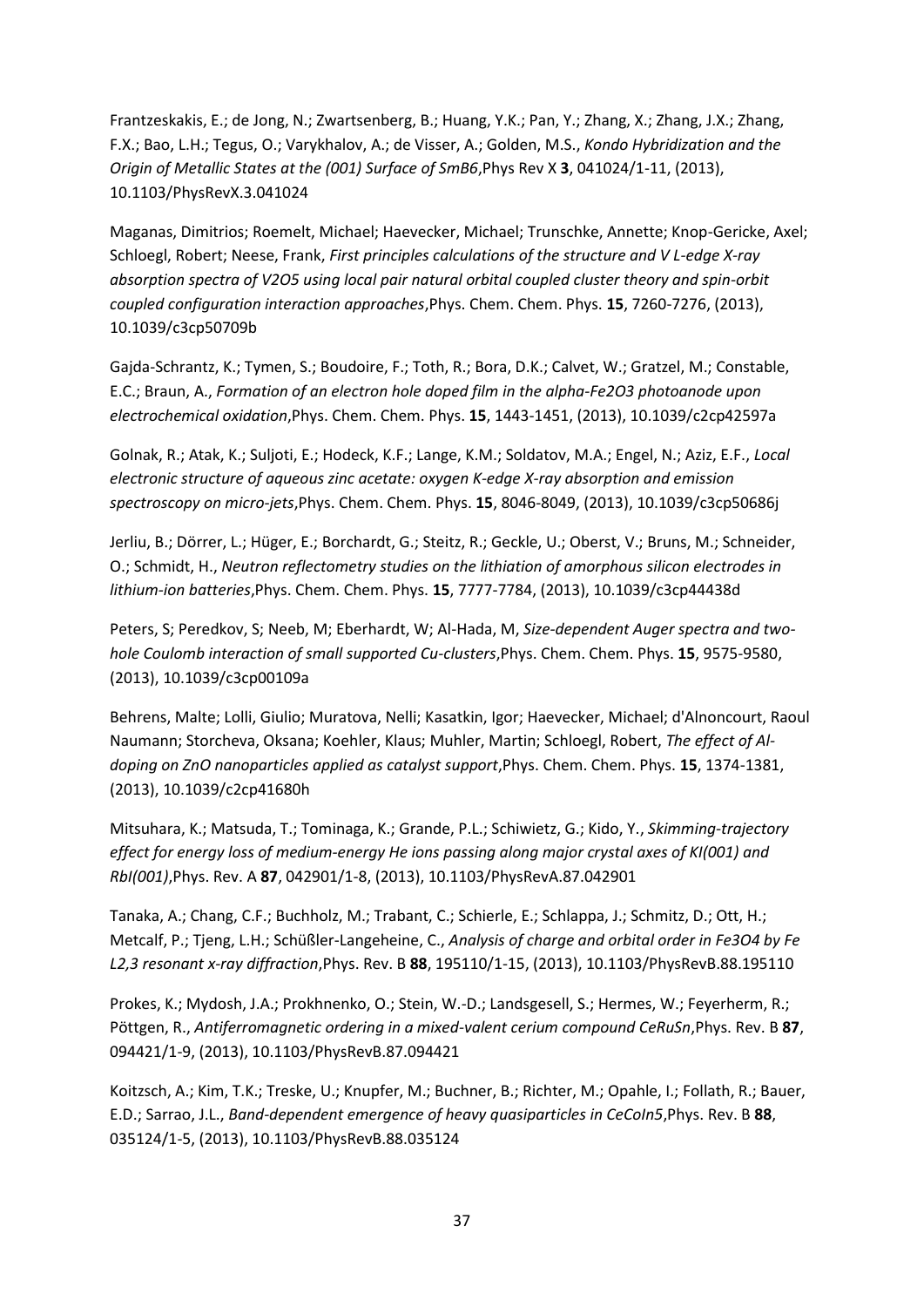Schlesinger, R.; Xu, Y.; Hofmann, O.T.; Winkler, S.; Frisch, J.; Niederhausen, J.; Vollmer, A.; Blumstengel, S.; Henneberger, F.; Rinke, P.; Scheffler, M.; Koch, N., *Controlling the work function of ZnO and the energy-level alignment at the interface to organic semiconductors with a molecular electron acceptor*,Phys. Rev. B **87**, 155311/1-5, (2013), 10.1103/PhysRevB.87.155311

Zamudio-Bayer, V.; Leppert, L.; Hirsch, K.; Langenberg, A.; Rittmann, J.; Kossick, M.; Vogel, M.; Richter, R.; Terasaki, A.; Möller, T.; Issendorff, B. v.; Kümmel, S.; Lau, J.T., *Coordination-driven magnetic-to-nonmagnetic transition in manganese-doped silicon clusters*,Phys. Rev. B **88**, 115425/1- 6, (2013), 10.1103/PhysRevB.88.115425

Strigari, F.; Willers, T.; Muro, Y.; Yutani, K.; Takabatake, T.; Hu, Z.; Agrestini, S.; Kuo, C.-Y.; Chin, Y.-Y.; Lin, H.-J.; Pi, T.W.; Chen, C.T.; Weschke, E.; Schierle, E.; Tanaka, A.; Haverkort, M.W.; Tjeng, L.H.; Severing, A., *Crystal field ground state of the orthorhombic Kondo semiconductors CeOs2Al10 and CeFe2Al10*,Phys. Rev. B **87**, 125119/1-6, (2013), 10.1103/PhysRevB.87.125119

Shayduk, R.; Herzog, M.; Bojahr, A.; Schick, D.; Gaal, P.; Leitenberger, W.; Navirian, H.; Sander, M.; Goldshteyn, J.; Vrejoiu, I.; Bargheer, M., *Direct time-domain sampling of subterahertz coherent acoustic phonon spectra in SrTiO3 using ultrafast x-ray diffraction*,Phys. Rev. B **87**, 184301/1-7, (2013), 10.1103/PhysRevB.87.184301

Evtushinsky, D.V.; Zabolotnyy, V.B.; Harnagea, L.; Yaresko, A.N.; Thirupathaiah, S.; Kordyuk, A.A.; Maletz, J.; Aswartham, S.; Wurmehl, S.; Rienks, E.; Follath, R.; Buechner, B.; Borisenko, S.V., *Electronic band structure and momentum dependence of the superconducting gap in Ca1-xNaxFe2As2 from angle-resolved photoemission spectroscopy*,Phys. Rev. B **87**, 094501/1-5, (2013), 10.1103/PhysRevB.87.094501

Lavchiev, V. M.; Schade, U.; Hesser, G.; Chen, G.; Jantsch, W., *Ellipsometry and spectroscopy on 1.55 mu m emitting Ge islands in Si for photonic applications*,Phys. Rev. B **87**, ARTN 199907, (2013), 10.1103/PhysRevB.87.199907

Bera, A.K.; Lake, B.; Islam, A.T.M.N.; Klemke, B.; Faulhaber, E.; Law, J.M., *Field-induced magnetic ordering and single-ion anisotropy in the quasi-one-dimensional Haldane chain compound \$SrNi\_2V\_2O\_8\$: A single-crystal investigation*,Phys. Rev. B **87**, 224423/1-10, (2013), 10.1103/PhysRevB.87.224423

Slooten, E.; Zhong, Zhicheng; Molegraaf, H. J. A.; Eerkes, P. D.; de Jong, S.; Massee, F.; van Heumen, E.; Kruize, M. K.; Wenderich, S.; Kleibeuker, J. E.; Gorgoi, M.; Hilgenkamp, H.; Brinkman, A.; Huijben, M.; Rijnders, G.; Blank, D. H. A.; Koster, G.; K, *Hard x-ray photoemission and density functional theory study of the internal electric field in SrTiO3/LaAlO3 oxide heterostructures*,Phys. Rev. B **87**, 085128/1- 11, (2013), 10.1103/PhysRevB.87.085128

Hermanns, C.F.; Bernien, M.; Krüger, A.; Walter, W.; Chang, Y.-M.; Weschke, E.; Kuch, W., *Huge magnetically coupled orbital moments of Co porphyrin molecules and their control by CO adsorption*,Phys. Rev. B **88**, 104420/1-6, (2013), 10.1103/PhysRevB.88.104420

Knut, Ronny; Svedlindh, Peter; Mryasov, Oleg; Gunnarsson, Klas; Warnicke, Peter; Arena, D. A.; Bjoerck, Matts; Dennison, Andrew J. C.; Sahoo, Anindita; Mukherjee, Sumanta; Sarma, D. D.; Granroth, Sari; Gorgoi, Mihaela; Karis, Olof, *Interface characterization of Co2MnGe/Rh2CuSn Heusler multilayers*,Phys. Rev. B **88**, 134407, (2013), 10.1103/PhysRevB.88.134407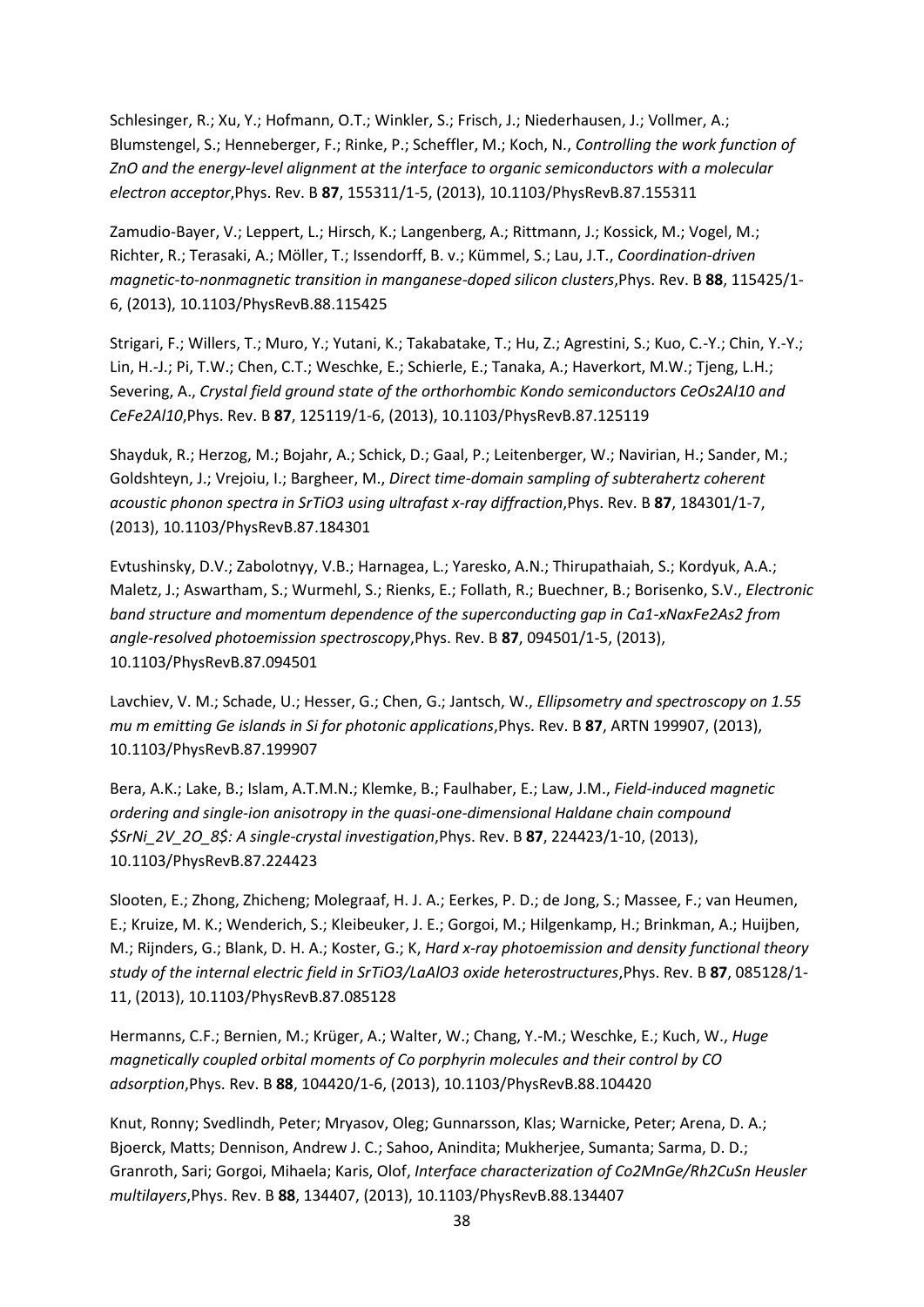Schubert, C.; Hebler, B.; Schletter, H.; Liebig, A.; Daniel, M.; Abrudan, R.; Radu, F.; Albrecht, M., *Interfacial exchange coupling in Fe-Tb/[Co/Pt] heterostructures*,Phys. Rev. B **87**, 054415/1-9, (2013), 10.1103/PhysRevB.87.054415

Herper, H.C.; Bernien, M.; Bhandary, S.; Hermanns, C.F.; Krüger, A.; Miguel, J.; Weis, C.; Schmitz-Antoniak, C.; Krumme, B.; Bovenschen, D.; Tieg, C.; Sanyal, B.; Weschke, E.; Czekelius, C.; Kuch, W.; Wende, H.; Eriksson, O., *Iron porphyrin molecules on Cu(001): Influence of adlayers and ligands on the magnetic properties*,Phys. Rev. B **87**, 174425/1-15, (2013), 10.1103/PhysRevB.87.174425

Weber, F.; Argyriou, D.N.; Prokhnenko, O.; Reznik, D., *Large lattice distortions associated with the magnetic transition in \$La\_{0.7}Sr\_{0.3}MnO\_3\$*,Phys. Rev. B **88**, 241106(R)/1-5, (2013), 10.1103/PhysRevB.88.241106

Beleanu, A.; Kiss, J.; Kreiner, G.; Kohler, C.; Muchler, L.; Schnelle, W.; Burkhardt, U.; Chadov, S.; Medvediev, S.; Ebke, D.; Felser, C.; Cordier, G.; Albert, B.; Hoser, A.; Bernardi, F.; Larkin, TI.; Propper, D.; Boris, A.V.; Keimer, B., *Large resistivity change and phase transition in the antiferromagnetic semiconductors LiMnAs and LaOMnAs*,Phys. Rev. B **88**, 184429/1-12, (2013), 10.1103/PhysRevB.88.184429

Wang, Z.; Schmidt, M.; Bera, A.K.; Islam, A.T.M.N.; Lake, B.; Loidl, A.; Deisenhofer, J., *Low-energy magnetic excitations in the quasi-one-dimensional spin-1 chain compound SrNi2V2O8*,Phys. Rev. B **87**, 104405/1-4, (2013), 10.1103/PhysRevB.87.104405

Reehuis, M.; Senaris-Rodriguez, M.A.; Hoser, A.; Keimer, B.; Jansen, M., *Magnetic neutron diffraction study of the charge-ordered chain compounds Rb11Mn8O16 and Cs3Mn2O4*,Phys. Rev. B **87**, 014426/1-7, (2013), 10.1103/PhysRevB.87.014426

Peets, D.C.; Kim, J.-H.; Dosanjh, P.; Reehuis, M.; Maljuk, A.; Aliouane, N.; Ulrich, C.; Keimer, B., *Magnetic phase diagram of Sr3Fe2O7-x*,Phys. Rev. B **87**, 214410/1-8, (2013), 10.1103/PhysRevB.87.214410

Büttner, F.; Moutafis, C.; Bisig, A.; Wohlhüter, P.; Günther, C.M.; Mohanty, J.; Geilhufe, J.; Schneider, M.; v. Korff Schmising, C.; Schaffert, S.; Pfau, B.; Hantschmann, M.; Riemeier, M.; Emmel, M.; Finizio, S.; Jakob, G.; Weigand, M.; Rhensius, J.; Fra, *Magnetic states in low-pinning high-anisotropy material nanostructures suitable for dynamic imaging*,Phys. Rev. B **87**, 134422/1-6, (2013), 10.1103/PhysRevB.87.134422

Briones-Leon, A.; Ayala, P.; Liu, X.; Yanagi, K.; Weschke, E.; Eisterer, M.; Jiang, H.; Kataura, H.; Pichler, T.; Shiozawa, H., *Orbital and spin magnetic moments of transforming one-dimensional iron inside metallic and semiconducting carbon nanotubes*,Phys. Rev. B **87**, 195435/1-7, (2013), 10.1103/PhysRevB.87.195435

Piatek, J.O.; Dalla Piazza, B.; Nikseresht, N.; Tsyrulin, N.; Zivkovic, I.; Krämer, K.W.; Laver, M.; Prokes, K.; Matas, S.; Christensen, N.B.; Ronnow, H.M., *Phase diagram with an enhanced spin-glass region of the mixed Ising-XY magnet \$LiHo\_xEr\_{1-x}F\_4\$*,Phys. Rev. B **88**, 014408/1-11, (2013), 10.1103/PhysRevB.88.014408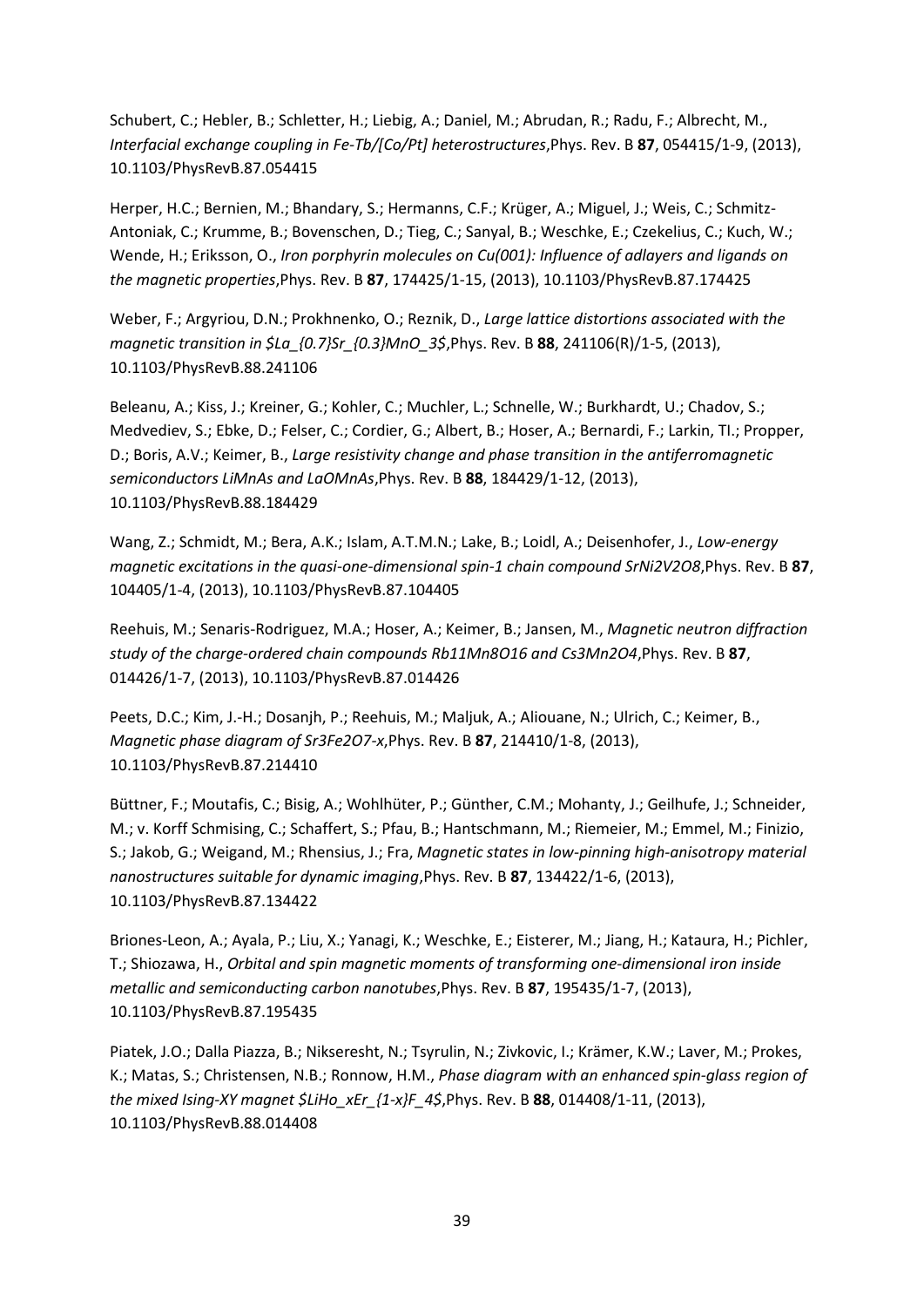Bruno, F.Y.; Rushchanskii, K.Z.; Valencia, S.; Dumont, Y.; Carretero, C.; Jacquet, E.; Abrudan, R.; Bluegel, S.; Lezaic, M.; Bibes, M.; Barthelemy, A., *Rationalizing strain engineering effects in rare-earth nickelates*,Phys. Rev. B **88**, 195108/1-7, (2013), 10.1103/PhysRevB.88.195108

Amsalem, P.; Niederhausen, J.; Wilke, A.; Heimel, G.; Schlesinger, R.; Winkler, S.; Vollmer, A.; Rabe, J.P.; Koch, N., *Role of charge transfer, dipole-dipole interactions, and electrostatics in Fermi-level pinning at a molecular heterojunction on a metal surface*,Phys. Rev. B **87**, 035440/1-13, (2013), 10.1103/PhysRevB.87.035440

Lopez-Flores, V; Bergeard, N; Halte, V; Stamm, C; Pontius, N; Hehn, M; Otero, E; Beaurepair, E; Boeglin, C, *Role of critical spin fluctuations in ultrafast demagnetization of transition-metal rare-earth alloys*,Phys. Rev. B **87**, 214412/1-7, (2013), 10.1103/PhysRevB.87.214412

Tarasenko, R.; Orendacova, A.; Cizmar, E.; Matas, S.; Orendac, M.; Potocnak, I.; Siemensmeyer, K.; Zvyagin, S.; Wosnitza, J.; Feher, A., *Spin anisotropy in Cu(en)(H2O)2SO4: A quasi-two-dimensional S = 1/2 spatially anisotropic triangular-lattice antiferromagnet*,Phys. Rev. B **87**, 174401/1-8, (2013), 10.1103/PhysrevB.87.174401

Marchenko, D.; Sanchez-Barriga, J.; Scholz, M.R.; Rader, O.; Varykhalov, A., *Spin splitting of Dirac fermions in aligned and rotated graphene on Ir(111)*,Phys. Rev. B **87**, 115426/1-8, (2013), 10.1103/PhysRevB.87.115426

Marchenko, D.; Varykhalov, A.; Scholz, M.R.; Sánchez-Barriga, J.; Rader, O.; Rybkina, A.; Shikin, A.M.; Seyller, Th.; Bihlmayer, G., *Spin-resolved photoemission and ab initio theory of graphene/SiC*,Phys. Rev. B **88**, 075422/1-5, (2013), 10.1103/PhysRevB.88.075422

Glavic, A.; Becher, C.; Voigt, J.; Schierle, E.; Weschke, E.; Fiebig, M.; Brückel, T., *Stability of spin-driven ferroelectricity in the thin-film limit: Coupling of magnetic and electric order in multiferroic \$TbMnO\_3\$ films*,Phys. Rev. B **88**, 054401/1-5, (2013), 10.1103/PhysRevB.88.054401

Wu, M.; Benckiser, E.; Haverkort, M.W.; Frano, A.; Lu, Y.; Nwankwo, U.; Brück, S.; Audehm, P.; Goering, E.; Macke, S.; Hinkov, V.; Wochner, P.; Christiani, G.; Heinze, S.; Logvenov, G.; Habermeier, H.-U.; Keimer, B., *Strain and composition dependence of the orbital polarization in nickel oxide superlattices*,Phys. Rev. B **88**, 125124/1-9, (2013), 10.1103/PhysRevB.88.125124

Schäpers, M.; Wolter, A.U.B.; Drechsler, S.-L.; Nishimoto, S.; Müller, K.-H.; Abdel-Hafiez, M.; Schottenhamel, W.; Büchner, B.; Richter, J.; Ouladdiaf, B.; Uhlarz, M.; Beyer, R.; Skourski, Y.; Wosnitza, J.; Rule, K.C.; Ryll, H.; Klemke, B.; Kiefer, K.; Re, *Thermodynamic properties of the anisotropic frustrated spin-chain compound linarite \$PbCuSO\_4(OH)\_2\$*,Phys. Rev. B **88**, 184410/1- 17, (2013), 10.1103/PhysRevB.88.184410

Maletz, J.; Zabolotnyy, V.B.; Evtushinsky, D.V.; Yaresko, A.N.; Kordyuk, A.A.; Shermadini, Z.; Luetkens, H.; Sedlak, K.; Khasanov, R.; Amato, A.; Krzton-Maziopa, A.; Conder, K.; Pomjakushina, E.; Klauss, H.H.; Rienks, E.D.L.; Buchner, B.; Borisenko, S.V., *Photoemission and muon spin relaxation spectroscopy of the iron-based Rb0.77Fe1.61Se2 superconductor: Crucial role of the cigar-shaped Fermi surface*,Phys. Rev. B **88**, 134501/1-7, (2013), 10.1103/PhysRevB.88.134501

Xu, N.; Richard, P.; Shi, X.; van Roekeghem, A.; Qian, T.; Razzoli, E.; Rienks, E.; Chen, G.F.; Ieki, E.; Nakayama, K.; Sato, T.; Takahashi, T.; Shi, M; Ding, H., *Possible nodal superconducting gap and*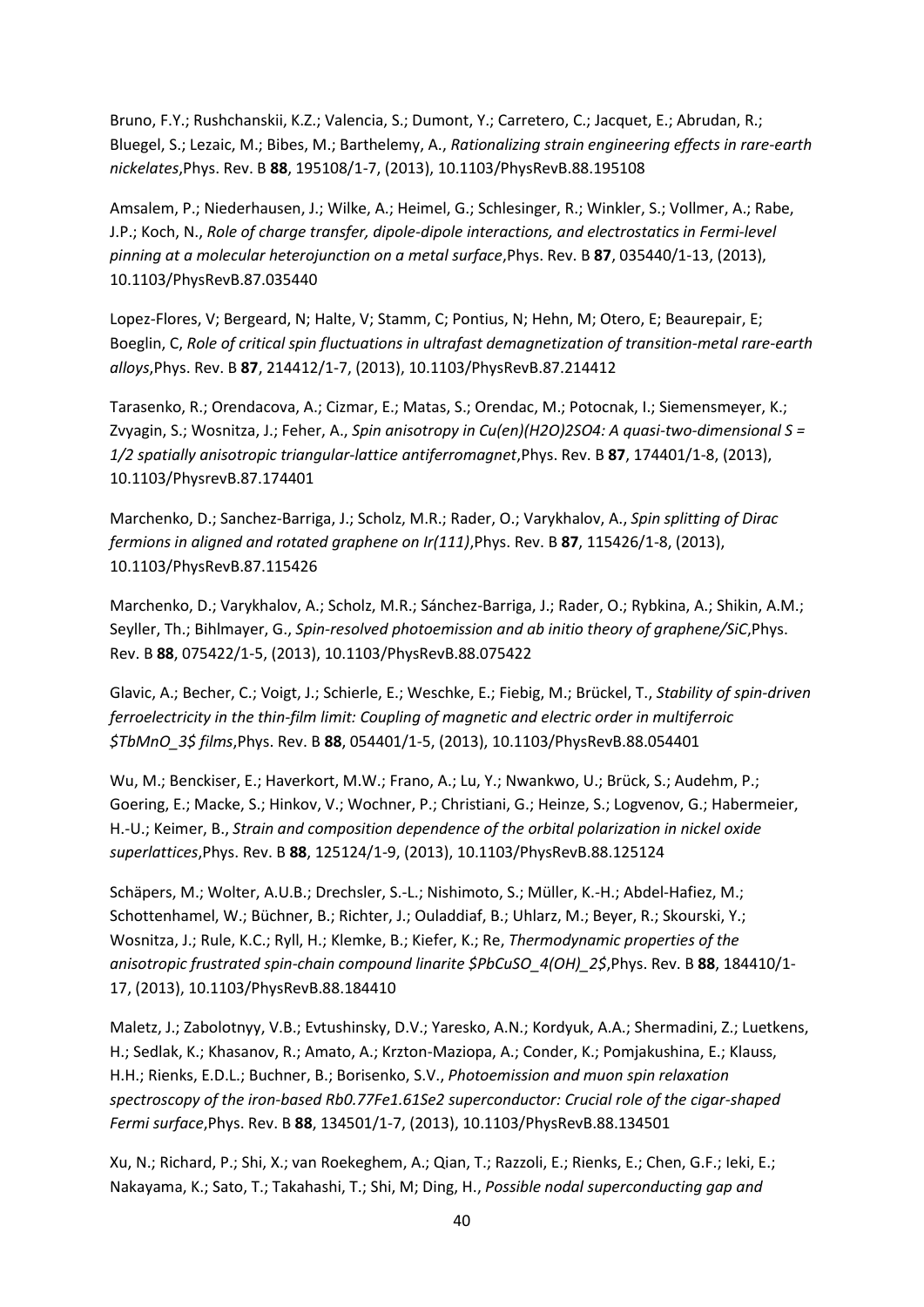*Lifshitz transition in heavily hole-doped Ba0.1K0.9Fe2As2*,Phys. Rev. B **88**, 220508/1-5, (2013), 10.1103/PhysRevB.88.220508

Kalcher, I.; Dzubiella, J., *NaCl crystallization in apolar nanometer-sized confinement studied by atomistic simulations*,Phys. Rev. E **88**, 062312/1-10, (2013), 10.1103/PhysRevE.88.062312

Müller, L.; Gutt, C.; Pfau, B.; Schaffert, S.; Geilhufe, J.; Büttner, F.; Mohanty, J.; Flewett, S.; Treusch, R.; Düsterer, S.; Redlin, H.; Al-Shemmary, A.; Hille, M.; Kobs, A.; Frömter, R.; Oepen, H. P.; Ziaja, B.; Medvedev, N.; Son, S.-K.; Thiele, R.; Sa, *Breakdown of the X-Ray Resonant Magnetic Scattering Signal during Intense Pulses of Extreme Ultraviolet Free-Electron-Laser Radiation*,Phys. Rev. Lett. **110**, 234801/1-6, (2013), 10.1103/PhysRevLett.110.234801

Rössle, M.; Kim, K.W.; Dubroka, A.; Marsik, P.; Wang, C.N.; Jany, R.; Richter, C.; Mannhart, J.; Schneider, C.W.; Frano, A.; Wochner, P.; Lu, Y.; Keimer, B.; Shukla, D.K.; Strempfer, J.; Bernhard, C., *Electric-Field- Induced Polar Order and Localization of the Confined Electrons in LaAlO3/SrTiO3 Heterostructures*,Phys. Rev. Lett. **110**, 136805/1-5, (2013), 10.1103/PhysRevLett.110.136805

Hofmann, T.; Kumar, P.; Enderle, M.; Wallacher, D., *Growth of Highly Oriented Deuterium Crystals in Silicon Nanochannels*,Phys. Rev. Lett. **110**, 065505/1-5, (2013), 10.1103/PhysRevLett.110.065505

Hermanns, C.F.; Bernien, M.; Krüger, A.; Schmidt, C.; Waßerroth, S.T.; Ahmadi, G.; Heinrich, B.W.; Schneider, M.; Brouwer, P.W.; Franke, K.J.; Weschke, E.; Kuch, W., *Magnetic Coupling of \$Gd\_3N@C\_{80}\$ Endohedral Fullerenes to a Substrate*,Phys. Rev. Lett. **111**, 167203/1-5, (2013), 10.1103/PhysRevLett.111.167203

Blanco-Canosa, S.; Frano, A.; Loew, T.; Lu, Y.; Porras, J.; Ghiringhelli, G.; Minola, M.; Mazzoli, C.; Braicovich, L.; Schierle, E.; Weschke, E.; Le Tacon, M.; Keimer, B., *Momentum-Dependent Charge Correlations in YBa2Cu3O6+delta Superconductors Probed by Resonant X-Ray Scattering: Evidence for Three Competing Phases*,Phys. Rev. Lett. **110**, 187001/1-5, (2013), 10.1103/PhysRevLett.110.187001

Lake, B.; Tennant, D.A.; Caux, J.-S.; Barthel, T.; Schollwöck, U.; Nagler, S.E.; Frost, C.D., *Multispinon Continua at Zero and Finite Temperature in a Near-Ideal Heisenberg Chain*,Phys. Rev. Lett. **111**, 137205/1-5, (2013),

Frano, A.; Schierle, E.; Haverkort, M.W.; Lu, Y.; Wu, M.; Blanco-Canosa, S.; Nwankwo, U.; Boris, A.V.; Wochner, P.; Cristiani, G.; Habermeier, H.U.; Logvenov, G.; Hinkov, V.; Benckiser, E.; Weschke, E.; Keimer, B., *Orbital Control of Noncollinear Magnetic Order in Nickel Oxide Heterostructures*,Phys. Rev. Lett. **111**, 106804/1-5, (2013), 10.1103/PhysRevLett.111.106804

Ballauff, M.; Brader, J.M.; Egelhaaf, S.U.; Fuchs, M.; Horbach, J.; Koumakis, N.; Krüger, M.; Laurati, M.; Mutch, K.J.; Petekidis, G.; Siebenbürger, M.; Voigtmann, Th.; Zausch, J., *Residual Stresses in Glasses*,Phys. Rev. Lett. **110**, 215701/1-5, (2013), 10.1103/PhysRevLett.110.215701

Scholz, M.R.; Sánchez-Barriga, J.; Braun, J.; Marchenko, D.; Varykhalov, A.; Lindroos, M.; Wang, Yung Jui; Lin, Hsin; Bansil, A.; Minár, J.; Ebert, H.; Volykhov, A.; Yashina, L.V.; Rader, O., *Reversal of the Circular Dichroism in Angle-Resolved Photoemission from Bi2Te3*,Phys. Rev. Lett. **110**, 216801, (2013), 10.1103/PhysRevLett.110.216801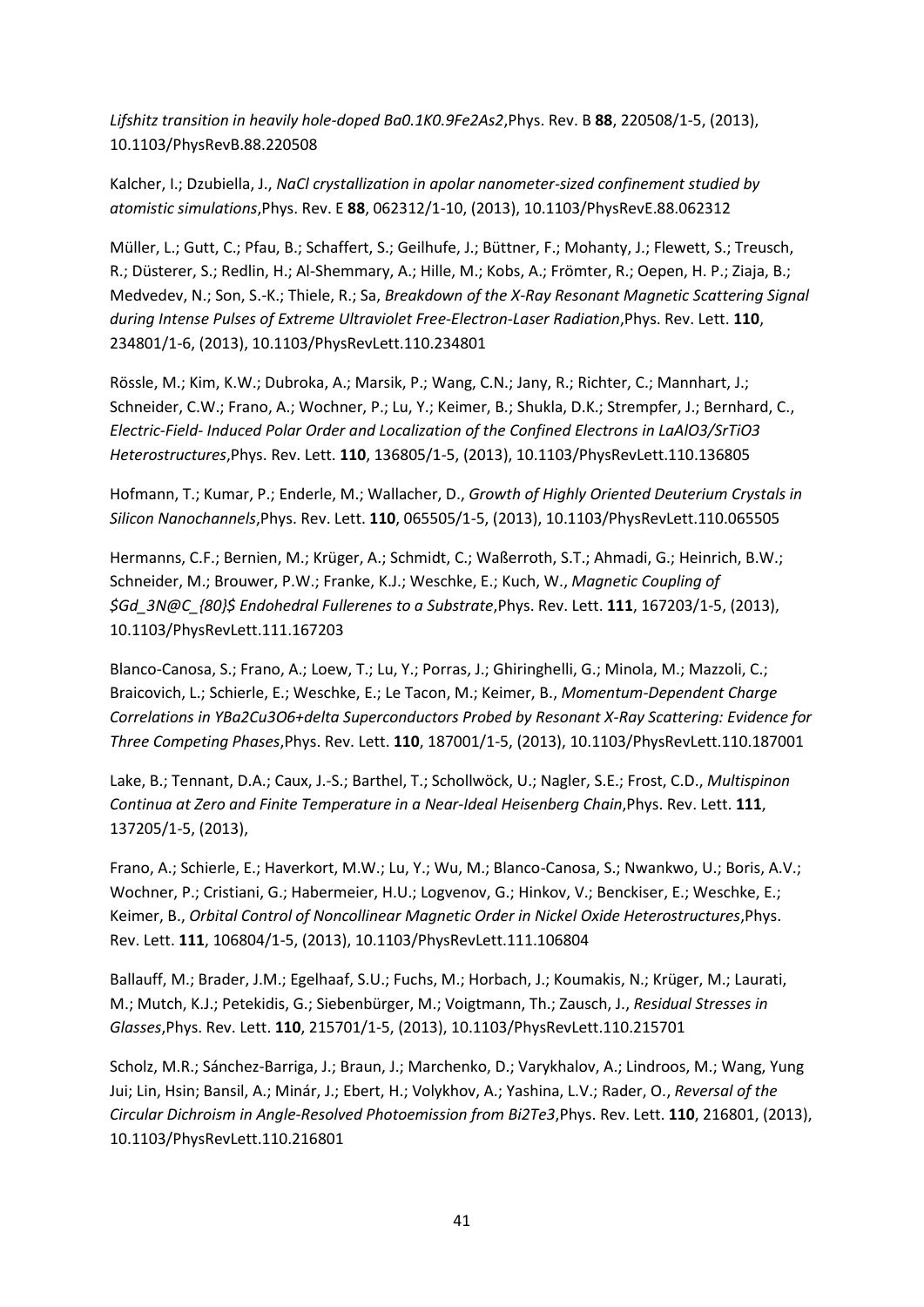Xu, Y.; Hofmann, O.T.; Schlesinger, R.; Winkler, S.; Frisch, J.; Niederhausen, J.; Vollmer, A.; Blumstengel, S.; Henneberger, F.; Koch, N.; Rinke, P.; Scheffler, M., *Space-Charge Transfer in Hybrid Inorganic-Organic Systems*,Phys. Rev. Lett. **111**, 226802/1-5, (2013), 10.1103/PhysRevLett.111.226802

Bahrdt, J.; Holldack, K.; Kuske, P.; Mueller, R.; Scheer, M.; Schmid, P., *First Observation of Photons Carrying Orbital Angular Momentum in Undulator Radiation*,Phys. Rev. Lett. **111**, 034801/1-5, (2013), 10.1103/PhysRevLett.111.034801

Paul, A.K.; Reehuis, M.; Ksenofontov, V.; Yan, B.; Hoser, A.; Többens, D.M.; Abdala, P.M.; Adler, P.; Jansen, M.; Felser, C., *Lattice Instability and Competing Spin Structures in the Double Perovskite Insulator Sr2FeOsO6*,Phys. Rev. Lett. **111**, 167205/1-5, (2013), 10.1103/PhysRevLett.111.167205

Thuermer, S.; Seidel, R.; Faubel, M.; Eberhardt, W.; Hemminger, J.C.; Bradforth, S.E.; Winter, B., *Photoelectron Angular Distributions from Liquid Water: Effects of Electron Scattering*,Phys. Rev. Lett. **111**, 173005/1-5, (2013), 10.1103/PhysRevLett.111.173005

Bokarev, S.; Dantz, M.; Suljoti, E.; Kuehn, O.; Aziz, E., *State-Dependent Electron Delocalization Dynamics at the Solute-Solvent Interface: Soft-X-Ray Absorption Spectroscopy and Ab Initio Calculations*,Phys. Rev. Lett. **111**, 083002/1-5, (2013), 10.1103/PhysRevLett.111.083002

Brzhezinskaya, M. M.; Baitinger, E. M.; Belenkov, E. A.; Svirskaya, L. M., *Defect Electron States in Carbon Nanotubes and Graphite from the NEXAFS Spectroscopy Data*,Phys. Solid State **55**, 850-854, (2013), 10.1134/S1063783413040057

Soloviev, S.M.; Potekhina, N.D.; Pettenkofer, C.; Pronin, I.I., *Specific Features of Photoelectron Emission from Palladium Clusters on Graphite*,Phys. Solid State **55**, 1510-1518, (2013), 10.1134/S1063783413070329

Kharlamova, MV; Sauer, M; Saito, T; Krause, S; Liu, XJ; Yanagi, K; Pichler, T; Shiozawa, H, *Inner tube growth properties and electronic structure of ferrocene-filled large diameter single-walled carbon nanotubes*,Phys. Status Solidi B **250**, 2575-2580, (2013), 10.1002/pssb.201300089

Hannaske, A; Stockert, O; Klingner, C; Krellner, C; Matas, S; Pedrero, L; Brando, M; Geibel, C; Steglich, F, *Magnetic properties of Yb(Rh0.42Co0.58)2Si2*,Phys. Status Solidi B **250**, 476-481, (2013), 10.1002/pssb.201200932

Scholz, M.R.; Sánchez-Barriga, J.; Marchenko, D.; Varykhalov, A.; Volykhov, A.; Yashina, L.V.; Rader, O., *Intact Dirac cone of Bi2Te3 covered with a monolayer Fe*,Phys. Status Solidi Rapid Res. Lett. **7**, 139-141, (2013), 10.1002/pssr.201206469

Carabajal, A.P.; Sterli, J.; Müller, J.; Hilger, A., *Neuroanatomy of the Marine Jurassic Turtle Plesiochelys etalloni (Testudinata, Plesiochelyidae)*,PLOS One **8**, 41974, (2013), 10.1371/journal.pone.0069264

Wenger, J.; Klinglmayr, E.; Frohlich, C.; Eibl, C.; Gimeno, A.; Hessenberger, M.; Puehringer, S.; Daumke, O.; Goettig, P., *Functional Mapping of Human Dynamin-1-Like GTPase Domain Based on Xray Structure Analyses*,PLOS One **8**, e71835/1-16, (2013), 10.1371/journal.pone.0071835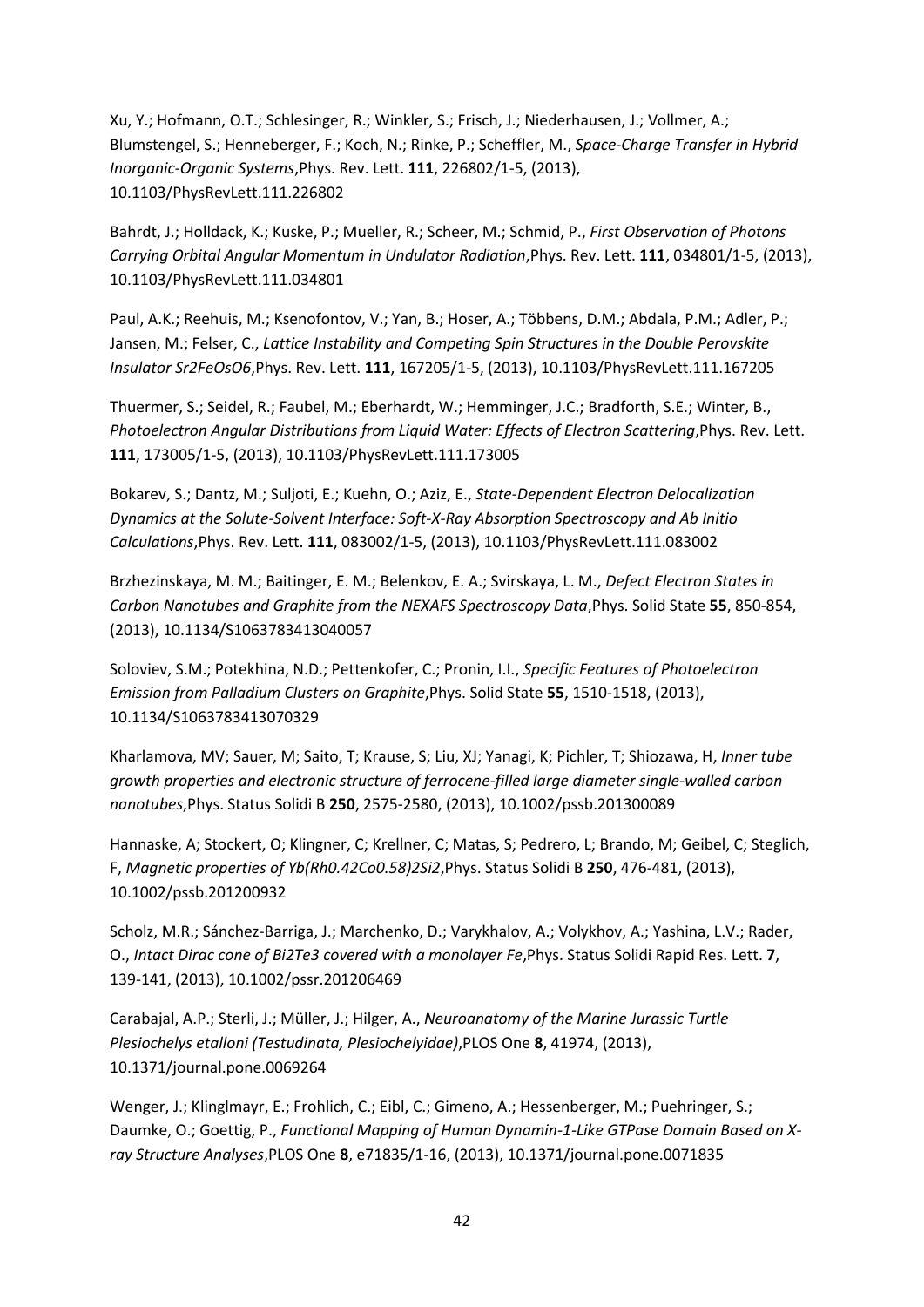Schmoltner, K.; Schlütter, F.; Kivala, M.; Baumgarten, M.; Winkler, S.; Trattnig, R.; Koch, N.; Klug, A.; List, E.J.W.; Müllen, K., *A heterotriangulene polymer for air-stable organic field-effect transistors*,Polym. Chem. **4**, 5337-5344, (2013), 10.1039/c3py00089c

Rossow, T.; Hackelbusch, S.; van Assenbergh, P.; Seiffert, S., *A modular construction kit for supramolecular polymer gels* ,Polym. Chem. **4**, 2515-2527, (2013), 10.1039/C3PY00104K

Welsch, N.; Lu, Y.; Dzubiella, J.; Ballauff, M., *Adsorption of proteins to functional polymeric nanoparticles*,Polymer **54**, 2835-2849, (2013), 10.1016/j.polymer.2013.03.027

Goswami, S; Bhattacharya, D; Iles, GN; Ghosh, B; Prytuliak, AA; Malard, B; Das, GC; Ouladdiaf, B; Chatterji, T, *Anomaly in structural noncentrosymmetry around T-N in bulk and nanoscale BiFeO3*,Powder Diffr. **28**, S94-S105, (2013), 10.1017/S0885715613001115

Brzhezinskaya, M.; Firsov, A.; Holldack, K.; Kachel, T.; Mitzner, R.; Pontius, N.; Stamm, C.; Schmidt, J.- S.; Foehlisch, A.; Erko, A., *A Novel monochromator for ultrashort soft X-ray pulses*,Proc. SPIE **8777**, 87771J/1-8, (2013), 10.1117/12.2021599

Firsov, A.; Brzhezinskaya, M.; Loechel, H.; Siewert, F.; Erko, A., *The impact of novel 3D diffraction optics development*,Proc. SPIE **8777**, 877713/1-6, (2013), 10.1117/12.2021517

Roling, Sebastian; Braun, Stefan; Gawlitza, Peter; Samoylova, Liubov; Siemer, Bjoern; Sinn, Harald; Siewert, Frank; Wahlert, Frank; Woestmann, Michael; Zacharias, Helmut, *A split- and delay-unit for the European XFEL*,Proc. SPIE **8778**, , (2013), 10.1117/12.2027029

Vannoni, Maurizio; La Civita, Daniele; Follath, Rolf; Samoylova, Liubov; Siewert, Frank; Sinn, Harald, *Design of soft x-ray gratings for free electron lasers: from specification to characterization*,Proc. SPIE **8789**, , (2013), 10.1117/12.2020520

Roling, Sebastian; Samoylova, Liubov; Siemer, Bjorn; Sinn, Harald; Siewert, Frank; Wahlert, Frank; Wostmann, Michael, *Design of an x-ray split- and delay-unit for the European XFEL*,Proceedings of SPIE **8504**, 850407, (2013), 10.1117/12.965547

Ott, K.; Helmecke, M.; Luszik-Bhadra, M.; Martin, M.; Weber, A., *DEAD-TIME EFFECTS OF NEUTRON DETECTORS DUE TO PULSED RADIATION*,Rad.Protec.Dosi **155**, 125-140, (2013), 10.1093/rpd/ncs326

Fink, J.; Schierle, E.; Weschke, E.; Geck, J., *Resonant elastic soft x-ray scattering*,Rep.Prog.Phys. **76**, 056502/1-59, (2013), 10.1088/0034-4885/76/5/056502

Frietsch, B.; Carley, R.; Döbrich, K.; Gahl, C.; Teichmann, M.; Schwarzkopf, O.; Wernet, Ph.; Weinelt, M., *A high-order harmonic generation apparatus for time- and angle-resolved photoelectron spectroscopy*,Rev. Sci. Instrum. **84**, 75106, (2013), 10.1063/1.4812992

Müller, L.; Gutt, C.; Streit-Nierobisch, S.; Walther, M.; Schaffert, S.; Pfau, B.; Geilhufe, J.; Büttner, F.; Flewett, S.; Günther, C. M.; Eisebitt, S.; Kobs, A.; Hille, M.; Stickler, D.; Frömter, R.; Oepen, H. P.; Lüning, J.; Grübel, G., *Endstation for ultrafast magnetic scattering experiments at the free-electron laser in Hamburg*,Rev. Sci. Instrum. **84**, 013906/1-9, (2013), 10.1063/1.4773543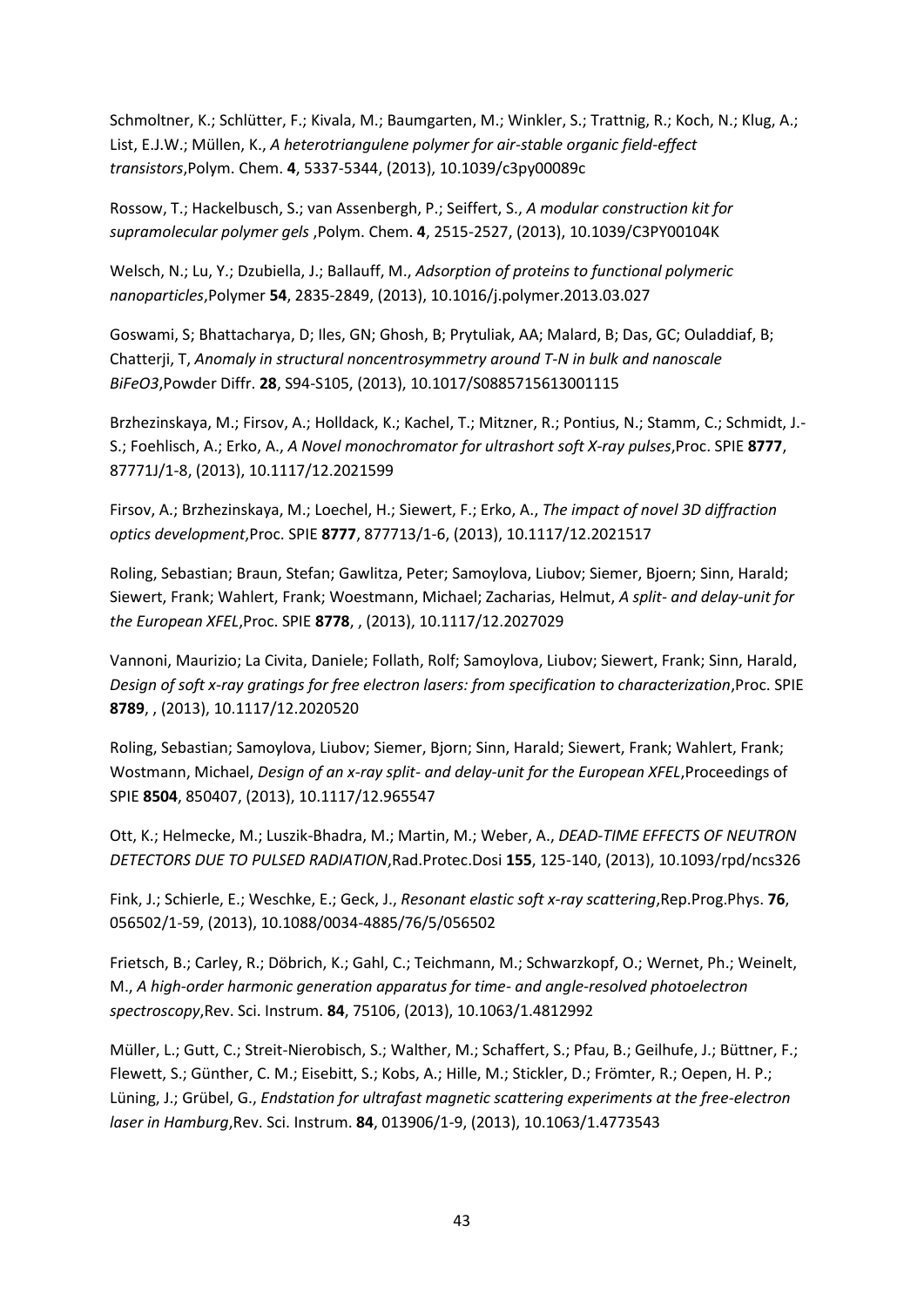Ibek, M.; Leitner, T.; Erko, A.; Firsov, A.; Wernet, P., *Monochromatizing and focussing femtosecond high-order harmonic radiation with one optical element*,Rev. Sci. Instrum. **84**, 103102/1-9, (2013), 10.1063/1.4822114

Kothe, A.; Metje, J.; Wilke, M.; Moguilevski, A.; Engel, N.; Al-Obaidi, R.; Richter, C.; Golnak, R.; Kiyan, I.Y.; Aziz, E.F., *Time-of-flight electron spectrometer for a broad range of kinetic energies*,Rev. Sci. Instrum. **84**, 023106/1-7, (2013), 10.1063/1.4791792

Strobl, M; Steitz, R; Kreuzer, M; Rose, M; Herrlich, H; Mezei, F; Grunze, M; Dahint, R, *BioRef: A versatile time-of-flight reflectometer for soft matter applications at Helmholtz-Zentrum Berlin (vol 82, 055101, 2011)*,Rev. Sci. Instrum. **84**, 079901/1, (2013), 10.1063/1.4815865

Lefmann, K.; Kleno, K.H.; Birk, J.O.; Hansen, B.R.; Holm, S.L.; Knudsen, E.; Lieutenant, K.; von Moos, L.; Sales, M.; Willendrup, P.K.; Andersen, K.H., *Simulation of a suite of generic long-pulse neutron instruments to optimize the time structure of the European Spallation Source*,Rev. Sci. Instrum. **84**, 055106/1-9, (2013), 10.1063/1.4803167

Bayer, B.C.; Castellarin-Cudia, C.; Blume, R.; Steiner, S.A.; Ducati, C.; Chu, D.; Goldoni, A.; Knop-Gericke, A.; Schlögl, R.; Cepek, C.; Robertson, J.; Hofmann, S., *Tantalum-oxide catalysed chemical vapour deposition of single- and multi-walled carbon nanotubes*,RSC Adv. **3**, 4086-4092, (2013), 10.1039/c3ra23304a

Flak, D.; Braun, A.; Vollmer, A.; Rekas, M., *Effect of the titania substitution on the electronic structure and transport properties of FSS-made Fe2O3 nanoparticles for hydrogen sensing*, Sens. Act. B 187, 347-355, (2013), 10.1016/j.snb.2012.12.038

Königer, A.; Plack, N.; Köhler, W.; Siebenbürger, M.; Ballauff, M., *Thermophoresis of thermoresponsive polystyrene-poly(N-isopropylacrylamide) core-shell particles*,Soft Matter **9**, 1418- 1421, (2013), 10.1039/C2SM27417E

Gang, O.; Checco, A.; Hofmann, T.; Ryu, D.Y.; Russell, T.P.; Ocko, B.M., *Liquid adsorption at surfaces patterned with cylindrical nano-cavities*,Soft Matter **9**, 10550-10558, (2013), 10.1039/c3sm51188j

Desmedt, A.; Lechner, R.E.; Lassegues, J.C.; Guillaume, F.; Cavagnat, D.; Grondin, J., *Hydronium dynamics in the perchloric acid clathrate hydrate*,Solid State Ionics **252**, 19-25, (2013), 10.1016/j.ssi.2013.06.004

Hord, R.; Pascua, G.; Hofmann, K.; Cordier, G.; Kurian, J.; Luetkens, H.; Pomjakushin, V.; Reehuis, M.; Albert, B.; Alff, L., *Oxygen stoichiometry of low-temperature synthesized metastable T '- \$La\_2CuO\_4\$*,Supercond Scie Tech **26**, 105026/1-6, (2013), 10.1088/0953-2048/26/10/105026

Rybkina, A.A.; Rybkin, A.G.; Fedorov, A.V.; Usachov, D.Yu.; Yachmenev, M.E.; Marchenko, D.E.; Vilkov, O.Yu.; Nelyubov, A.V.; Adamchuk, V.K.; Shikin, A.M., *Interaction of graphene with intercalated Al: The process of intercalation and specific features of the electronic structure of the system*,Surf. Sci. **609**, 7, (2013), 10.1016/j.susc.2012.08.022

Soloviev, S.M.; Pettenkofer, C.; Pronin, I.I.; Pothekina, N.D.; Petrov, V.N., *Interaction of Pd electron states with adsorbed hydrogen*,Surf. Sci. **608**, 165-172, (2013), 10.1016/j.susc.2012.10.001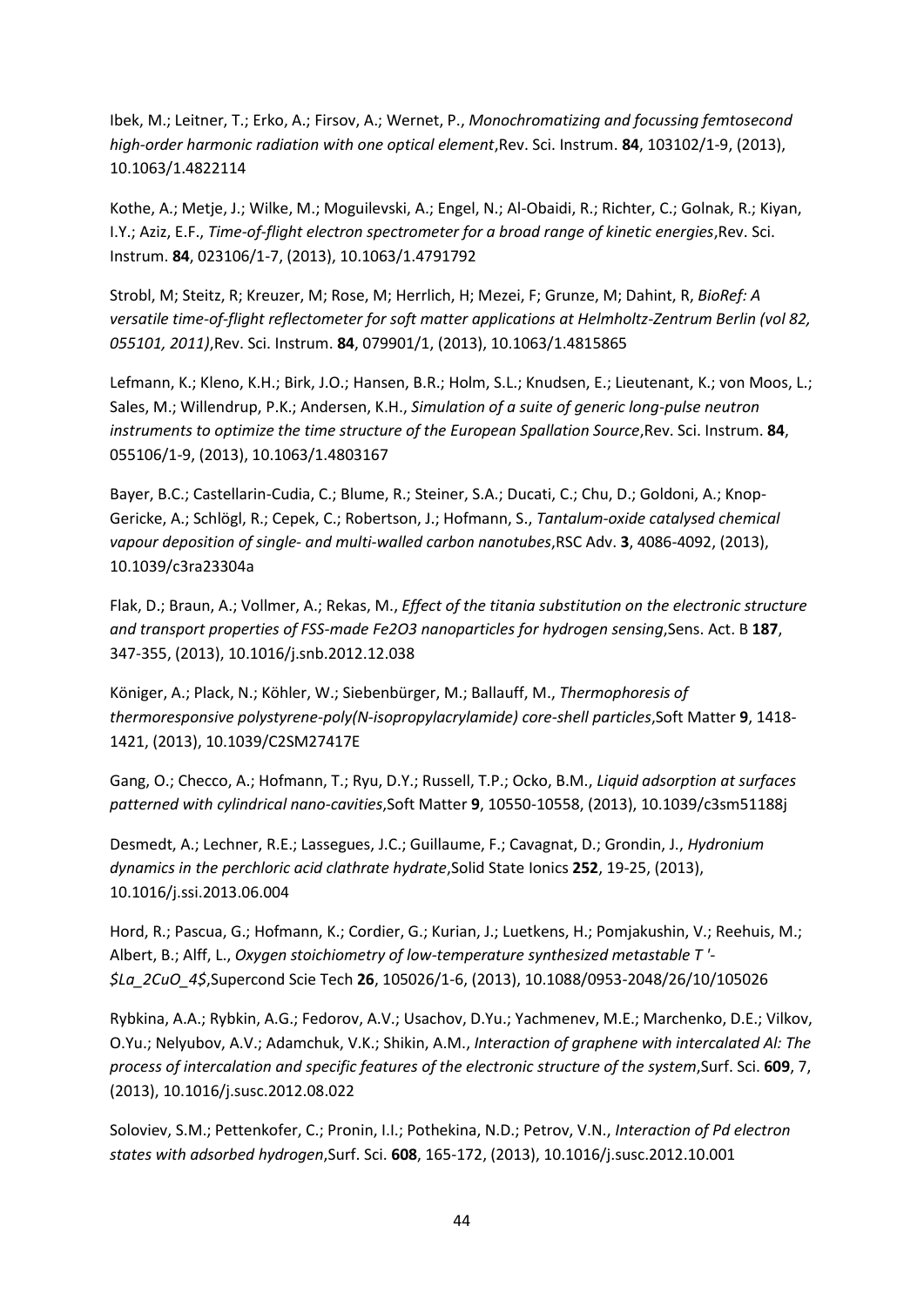Peters, S; Peredkov, S; Neeb, M; Eberhardt, W; Al-Hada, M, *Size-dependent XPS spectra of small supported Au-clusters*,Surf. Sci. **608**, 129-134, (2013), 10.1016/j.susc.2012.09.024

Jegou, S.; Christiansen, T.L.; Klaus, M.; Genzel, Ch.; Somers, M.A.J., *Determination of composition, residual stress and stacking fault depth profiles in expanded austenite with energy-dispersive diffraction*,Thin Solid Films **530**, 71-76, (2013), 10.1016/j.tsf.2012.06.029

Konashuk, A.S.; Sokolov, A.A.; Drozd, V.E.; Schaefers, F.; Filatova, E.O., *Study of Al2O3 nanolayers synthesized onto porous SiO2 using X-ray reflection spectroscopy*,Thin Solid Films **534**, 363–366, (2013), 10.1016/j.tsf.2013.03.020

Manzoni, A.; Daoud, H.; Völkl, R.; Glatzel, U.; Wanderka, N., *Phase separation in equiatomic AlCoCrFeNi high-entropy alloy*,Ultramicroscopy **132**, 212-215, (2013), 10.1016/j.ultramic.2012.12.015

Timpel, M.; Wanderka, N.; Schlesiger, R.; Yamamoto, T.; Isheim, D.; Schmitz, G.; Matsumura, S.; Banhart, J., *Sr-Al-Si co-segregated regions in eutectic Si phase of Sr-modified Al-10Si alloy*,Ultramicroscopy **132**, 216-221, (2013), 10.1016/j.ultramic.2012.10.006

Verma, A.; Wanderka, N.; Singh, J.B.; Kumar, B.; Banhart, J., *Statistical analysis of composition fluctuations and short-range order in stoichiometric Ni-Cr-Mo alloys*,Ultramicroscopy **132**, 227-232, (2013), 10.1016/j.ultramic.2013.02.024

Paul, A.K.; Reehuis, M.; Felser, C.; Abdala, P.M.; Jansen, M., *Synthesis, Crystal Structure, and Properties of the Ordered Double Perovskite \$Sr\_2CoOsO\_6\$*,Z. Anorg. Allg. Chem. **639**, 2421-2425, (2013), 10.1002/zaac.201300429

Guo, Z.; Li, B.; Dzubiella, J.; Cheng, L.-T.; McCammon, J.A.; Che, J., *Evaluation of Hydration Free Energy by Level-Set Variational Implicit-Solvent Model with Coulomb-Field Approximation*, **9**, 1778- 1787, (2013), 10.1021/ct301087w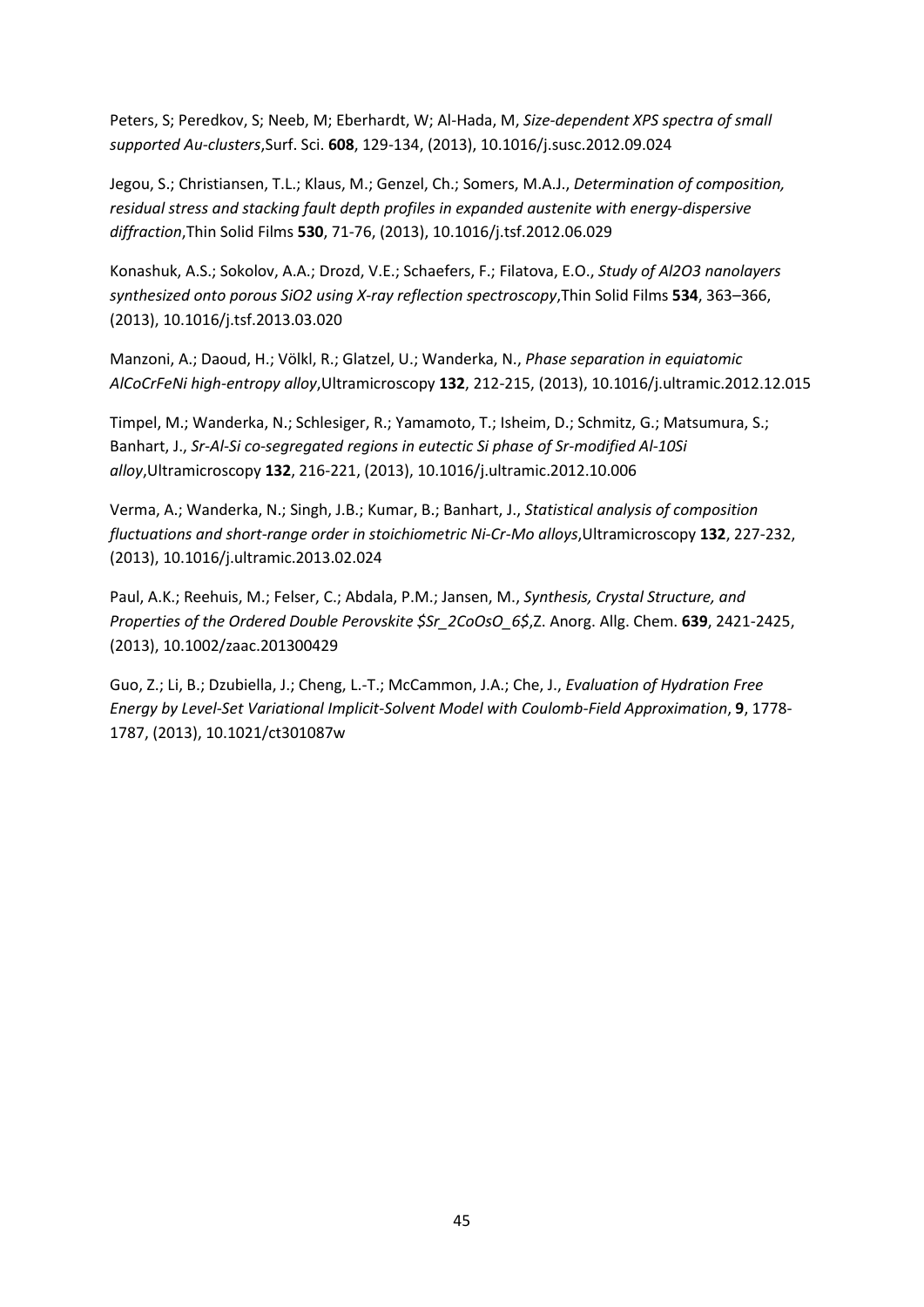# <span id="page-45-0"></span>**Andere, referierte Publikationen**

### <span id="page-45-1"></span>**Programm EE**

Herrmann-Geppert, I.; Bogdanoff, P.; Fengler, S.; Dittrich, T.; Fiechter, S., *Photoelectrooxidation of Water on Hematite Thin Films*,ECS Trans. **45**, 137-147, (2013), 10.1149/04520.0137ecst

Wang, H.; Lichao, J.; Bogdanoff, P.; Fiechter, S.; Möhwald, H.; Shchukin, D., *Size-related native defect engineering in high intensity ultrasonication of nanoparticles for photoelectrochemical water splitting*,ENERG ENVIRON SCI **6**, 799-804, (2013), 10.1039/c3ee24058d

Mews, M.; Schulze, T.F.; Mingirulli, N.; Korte, L., *Amorphous silicon passivation of surfaces promoting epitaxy*,Energy Procedia **38**, 855-861, (2013), 10.1016/j.egypro.2013.07.356

Haschke, J.; Chen, Y.-Y.; Gogolin, R.; Mews, M.; Mingirulli, N.; Korte, L.; Rech, B., *Approach for a Simplified Fabrication Process for IBC-SHJ Solar Cells with High Fill Factors*,Energy Procedia **38**, 732- 736, (2013),

Kegel, J.; Angermann, H.; Stürzebecher, U.; Stegemann, B., *IPA-free texturization of n-type Si wafers: Correlation of optical, electronic and morphological surface properties*,Energy Procedia **38**, 833-842, (2013), 10.1016/j.egypro.2013.07.353

Stegemann, B.; Kegel, J.; Mews, M.; Conrad, E.; Korte, L.; Stürzebecher, U.; Angermann, H., *Passivation of Textured Silicon Wafers: Influence of Pyramid Size Distribution, a-Si:H Deposition Temperature, and Post-Treatment*,Energy Procedia **38**, 881-889, (2013), 10.1016/j.egypro.2013.07.360

Chen, Y.-Y.; Korte, L.; Leendertz, C.; Haschke, J.; Gan, J.-Y.; Wu, D.-C., *Simulation of contact schemes for silicon heterostructure rear contact solar cells*,Energy Procedia **38**, 677-683, (2013), 10.1016/j.egypro.2013.07.332

Teodoreanu, A.-M.; Friedrich, F.; Leihkauf, R.; Boit, C.; Leendertz, C.; Korte, L., *2D modelling of polycrystalline silicon thin film solar cells*,EPJ Photovolt **4**, 45104/1-6, (2013), 10.1051/epjpv/2013017

Gerlach, D.; Wippler, D.; Wilks, R.G.; Wimmer, M.; Lozac'h, M.; Felix, R.; Ueda, S.; Yoshikawa, H.; Lips, K.; Rech, B.; Sumiya, M.; Kobayashi, K.; Gorgoi, M.; Hüpkes, J.; Bär, M., *p-Type a-Si:H/ZnO:Al and mu c-Si:H/ZnO:Al Thin-Film Solar Cell Structures-A Comparative Hard X-Ray Photoelectron Spectroscopy Study*,IEEE j photovolt **3**, 483-487, (2013), 10.1109/JPHOTOV.2012.2224644

Bär, M.; Klaer, J.; Felix, R.; Barreau, N.; Weinhardt, L.; Wilks, R.G.; Heske, C.; Schock, H.-W., *Surface Off-Stoichiometry of CuInS2 Thin-Film Solar Cell Absorbers*,IEEE j photovolt **3**, 828-832, (2013), 10.1109/JPHOTOV.2012.2228299

Schulze, T.F.; Cheng, Y.Y.; Khoury, T.; Crossley, M.J.; Stannowski, B.; Lips, K.; Schmidt, T.W., *Microoptical design of photochemical upconverters for thin-film solar cells*,J Photonics Energy **3**, 034598/1- 14, (2013), 10.1117/1.JPE.3.034598

Dam, B.; Abdi, F.F.; van de Krol, R., *Van zonlicht naar waterstof*,NEDERLANDS TIJDSCHRIFT VOOR NATUURKUNDE **2013**, 416-419, (2013),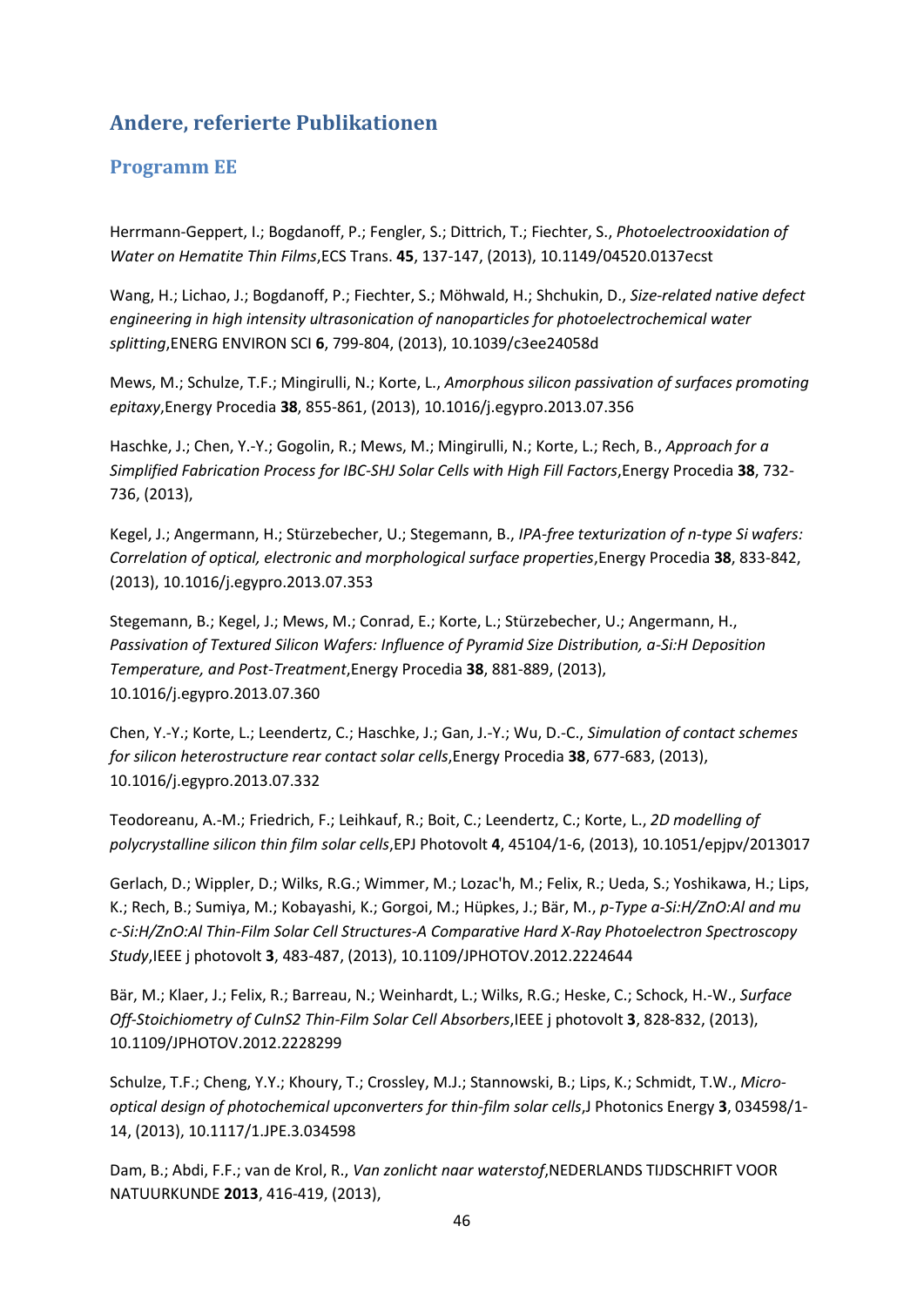Welzel, T.; Ellmer, K., *Negative ions in reactive magnetron sputtering - Detecting the cause of damages in sensitive TCO films with energy resolved mass spectrometry*,VIP **25**, 52-56, (2013), 10.1002/vipr.201300518

Teodoreanu, A.-M.; Friedrich, F.; Leihkauf, R.; Korte, L.; Kittler, M.; Rech, B.; Boit, C., *2D simulations of the grain boundary light beam induced current (GB-LBIC) technique on polycrystalline silicon thin films*, , 2666-2670, (2013), 10.4229/28thEUPVSEC2013-3DV.1.19

Young, D.L.; Teplin, C. W.; Grover, S.; Lee, B.; Oh, J.; LaSalvia, V.; Amkreutz, D.; Gall, S.; Chahal, M.; Couillard, G.J.; Chuang, T.-K.; Selj, J.; Deceglie, M.; Atwater, H.; Branz, H.M.; Stradins, P., *600 mV epitaxial crystal silicon solar cells grown on seeded glass*, , 54-57, (2013),

Hinrichs, V.; Fengler, S.; Lascova, R.; Kulyuk, L.; Dittrich, Th.; Lux-Steiner, M.Ch.; Rusu, M., *CHARGE GENERATION AND SELECTIVE SEPARATION AT PbS-QUANTUM DOT / METAL OXIDE INTERFACES*, , 349-351, (2013), 10.4229/28thEUPVSEC2013-1AV.2.37

Angermann, H.; Kegel, J.; Stürzebecher, U.; Grün, A.; Stegemann, B., *Conditioning of Silicon substrates by wet-chemical etching and oxidation*, , , (2013),

Meadows, H.J.; Bhatia, A.; Stefan, C.; Schorr, S.; Scapulla, M.A.; Dale, P.J., *Crystallographic study of phases present in CuInSe2 absorber layers produced by laser annealing co-electrodeposited precursors*, , 882302/1-9, (2013), 10.1117/12.2024084

Klenk, R.; Gerhardt, P.; Lauermann, I.; Steigert, A.; Stober, F.; Hergert, F.; Zweigart, S.; Lux-Steiner, M., *Design, Preparation and Performance of Cu(In,Ga)(S,Se)2/Zn(O,S)/ZnO:Al Solar Cells*, , 0853 - 0856, (2013), 10.1109/PVSC.2013.6744279

Hannappel, Th.; May, M.M.; Lewerenz, H.-J., *Epitaxial III-V Thin Film Absorbers: Preparation, Efficient InP Photocathodes and Routes to High Efficiency Tandem Structures*, , 223-265, (2013), 10.1039/9781849737739-00223

Hammerschmidt, M.; Lockau, D.; Burger, S.; Schmidt, F.; Schwanke, C.; Kirner, S.; Calnan, S.; Stannowski, B.; Rech, B., *FEM-based optical modeling of silicon thin-film tandem solar cells with randomly textured interfaces in 3D*, , 86201H/1-9, (2013), 10.1117/12.2001789

El Mel, A. A.; Buffiere, M.; Bouts, N.; Gautron, E.; Bittencourt, C.; Guttmann, P.; Tessier, P. Y.; Konstantinidis, S.; Snyders, R., *Growth control of CuO nanowires on copper thin films: Toward the development of pn nanojunction arrays*, , 201-202, (2013),

Neubert, Sebastian; Wimmer, Mark; Ruske, Florian; Calnan, Sonya; Gabriel, Onno; Stannowski, Bernd; Schlatmann, Rutger; Rech, Bernd, *Improved conversion efficiency of a-Si:H/µc-Si:H thin-film solar cells by using annealed Al-doped zinc oxide as front electrode material*, , , (2013), 10.1002/pip.2389

Kegel, J.; Angermann, H.; Stürzebecher, U.; Conrad, E.; Korte, L.; Stegemann, B., *IPA-free textured a-Si:H/C-Si heterojunction solar cells exceeding 20 % efficiency*, , 1093 - 1098, (2013), 10.4229/28thEUPVSEC2013-2BV.1.17

Manley, P.; Schmidt, F.; Schmid, M., *Light Extraction from Plasmonic Particles with Dielectric Shells and Overcoatings*, , , (2013), 10.1364/PV.2013.PW3B.7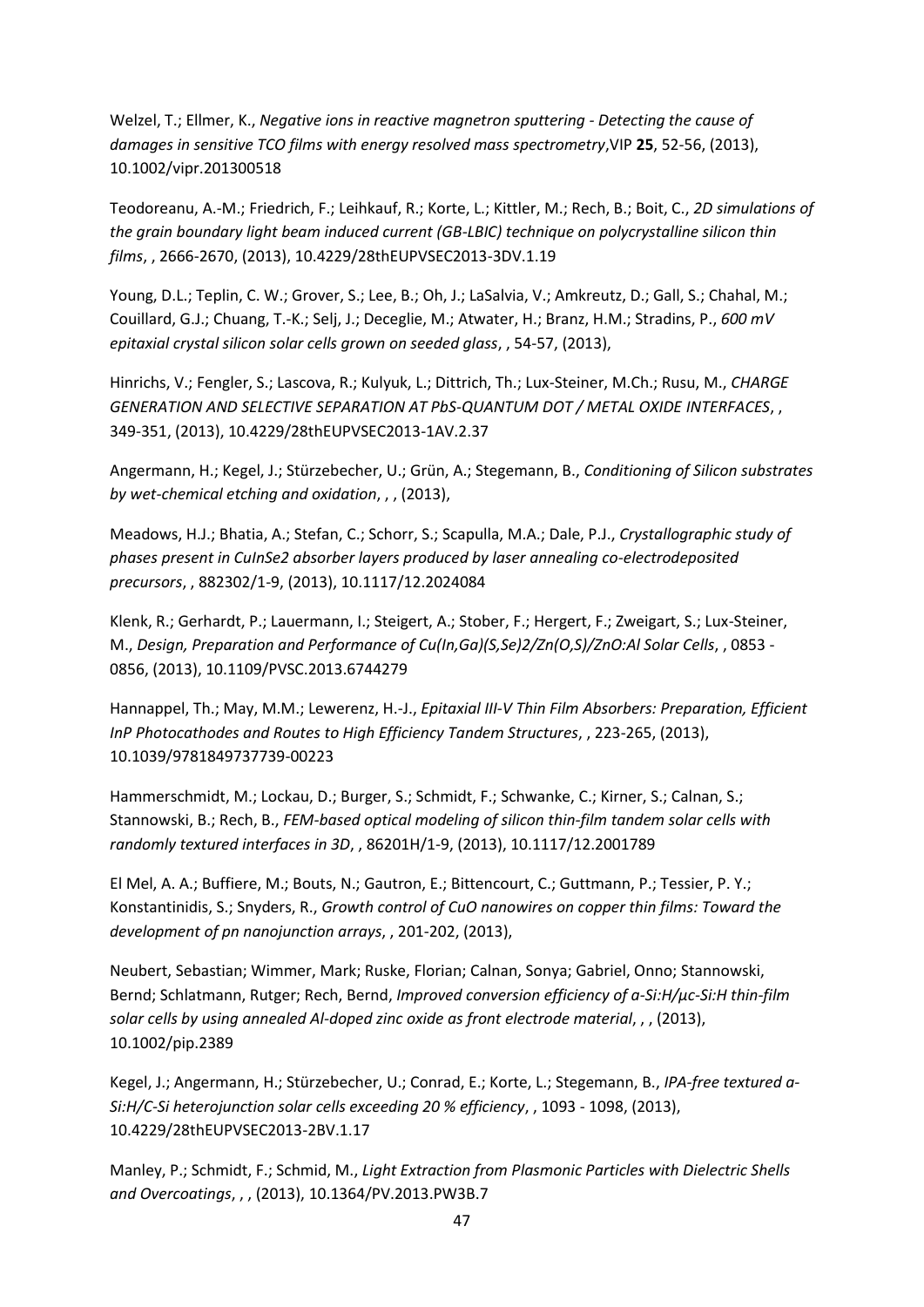Augarten, Y.; Sprenger, W.; Pieters, B.; Varache, R.; Bakaeva, O.; Janssen, G.; Guanchao, Y.; Friedrich, F.; Schmid, M.; Celino, M.; Hüpkes, J., *Modelling infrastructure along the value chain: from materials to system performance*, , 3949-3952, (2013),

Becker, C.; Xavier, J.; Preidel, V.; Wyss, P.; Sontheimer, T.; Rech, B.; Probst, J.; Hülsen, C.; Löchel, B.; Erko, A.; Burger, S.; Schmidt, F.; Back, F.; Rudigier-Voigt, E., *Nanophotonic light trapping in polycrystalline silicon thin-film solar cells using periodically nanoimprint-structured glass substrates*, , 88240D/1-9, (2013), 10.1117/12.2023871

Stellmach, D.; Bogdanoff, P.; Gabriel, O.; Stannowski, B.; Schlatmann, R.; van de Krol, R.; Fiechter, S., *Nanostrutured MoS2 particles as a novel hydrogen evolving catalyst integrated in a PV-hybrid electrolyzer*, , 880-886, (2013),

Lockau, D.; Sontheimer, T.; Preidel, V.; Becker, C.; Ruske, F.; Schmidt, F.; Rech, B., *Optical properties and Limits of a Large-Area Periodic Nanophotonic Light Trapping Design for Polycrystalline Silicon Thin Film Solar Cells*, , 59-64, (2013), 10.1557/opl.2013.28

Grzanna, Jürgen; Lewerenz, H. Joachim, *Oscillations at the Si/electrolyte contact: Discretization of phase oscillators*, **410**, 12160, (2013), 10.1088/1742-6596/410/1/012160

Fiechter, S.; Bogdanoff, P., *Oxygen evolution and reduction catalysts: structural and electronic aspects of transition metal based compounds and composites*, , 154-192, (2013),

Dullweber, T.; Preu, R.; Rau, B.; Degner, T., *Photovoltaik-Technologiezentren für den beschleunigten Technologietransfer von Instituten zur PV Industrie*, , 38-41, (2013),

Zakhvalinskii, V.; Piliuk, E.; Goncharov, I.; Simashkevich, A.; Sherban, D.; Bruc, L.; Curmei, N.; Rusu, M., *p-Si/n-SiC NANOLAYER PHOTOVOLTAIC CELL*, , 1317-1320, (2013), 10.4229/28thEUPVSEC2013- 2BV.2.31

Schindler, Wolfram; Wollgarten, Markus; Kropf, Holger; Chouliaras, G; Fostiropulos, Kosta, *Revealing the nanomorphology in organic solar cells with energy filtered TEM*, , , (2013),

Rech, B.; Schmidt, S.S.; Schlatmann, R., *Towards Photovoltaic Technology on the Terawatt Scale: Status and Challenges*, , 283-306, (2013),

May, M.M.; Supplie, O.; Höhn, C.; Zabka, W.-D.; Lewerenz, H.-J.; van de Krol, R.; Hannappel, T., *Water-induced modifications of GaP(100) and InP(100) surfaces studied by photoelectron spectroscopy and reflection anisotropy spectroscopy*, , 88220M/1-7, (2013), 10.1117/12.2026172

Steffens, S.; Becker, C.; Rech, B., *Optical analysis of subbandgap defects in polycrystalline silicon thin film solar cells*, , 1374-1378, (2013), 10.1109/PVSC.2013.6744400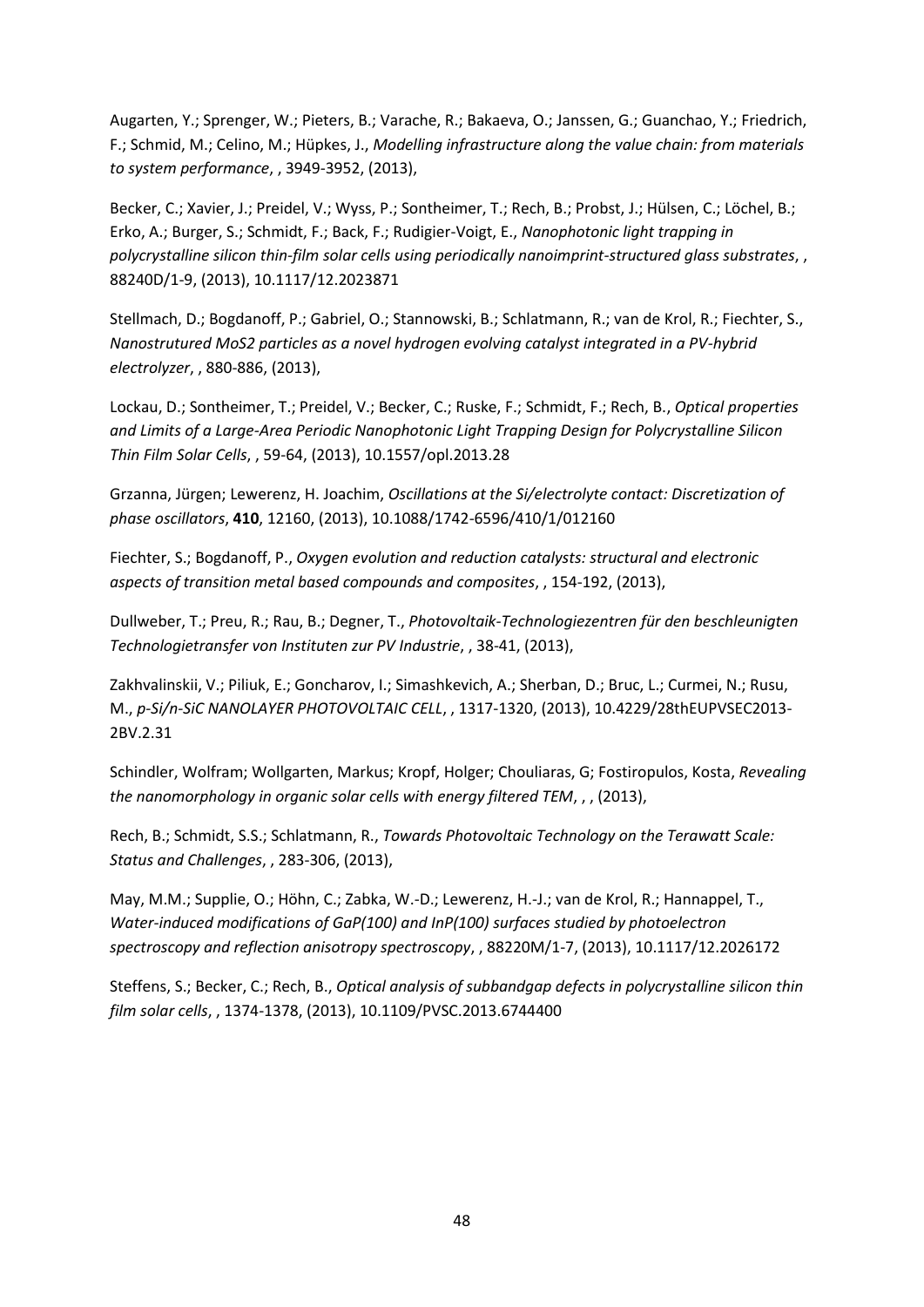### <span id="page-48-0"></span>**Programm PNI**

Goerigk, G.J., *The Solution of the Eigenvector Problem in Synchrotron Radiation Based Anomalous Small-Angle X-ray Scattering*,ALAMT **3**, 59-68, (2013), 10.4236/alamt.2013.34012

Schubert, S.; Ruiz-Osés, M.; Ben-Zvi, I.; Kamps, T.; Liang, X.; Muller, E.; Müller, K.; Padmore, H.; Rao, T.; Tong, X.; Vecchione, T.; Smedley, J., *Bi-alkali antimonide photocathodes for high brightness accelerators*,APL Materials **1**, 032119/1-6, (2013), 10.1063/1.4821625

Schöbel, M.; Großeiber, S.; Jonke, J.; Wimpory, R.; Ilie, S.; Requena, G., *Residual Stresses in Continuously Cast Steel Slabs*,BHM **158**, 475-476, (2013), 10.1007/s00501-013-0210-4

Lebedev, A.M.; Menshikov, K.A.; Svechnikov, N.Yu.; Sukhanov, L.P.; Chumakov, R.G.; Brzhezinskaya, M.M.; Stankevich, V.G., *Investigating the fine structure of near-edge X-ray absorption in the molecular spectra of C60F18 adsorbed on a single nickel crystal,Bull. Russ. AoS Physics 77, 1131–* 1136, (2013), 10.3103/S1062873813090268

Dreiser, J.; Pedersen, K.S.; Schnegg, A.; Holldack, K.; Nehrkorn, J.; Sigrist, M.; Tregenna-Piggott, P.; Mutka, H.; Weihe, H.; Mironov, V.S.; Bendix, J.; Waldmann, O., *Anisotropic Exchange Coupling in the Single-Molecule Magnets (NEt4)[Mn2(5-Brsalen)2(MeOH)2M(CN)6], M = Ru*,Chem. Eur. J. **19**, 3693- 3701, (2013), 10.1002/chem.201203781

Uhlig, Steffen; Struis, Rudolf; Schmid-Engel, Hanna; Bock, Jochen; Probst, Anne-Catherine; Freitag-Weber, Olivia; Zizak, Ivo; Chernikov, Roman; Schultes, Guenter, *Piezoresistive Ni:a-C:H thin films containing hcp-Ni or Ni3C investigated by XRD, EXAFS, and wavelet analysis*,DIAM RELAT MATER **34**, 25-35, (2013), 10.1016/j.diamond.2013.01.013

Wieder, F.; Kallfaß, Ch.; Manke, I.; Hilger, A.; Tötzke, C.; Hoch, C.; Schier, H.; Graf, K.; Banhart, J., *Electrolyte distribution and discharge time – a combined study of X-ray tomography and electrical measurements of a commercially available lithium-ion capacitor*,ECS Trans. **53**, 211-218, (2013), 10.1149/05330.0211ecst

Arlt, T.; Klages, M.; Manke, I.; Messerschmidt, M.; Riesemeier, H.; Hilger, A.; Scholta, J.; Banhart, J., *Influence of Artificial Ageing of Gas Diffusion Layers on the Water Management of PEM Fuel Cells*,ECS Trans. **53**, 21-28, (2013), 10.1149/05330.0021ecst

Markötter, H.; Haußmann, J.; Alink, R.; Dittmann, K.; Tötzke, C.; Krüger, P.; Klages, M.; Arlt, T.; Müller, B.; Riesemeier, H.; Scholta, J.; Gerteisen, D.; Manke, I.; Banhart, J., *Investigation of Fuel Cell Materials and Liquid Water Transport by Means of Synchrotron Imaging*,ECS Trans. **45**, 195-202, (2013), 10.1149/04529.0195ecst

Enz, S.; Klages, M.; Bergbreiter, C.; Messerschmidt, M.; Markötter, H.; Kardjilov, N.; Manke, I.; Scholta, J., *Investigation on Dynamic Water Transport of PEFCs combining Neutron Radiography and CFD Simulation* ,ECS Trans. **51**, 215-226, (2013), 10.1149/05101.0215ecst

Bauder, A.; Friedrich, K.A.; Haußmann, J.; Markötter, H.; Manke, I.; Alink, R.; Scholta, J., *Self-Supporting Microporous Layers (MPLs) for PEM Fuel Cells*,ECS Trans. **58**, 1391-1399, (2013), 10.1149/05801.1391ecst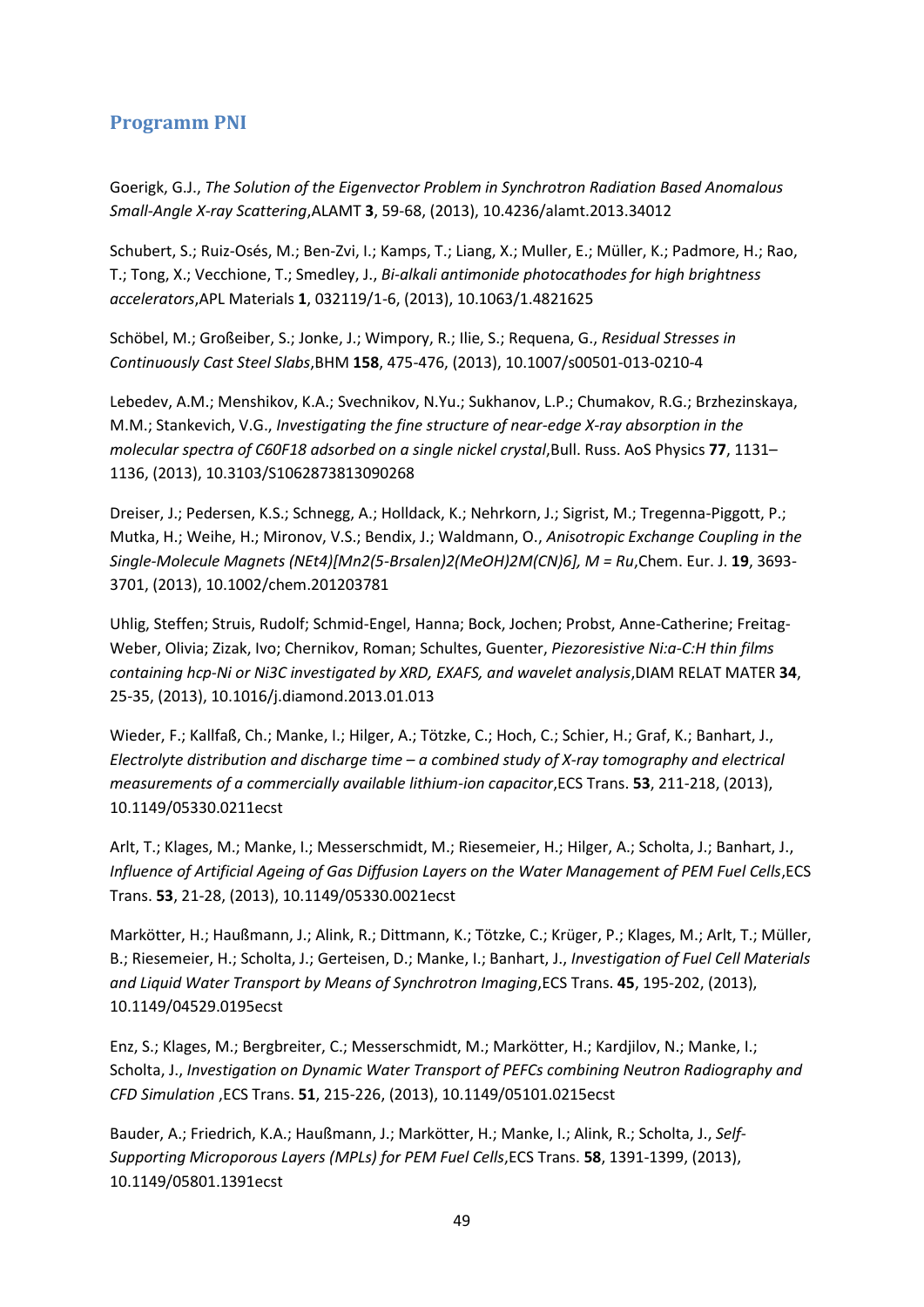Matas, S.; Mihalik, M.; Klemke, B.; Sokolowski, A., *Low Temperature Properties of Selected Kramers Rare Earth Oxychlorides*,EPJ Web Conf **40**, 11005/1-4, (2013), 10.1051/epjconf/20134011005

Trabant, C.; Pontius, N.; Schierle, E.; Weschke, E.; Kachel, T.; Springholz, G.; Holldack, K.; Föhlisch, A.; Schüßler-Langeheine, C., *Time and momentum resolved resonant magnetic x-ray diffraction on EuTe*,EPJ Web Conf **41**, 03014/1-3, (2013), 10.1051/epjconf/20134103014

Dixon, I.R.; Adkins, T.; Ehmler, H.; Marshall, William S.; Bird, Mark D., *Fabrication Progress of the Outsert Coils of the Series-Connected Hybrid Magnets*,IEEE Trans. Appl. Supercond. **23**, 4300204/1-4, (2013), 10.1109/TASC.2012.2232338

Matsushima, U.; Graf, W.; Zabler, S.; Manke, I.; Dawson, M.; Choinka, G.; Hilger, A.; Herppich, W.B., *3D-analysis of plant microstructures: advantages and limitations of synchrotron X-ray microtomography*,Intern. Agr. **27**, 23-30, (2013), 10.2478/v10247-012-0064-0

Campana, M.; Webster, J. R. P.; Gutberlet, T.; Wojciechowski, K.; Zarbakhsh, A., *Surfactant mixtures at the oil-water interface*,J. Colloid Interface Sci. **398**, 126-133, (2013), 10.1016/j.jcis.2013.01.069

Lipski, Ac; Lakotka, N; Riechardt, Al; Willerding, GD; Heufelder, Jens; Türkmen, S; Moser, Lutz; Keilholz, U; Joussen, AM, *Diagnostik und Therapie choroidaler Melanome*,Klin Monatsbl Augenheilkd **230**, 1005-19, (2013), 10.1055/s-0033-1350833

Huelsen, C.; Probst, J.; Loechel, B., *Replication of sub-100 nm structures using h- and s-PDMS composite stamps*,Microsyst Technol **19**, 41730, (2013), 10.1007/s00542-013-2043-1

Iles, G.N., *International Workshop on Neutron Laue Diffraction*,Neutron News **24**, 3, (2013), 10.1080/10448632.2013.804350

Treimer, Wolfgang; Ebrahimi, Omid; Karakas, Nursel, *Imaging of Quantum mechanical effects in superconductors by means of polarized neutron radiography*,Phy Pro **43**, 243-253, (2013), doi: 10.1016/j.phpro.2013.03.028

Treimer, W.; Ebrahimi, O.; Karakas, N., *Imaging Quantum Mechanical Effects in Superconductors with Polarized Neutrons*,Phy Pro **42**, 31-38, (2013), 10.1016/j.phpro.2013.03.172

Lo Vecchio, I.; Perucchi, A.; Di Pietro, P.; Limaj, O.; Schade, U.; Sun, Y.; Arai, M.; Yamaura, K.; Lupi, S., *Infrared evidence of a Slater metal-insulator transition in NaOsO3*,Sci. Rep. **3**, ARTN 2990, (2013), 10.1038/srep02990

Finizio, S; Foerster, M; Vaz, CAF.; Buzzi, M; Hockel, J; Miyawaki, T; Mix, C; Mawass, MA; Tkach, A; Valencia, S; Kronast, F; Carman, GP; Klaeui, M; Nolting, F, *Electrical-field control of magnetism mediated by strain in Ni nanostructures fabricated on pre-poled PMN-PT (011)*,SPIN **3**, 1340008-1-7, (2013), 10.1142/S2010324713400080

Dehlinger, M.; Fauquet, C.; Jandard, F.; Bjeoumikhov, A.; Bjeoumikhova, S.; Gubzhokov, R.; Erko, A.; Zizak, I.; Pailharey, D.; Ferrero, S.; Dahmani, B.; Tonneau, D., *Toward sub-micro-XRF working at nanometer range using capillary optics*,X-ray Spectrom. (GB) **42**, 456-461, (2013), 10.1002/xrs.2503

Scheffler, Matthias; Liu, Wei; Carrasco, Javier; Santra, Biswajit; Michaelides, Angelos; Tkatchenko, Alexandre; Schlesinger, R.; Xu, Yong; Hofmann, Oliver T.; Winkler, S.; Frisch, J.; Niederhausen, J.;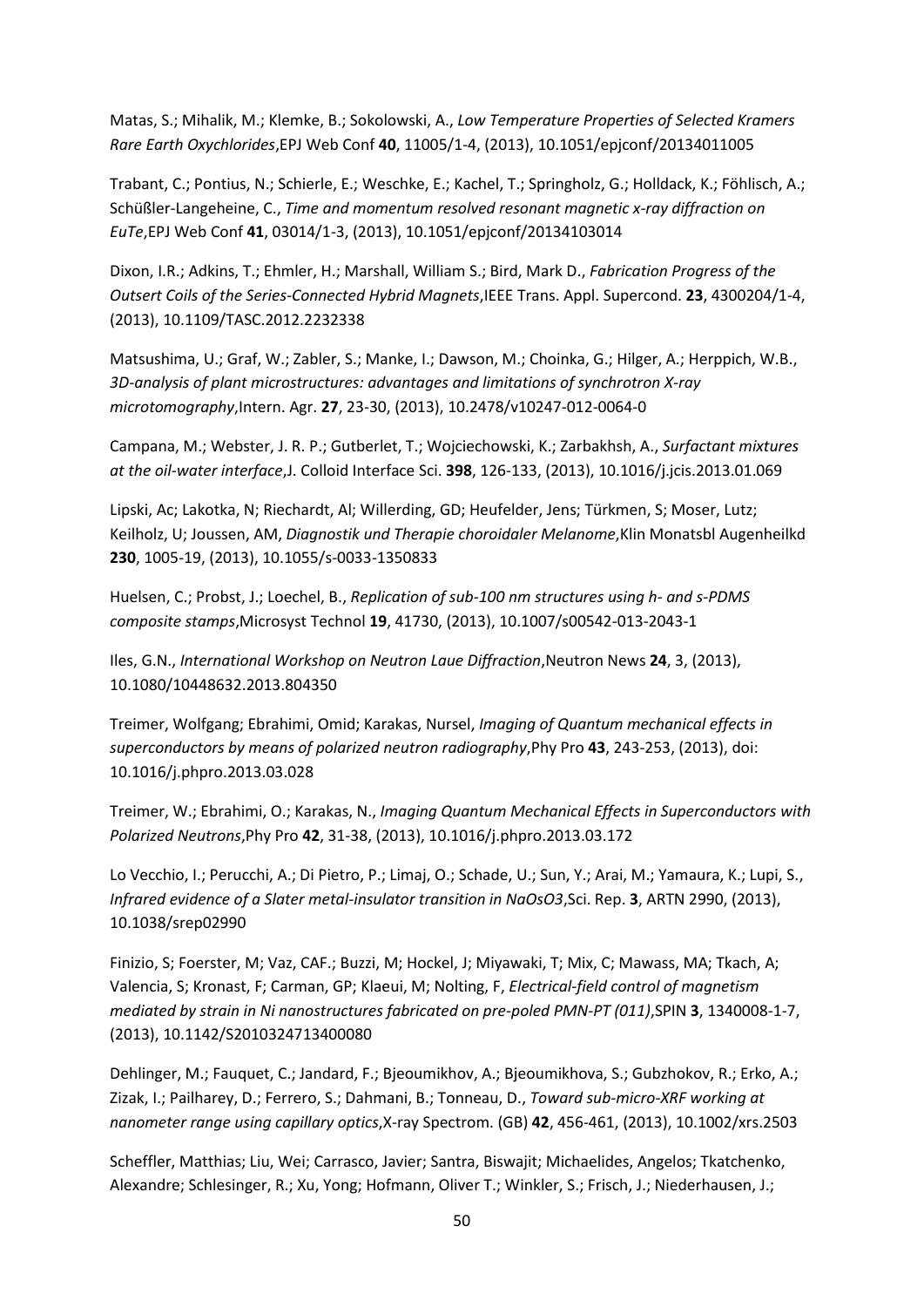Vollmer, A.; Blumstengel, S.; Rinke, Patrick; Hennebe, *Adsorption of organic molecules at metal and metal-oxide surfaces: Theoretical challenges, concepts, and insights*, **245**, 157-COLL, (2013),

Petenev, Y.; Atkinson, T.; Bondarenko, A.V.; Matveenko, A.N., *Analysis of Injection and Recovery Schemes for a Multi-Turn ERL Based Light Source*, , 32-37, (2013),

Schälicke, A.; Falkenstern, F.; Müller, R., *Bunch-by-Bunch Feedback and Diagnostics at BESSY II*, , 399- 402, (2013),

Barday, R.; Kamps, T.; Kugeler, O.; Neumann, A.; Schmeißer, M.; Völker, J.; Sekutowicz, Jacek; Nietubyc, Robert; Smedley, John; Kneisel, Peter, *Characterization of a Superconducting Pb Photocathode in a SRF Gun Cavity*, , 279-281, (2013),

Kaufmann, C.A.; Greiner, D.; Rodriguez-Alvarez, H.; Weber, A.; Heinemann, M.D.; Lauche, J.; Klaus, M.; Genzel, C.; Schock, H.W.; Mainz, R., *Co-evaporation of Cu(In,Ga)Se2 at Low Temperatures: an In-Situ X-Ray Growth Analysis*, , 3058-3061, (2013), 10.1109/PVSC.2013.6745106

Isaev, I.I.; Boonpornprasert, P.; Good, J.D.; Groß, M.; Hakobyan, L.; Khojoyan, M.; Kourkafas, G.; Köhler, W.; Krasilnikov, M.; Malyutin, D.; Marchetti, B.; Martin, R.; Nozdrin, M.A.; Oppelt, A.; Otevrel, M.; Pathak, G.; Petrosyan, B.; Shapovalov, A.; Ste, *Conditioning Status of the First XFEL Gun at PITZ*, , 282-286, (2013),

Kuske, P., *CSR-driven Longitudinal Single Bunch Instability Thresholds*, , 2041-2043, (2013),

Teichert, J.; Arnold, A.; Murcek, P.; Staats, G.S.; Xiang, R.; Lu, P.N.; Vennekate, H.; Barday, R.; Kamps, T., *Dark Current in Superconducting RF Photoinjectors – Measurements and Mitigation*, , 75-79, (2013),

Müller, R.; Birke, T.; Diehn, M.; Engel, D.; Franksen, B.; Görgen, R.; Kuske, P.; Lange, R.; Müller, I.; Schälicke, A.; Schindhelm, G., *Fast Orbit Feedback at BESSY-II: Performance and Operational Experiences*, , 2920-2922, (2013),

Matveenko, A.N.; Atkinson, T.; Bondarenko, A.V.; Petenev, Y., *Feasibility Study of Multi-Turn ERL-Based Synchrotron Light Facility*, , 80-84, (2013),

Teichert, J.; Arnold, A.; Büttig, H.; Justus, M.; Kamps, T.; Lu, P.; Michel, P.; Lehnert, U.; Murcek, P.; Rudolph, J.; Schurig, R.; Seidel, W.; Vennekate, H.; Xiang, R.; Will, I., *FEL Operation with the Superconducting RF Photo Gun at ELBE*, , 136-139, (2013),

Lemke, S.; Seliger, T.; Naß, C.; Göttert, P.; Rudolph, I.; Kutz, O.; Gwalt, G.; Nelles, B.; Senf, F.; Löchel, B., *Fertigung laminarer optischer Gitter am HZB*, , 447-449, (2013),

Vogt, J.; Kugeler, O.; Knobloch, J., *High Q0 research: The dynamics of flux trapping in superconducting niobium*, , 371-374, (2013),

van der Pol, E.; Coumans, F.; Varga, Z.; Krumrey, M.; Nieuwland, R., *Innovation in detection of microparticles and exosomes*, **11**, 36-45, (2013), 10.1111/jth.12254

Goetsch, T.; Feikes, J.; Ries, M.; Wüstefeld, G.; Müller, A.-S., *Lifetime Studies at Metrology Light Source and ANKA*, , 88-90, (2013),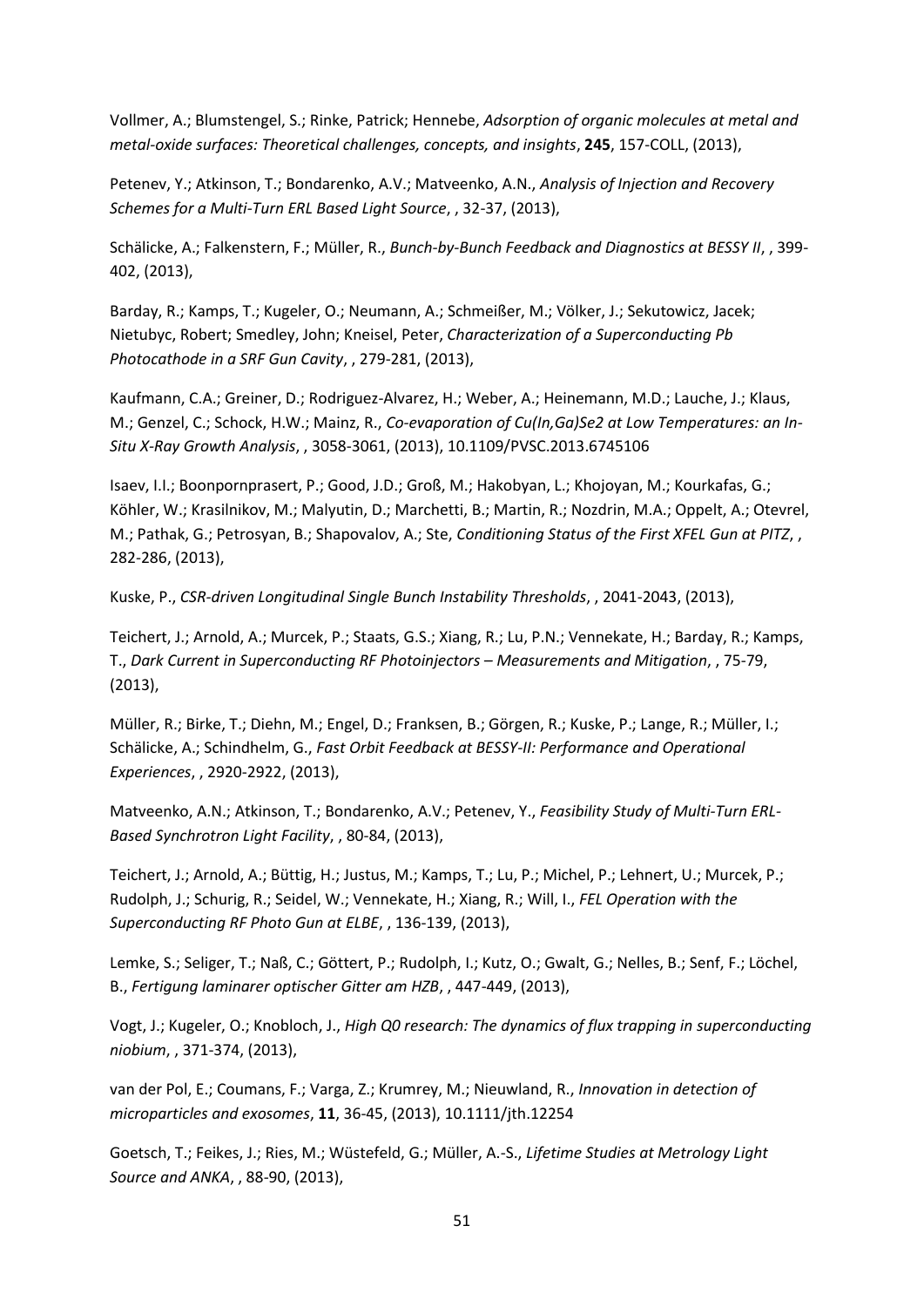Getmanov, Ya.V.; Shevchenko, O.A.; Atkinson, T.; Vinokurov, N.A., *Longitudinal stability of multi-turn ERL with split accelerating structure*, , WEPWA047/2226-2228, (2013),

Woracek, R.; Bunn, J.R.; Penumadu, D.; Tremsin, A.; Siriruk, A.; Kardjilov, N.; Manke, I.; Boin, M.; Hilger, A.; Hubbard, C.R.; Clausen, B.; Sisneros, T.A., *Methodology for Combined Neutron Diffraction and Bragg Edge Imaging*, , 1, (2013), 10.1557/opl.2013.571

Petenev, Y.; Atkinson, T.; Bondarenko, A.V.; Matveenko, A.N., *Multi turn ERL based light source: Analysis of insection an recovery schemes.*, , WEPWA004/2129-2131, (2013),

Poeplau, G.; van Rienen, U.; Meseck, A., *Numerical Studies on the Impact of Ionized Residual Gas on an Electron Beam in an ERL*, , 903-905, (2013),

Kugeler, O.; Vogt, J.; Knobloch, J.; Aull, S., *Pathway to a post processing increase in Q0 of SRF cavities. IPAC 2013*, , 3129-3131, (2013),

Krasilnikov, M.; Stephan, F.; Asova, G.; Grabosch, H.-J.; Groß, M.; Hakobyan, L.; Isaev, I.I.; Ivanisenko, Ye.; Jachmann, L.; Khojoyan, M.; Klemz, G.; Köhler, W.; Mahgoub, M.; Malyutin, D.; Nozdrin, M.A.; Oppelt, A.; Otevrel, M.; Petrosyan, B.; Rimjaem, S, *PITZ Experience on the Experimental Optimization of the RF Photo Injector for the European XFEL*, , 160-168, (2013),

Teichert, J.; Arnold, A.; Murcek, P.; Xiang, R.; Lu, P.; Vennekate, H.; Kamps, T.; Rudolph, J.; Kneisel, P.; Will, I., *Progress of SRF Gun Development and Operation at the ELBE Accelerator*, , 11, (2013),

Genzel, C.; Denks, I.A.; Klaus, M., *Residual Stress Analysis by X-Ray Diffraction Methods in Modern Diffraction Methods*, , 127-153, (2013),

Hensel, J.; Nitschke-Pagel, Th.; Dilger, K.; Wimpory, R.C., *Residual Stresses in Welded Steels with Longitudinal Stiffeners Determined by Neutron and X-Ray Diffraction*, , 189-195, (2013),

Schmeißer, M.; Barday, R.; Burrill, A.; Jankowiak, A.; Kamps, T.; Knobloch, J.; Kugeler, O.; Lauinger, P.; Matveenko, A.N.; Neumann, A.; Völker, J.; Sekutowicz, J.; Kneisel, P.; Smedley, J.; Nietubyc, R.; Will, I., *Results from Beam Commissioning of an SRF Plug-Gun Cavity Photoinjector*, , 282-284, (2013),

Burrill, A.; Anders, W.; Kamps, T.; Knobloch, J.; Kugeler, O.; Lauinger, P.; Neumann, A.; Sekutowicz, J.; Kneisel, P.; Nietubyc, R., *RF Measurements of the 1.6 cell Lead/Niobium Photoinjector in HoBiCat*, , WEPWO002/2313-23-15, (2013),

Ruprecht, M.; Jankowiak, A.; Neumann, A.; Ries, M.; Wüstefeld, G.; Weis, T., *Single Particle Tracking for Simultaneous Long and Short Electron Bunches in the BESSY II Storage Ring*, , 2038-2040, (2013),

Neumann, A.; Anders, W.; Burrill, A.; Frahm, A.; Kamps, T.; Knobloch, J.; Kugeler, O.; Zaplatin, E., *SRF PHOTOINJECTOR CAVITY FOR BERLinPro*, , 285-287, (2013),

Atkinson, T.; Bondarenko, A.; Matveenko, A.; Petenev, Y., *Start-to-End Beam Dynamic Simulations for Femto-Science-Factory Feasibility Study* , , 38-43, (2013),

Ries, M.; Feikes, J.; Goetsch, T.; Wüstefeld, G., *Survey of Beam Optics Solutions for the MLS Lattice*, , 1883-1885, (2013),